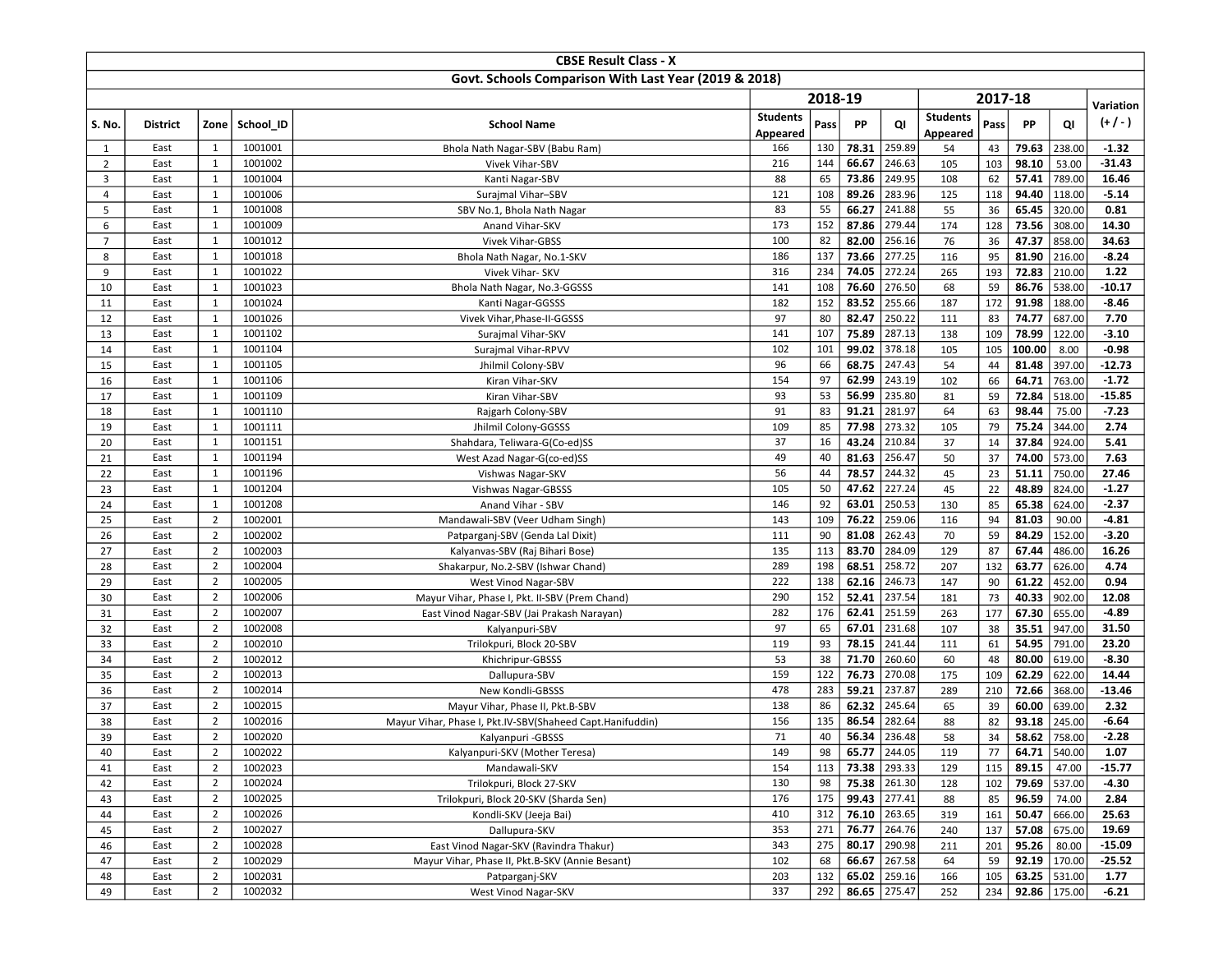| Govt. Schools Comparison With Last Year (2019 & 2018)<br>2018-19<br>2017-18<br>Variation<br><b>Students</b><br><b>Students</b><br>$(+/-)$<br>Zone School ID<br><b>School Name</b><br>PP<br>QI<br>PP<br>QI<br>S. No.<br><b>District</b><br>Pass<br>Pass<br>Appeared<br>Appeared<br>88.74<br>293.22<br>$-0.33$<br>$\overline{2}$<br>1002033<br>50<br>East<br>KalyanVas-SKV<br>151<br>134<br>106<br>89.08<br>72.00<br>119<br>296.37<br>$\overline{2}$<br>1002034<br>263<br>244<br>92.78<br>94.79<br>$-2.02$<br>51<br>East<br>192<br>182<br>69.00<br>Mayur Vihar, Phase I, Pkt.II-SKV (Janaki Devi)<br>95.17<br>1002036<br>145<br>138<br>300.43<br>99<br>90<br>90.91<br>4.26<br>52<br>East<br>$\overline{2}$<br>Mayur Vihar, Phase I, Pkt.IV-SKV<br>81.00<br>47.92<br>239.19<br>52.78<br>708.00<br>$-4.86$<br>53<br>$\overline{2}$<br>1002037<br>144<br>69<br>72<br>38<br>East<br>Khichripur-GGSSS<br>62.61<br>232.06<br>$\overline{2}$<br>1002039<br>115<br>72<br>76<br>47<br>61.84<br>648.00<br>0.77<br>54<br>East<br>Kalyanpuri-GGSSS<br>276.35<br>37.87<br>$\overline{2}$<br>88<br>80<br>90.91<br>53.04<br>680.00<br>55<br>1002175<br>115<br>61<br>East<br>Trilokpuri, Block 27-GGSSS<br>71.29<br>56<br>$\overline{2}$<br>1002177<br>120<br>95<br>79.17<br>245.82<br>101<br>72<br>755.00<br>7.88<br>East<br>Trilokpuri, Block 27-SBV<br>61.59<br>$-6.84$<br>202<br>247.53<br>$\overline{2}$<br>1002180<br>328<br>190<br>68.42<br>352.00<br>57<br>East<br>130<br>West Vinod Nagar, Block E-G(Co-ed)SSS<br>73<br>242.76<br>$\overline{2}$<br>1002181<br>117<br>62.39<br>87<br>66<br>75.86<br>632.00<br>58<br>East<br>Joshi Colony-GBSSS<br>72.24<br>$\overline{2}$<br>1002182<br>302<br>237<br>78.48<br>266.65<br>555.00<br>6.23<br>59<br>245<br>177<br>East<br>Mayur Vihar, Phase I, Chilla Gaon-G(Co-ed)SSS<br>64.41<br>260.51<br>59.33<br>$\overline{2}$<br>1002183<br>517<br>333<br>327<br>586.00<br>5.08<br>60<br>East<br>New Ashok Nagar-SKV<br>194<br>245.80<br>$\overline{2}$<br>1002184<br>304<br>195<br>64.14<br>156<br>73.08<br>390.00<br>$-8.93$<br>61<br>East<br>114<br>Gazipur-SKV<br>67.07<br>259.48<br>$\overline{2}$<br>1002185<br>249<br>167<br>205<br>163<br>79.51<br>354.00<br>62<br>East<br>Vasundhra Enclave-GGSSS<br>$\overline{2}$<br>507<br>349<br>68.84<br>273.95<br>97.20<br>154.00<br>1002186<br>500<br>486<br>63<br>East<br>New Kondli-GGSSS<br>79.61<br>255.40<br>74.24<br>5.37<br>$\overline{2}$<br>1002187<br>309<br>246<br>198<br>147<br>249.00<br>64<br>East<br>New Ashok Nagar-GBSSS<br>53.96<br>$\overline{2}$<br>1002189<br>154<br>143<br>92.86<br>266.03<br>75<br>818.00<br>38.90<br>65<br>East<br>Patparganj, I.P. Extn- Sarvodaya (Co-ed) SSS<br>139<br>80.11<br>257.47<br>13.05<br>$\overline{2}$<br>149<br>67.06<br>556.00<br>66<br>1002190<br>186<br>170<br>114<br>East<br>Mandawali, No.3 - SKV<br>$\overline{2}$<br>1002191<br>126<br>106<br>84.13<br>258.28<br>108<br>86<br>79.63<br>340.00<br>4.50<br>67<br>East<br>Shakarpur, School Block-GGSSS<br>59<br>52.68<br>1002192<br>112<br>253.49<br>77<br>59<br>76.62<br>331.00<br>$-23.94$<br>68<br>East<br>$\overline{2}$<br>Shakarpur, No.1-SBV<br>296.38<br>$\overline{2}$<br>204<br>192<br>94.12<br>165<br>142<br>86.06<br>171.00<br>8.06<br>69<br>East<br>1002193<br>Shakarpur, No.2-SKV<br>268.50<br>$\overline{2}$<br>1002195<br>94<br>69<br>73.40<br>42<br>85.71<br>159.00<br>$-12.31$<br>70<br>East<br>49<br>Shakarpur, School Block-SBV<br>84.00<br>264.55<br>16.65<br>1002196<br>100<br>84<br>98<br>67.35<br>612.00<br>71<br>East<br>$\overline{2}$<br>66<br>Shakarpur, No.1-SKV<br>68<br>273.78<br>72<br>$\overline{2}$<br>1002197<br>85<br>80.00<br>96<br>70<br>72.92<br>341.00<br>7.08<br>East<br>Trilokpuri, Block 27-GBSSS<br>146<br>61.86<br>244.37<br>6.71<br>73<br>$\overline{2}$<br>1002198<br>236<br>165<br>55.15<br>656.00<br>East<br>Kondli-SBV<br>91<br>290.31<br>1002199<br>214<br>214<br>100.00<br>196<br>98.00<br>150.00<br>2.00<br>74<br>$\overline{2}$<br>Mayur Vihar, Phase III GGSS<br>200<br>East<br>$\overline{2}$<br>79.75<br>269.48<br>18.78<br>75<br>1002263<br>163<br>130<br>164<br>100<br>60.98<br>577.00<br>East<br>Mayur Vihar, Phase III, Kondli-Gharauli-GBSS<br>227.61<br>$\overline{2}$<br>1002350<br>76<br>46<br>60.53<br>89<br>40.45<br>868.00<br>20.08<br>76<br>East<br>36<br>Khichripur Village, Govt.(Co-ed)SS<br>51.26<br>237.29<br>1002351<br>119<br>61<br>73.56<br>243.00<br>77<br>East<br>$\overline{2}$<br>87<br>64<br>$-22.30$<br>Preet Vihar, Govt. Co-Ed Senior Secondary School<br>$\overline{2}$<br>81.90<br>278.63<br>251<br>125<br>49.80<br>699.00<br>32.10<br>78<br>1002352<br>232<br>190<br>East<br>Mayur Vihar, Phase III, Kondli Gharauli-GGSS<br>84.07<br>257.42<br>80.98<br>3.10<br>79<br>$\overline{2}$<br>1002354<br>226<br>190<br>205<br>166<br>377.00<br>East<br>Mayur Vihar, Phase III GBSS<br>87.88<br>36.09<br>66<br>58<br>273.86<br>29<br>51.79<br>726.00<br>80<br>$\overline{2}$<br>1002360<br>56<br>East<br>Khichari Pur Village , J.J Colony - SKV<br>71.82<br>$\overline{2}$<br>1002362<br>220<br>158<br>252.82<br>106<br>54.64<br>803.00<br>17.18<br>81<br>East<br>194<br>Vasundhra Enclave-GBSSS<br>54.87<br>152<br>223.18<br>53.94<br>0.93<br>$\overline{2}$<br>1002363<br>277<br>165<br>89<br>630.00<br>82<br>East<br>Gazipur-GBSSS<br>244.30<br>$\overline{2}$<br>1002367<br>80<br>53<br>66.25<br>79<br>64.56<br>629.00<br>83<br>East<br>51<br>1.69<br>Mandawali, No.2 - SBV<br>$\overline{2}$<br>1002368<br>142<br>113<br>79.58<br>253.42<br>92<br>73<br>79.35<br>84<br>East<br>444.00<br>0.23<br>Mandawali, No.2- SKV<br>86.11<br>269.53<br>$\overline{2}$<br>1002369<br>36<br>31<br>49<br>53.06<br>33.05<br>85<br>East<br>26<br>678.00<br>Khichripur Village, J.J.Colony-SBV<br>100.00<br>$\overline{2}$<br>1002399<br>70<br>70<br>421.93<br>86<br>East<br>I.P.Extension, Near Mayo College-RPVV<br>$\sim$<br>$\sim$<br>J.<br>$\sim$<br>$\blacksquare$<br>64.16<br>258.45<br>$-5.12$<br>3<br>1003001<br>173<br>111<br>69.28<br>87<br>East<br>153<br>106<br>509<br>Laxmi Nagar-SBV<br>3<br>101<br>100.00<br>252.30<br>90.41<br>1003002<br>101<br>73<br>66<br>270<br>9.59<br>88<br>East<br>Rani Garden-SBV<br>89<br>East<br>3<br>1003003<br>Jheel Khurenja, No.1-SBV<br>86<br>38<br>44.19 208.42<br>50<br>33<br>66.00<br>650<br>-21.81<br>3<br>1003004<br>48<br>44<br>91.67<br>263.15<br>32<br>90<br>East<br>40<br>80.00<br>719<br>11.67<br>Kailash Nagar-SBV<br>80.36 247.03<br>$\overline{\mathbf{3}}$<br>90<br>88.00<br>$-7.64$<br>1003007<br>Chander Nagar-GBSSS<br>112<br>66<br>644<br>91<br>East<br>75<br>$\mathbf{3}$<br>1003009<br>136<br>132<br>97.06 258.34<br>92<br>East<br>Geeta Colony, Block 13-GBSSS<br>63<br>60<br>95.24<br>364<br>1.82<br>71.30<br>3<br>1003012<br>82<br>263.05<br>69.23<br>93<br>East<br>Gandhi Nagar-SBV<br>115<br>91<br>63<br>334<br>2.07<br>69.49<br>$\mathbf{3}$<br>244.85<br>89.22<br>1003013<br>Krishna Nagar-SBV<br>177<br>123<br>102<br>91<br>94<br>East<br>228<br>$\overline{3}$<br>1003024<br>Geeta Colony, Block 13-SKV<br>183<br>152<br>83.06<br>283.35<br>176<br>134<br>76.14<br>6.92<br>95<br>East<br>330 |    |      |   |         | <b>CBSE Result Class - X</b> |     |     |       |        |     |     |       |     |          |
|------------------------------------------------------------------------------------------------------------------------------------------------------------------------------------------------------------------------------------------------------------------------------------------------------------------------------------------------------------------------------------------------------------------------------------------------------------------------------------------------------------------------------------------------------------------------------------------------------------------------------------------------------------------------------------------------------------------------------------------------------------------------------------------------------------------------------------------------------------------------------------------------------------------------------------------------------------------------------------------------------------------------------------------------------------------------------------------------------------------------------------------------------------------------------------------------------------------------------------------------------------------------------------------------------------------------------------------------------------------------------------------------------------------------------------------------------------------------------------------------------------------------------------------------------------------------------------------------------------------------------------------------------------------------------------------------------------------------------------------------------------------------------------------------------------------------------------------------------------------------------------------------------------------------------------------------------------------------------------------------------------------------------------------------------------------------------------------------------------------------------------------------------------------------------------------------------------------------------------------------------------------------------------------------------------------------------------------------------------------------------------------------------------------------------------------------------------------------------------------------------------------------------------------------------------------------------------------------------------------------------------------------------------------------------------------------------------------------------------------------------------------------------------------------------------------------------------------------------------------------------------------------------------------------------------------------------------------------------------------------------------------------------------------------------------------------------------------------------------------------------------------------------------------------------------------------------------------------------------------------------------------------------------------------------------------------------------------------------------------------------------------------------------------------------------------------------------------------------------------------------------------------------------------------------------------------------------------------------------------------------------------------------------------------------------------------------------------------------------------------------------------------------------------------------------------------------------------------------------------------------------------------------------------------------------------------------------------------------------------------------------------------------------------------------------------------------------------------------------------------------------------------------------------------------------------------------------------------------------------------------------------------------------------------------------------------------------------------------------------------------------------------------------------------------------------------------------------------------------------------------------------------------------------------------------------------------------------------------------------------------------------------------------------------------------------------------------------------------------------------------------------------------------------------------------------------------------------------------------------------------------------------------------------------------------------------------------------------------------------------------------------------------------------------------------------------------------------------------------------------------------------------------------------------------------------------------------------------------------------------------------------------------------------------------------------------------------------------------------------------------------------------------------------------------------------------------------------------------------------------------------------------------------------------------------------------------------------------------------------------------------------------------------------------------------------------------------------------------------------------------------------------------------------------------------------------------------------------------------------------------------------------------------------------------------------------------------------------------------------------------------------------------------------------------------------------------------------------------------------------------------------------------------------------------------------------------------------------------------------------------------------------------------------------------------------------------------------------------------------------------------------------------------------------------------------------------------------------------------------------------------------------------------------------------------------------------------------------------------------------------------------------------------------------------------------------------------------------------------------------------------------------------------------------------------------------------------------------------------------------------------------------------------------------------------------------------------------------------------------------------------------------------------------------------------------------------------------------------------------------------------------|----|------|---|---------|------------------------------|-----|-----|-------|--------|-----|-----|-------|-----|----------|
|                                                                                                                                                                                                                                                                                                                                                                                                                                                                                                                                                                                                                                                                                                                                                                                                                                                                                                                                                                                                                                                                                                                                                                                                                                                                                                                                                                                                                                                                                                                                                                                                                                                                                                                                                                                                                                                                                                                                                                                                                                                                                                                                                                                                                                                                                                                                                                                                                                                                                                                                                                                                                                                                                                                                                                                                                                                                                                                                                                                                                                                                                                                                                                                                                                                                                                                                                                                                                                                                                                                                                                                                                                                                                                                                                                                                                                                                                                                                                                                                                                                                                                                                                                                                                                                                                                                                                                                                                                                                                                                                                                                                                                                                                                                                                                                                                                                                                                                                                                                                                                                                                                                                                                                                                                                                                                                                                                                                                                                                                                                                                                                                                                                                                                                                                                                                                                                                                                                                                                                                                                                                                                                                                                                                                                                                                                                                                                                                                                                                                                                                                                                                                                                                                                                                                                                                                                                                                                                                                                                                                                                                                                                                          |    |      |   |         |                              |     |     |       |        |     |     |       |     |          |
|                                                                                                                                                                                                                                                                                                                                                                                                                                                                                                                                                                                                                                                                                                                                                                                                                                                                                                                                                                                                                                                                                                                                                                                                                                                                                                                                                                                                                                                                                                                                                                                                                                                                                                                                                                                                                                                                                                                                                                                                                                                                                                                                                                                                                                                                                                                                                                                                                                                                                                                                                                                                                                                                                                                                                                                                                                                                                                                                                                                                                                                                                                                                                                                                                                                                                                                                                                                                                                                                                                                                                                                                                                                                                                                                                                                                                                                                                                                                                                                                                                                                                                                                                                                                                                                                                                                                                                                                                                                                                                                                                                                                                                                                                                                                                                                                                                                                                                                                                                                                                                                                                                                                                                                                                                                                                                                                                                                                                                                                                                                                                                                                                                                                                                                                                                                                                                                                                                                                                                                                                                                                                                                                                                                                                                                                                                                                                                                                                                                                                                                                                                                                                                                                                                                                                                                                                                                                                                                                                                                                                                                                                                                                          |    |      |   |         |                              |     |     |       |        |     |     |       |     |          |
|                                                                                                                                                                                                                                                                                                                                                                                                                                                                                                                                                                                                                                                                                                                                                                                                                                                                                                                                                                                                                                                                                                                                                                                                                                                                                                                                                                                                                                                                                                                                                                                                                                                                                                                                                                                                                                                                                                                                                                                                                                                                                                                                                                                                                                                                                                                                                                                                                                                                                                                                                                                                                                                                                                                                                                                                                                                                                                                                                                                                                                                                                                                                                                                                                                                                                                                                                                                                                                                                                                                                                                                                                                                                                                                                                                                                                                                                                                                                                                                                                                                                                                                                                                                                                                                                                                                                                                                                                                                                                                                                                                                                                                                                                                                                                                                                                                                                                                                                                                                                                                                                                                                                                                                                                                                                                                                                                                                                                                                                                                                                                                                                                                                                                                                                                                                                                                                                                                                                                                                                                                                                                                                                                                                                                                                                                                                                                                                                                                                                                                                                                                                                                                                                                                                                                                                                                                                                                                                                                                                                                                                                                                                                          |    |      |   |         |                              |     |     |       |        |     |     |       |     |          |
|                                                                                                                                                                                                                                                                                                                                                                                                                                                                                                                                                                                                                                                                                                                                                                                                                                                                                                                                                                                                                                                                                                                                                                                                                                                                                                                                                                                                                                                                                                                                                                                                                                                                                                                                                                                                                                                                                                                                                                                                                                                                                                                                                                                                                                                                                                                                                                                                                                                                                                                                                                                                                                                                                                                                                                                                                                                                                                                                                                                                                                                                                                                                                                                                                                                                                                                                                                                                                                                                                                                                                                                                                                                                                                                                                                                                                                                                                                                                                                                                                                                                                                                                                                                                                                                                                                                                                                                                                                                                                                                                                                                                                                                                                                                                                                                                                                                                                                                                                                                                                                                                                                                                                                                                                                                                                                                                                                                                                                                                                                                                                                                                                                                                                                                                                                                                                                                                                                                                                                                                                                                                                                                                                                                                                                                                                                                                                                                                                                                                                                                                                                                                                                                                                                                                                                                                                                                                                                                                                                                                                                                                                                                                          |    |      |   |         |                              |     |     |       |        |     |     |       |     |          |
|                                                                                                                                                                                                                                                                                                                                                                                                                                                                                                                                                                                                                                                                                                                                                                                                                                                                                                                                                                                                                                                                                                                                                                                                                                                                                                                                                                                                                                                                                                                                                                                                                                                                                                                                                                                                                                                                                                                                                                                                                                                                                                                                                                                                                                                                                                                                                                                                                                                                                                                                                                                                                                                                                                                                                                                                                                                                                                                                                                                                                                                                                                                                                                                                                                                                                                                                                                                                                                                                                                                                                                                                                                                                                                                                                                                                                                                                                                                                                                                                                                                                                                                                                                                                                                                                                                                                                                                                                                                                                                                                                                                                                                                                                                                                                                                                                                                                                                                                                                                                                                                                                                                                                                                                                                                                                                                                                                                                                                                                                                                                                                                                                                                                                                                                                                                                                                                                                                                                                                                                                                                                                                                                                                                                                                                                                                                                                                                                                                                                                                                                                                                                                                                                                                                                                                                                                                                                                                                                                                                                                                                                                                                                          |    |      |   |         |                              |     |     |       |        |     |     |       |     |          |
|                                                                                                                                                                                                                                                                                                                                                                                                                                                                                                                                                                                                                                                                                                                                                                                                                                                                                                                                                                                                                                                                                                                                                                                                                                                                                                                                                                                                                                                                                                                                                                                                                                                                                                                                                                                                                                                                                                                                                                                                                                                                                                                                                                                                                                                                                                                                                                                                                                                                                                                                                                                                                                                                                                                                                                                                                                                                                                                                                                                                                                                                                                                                                                                                                                                                                                                                                                                                                                                                                                                                                                                                                                                                                                                                                                                                                                                                                                                                                                                                                                                                                                                                                                                                                                                                                                                                                                                                                                                                                                                                                                                                                                                                                                                                                                                                                                                                                                                                                                                                                                                                                                                                                                                                                                                                                                                                                                                                                                                                                                                                                                                                                                                                                                                                                                                                                                                                                                                                                                                                                                                                                                                                                                                                                                                                                                                                                                                                                                                                                                                                                                                                                                                                                                                                                                                                                                                                                                                                                                                                                                                                                                                                          |    |      |   |         |                              |     |     |       |        |     |     |       |     |          |
|                                                                                                                                                                                                                                                                                                                                                                                                                                                                                                                                                                                                                                                                                                                                                                                                                                                                                                                                                                                                                                                                                                                                                                                                                                                                                                                                                                                                                                                                                                                                                                                                                                                                                                                                                                                                                                                                                                                                                                                                                                                                                                                                                                                                                                                                                                                                                                                                                                                                                                                                                                                                                                                                                                                                                                                                                                                                                                                                                                                                                                                                                                                                                                                                                                                                                                                                                                                                                                                                                                                                                                                                                                                                                                                                                                                                                                                                                                                                                                                                                                                                                                                                                                                                                                                                                                                                                                                                                                                                                                                                                                                                                                                                                                                                                                                                                                                                                                                                                                                                                                                                                                                                                                                                                                                                                                                                                                                                                                                                                                                                                                                                                                                                                                                                                                                                                                                                                                                                                                                                                                                                                                                                                                                                                                                                                                                                                                                                                                                                                                                                                                                                                                                                                                                                                                                                                                                                                                                                                                                                                                                                                                                                          |    |      |   |         |                              |     |     |       |        |     |     |       |     |          |
|                                                                                                                                                                                                                                                                                                                                                                                                                                                                                                                                                                                                                                                                                                                                                                                                                                                                                                                                                                                                                                                                                                                                                                                                                                                                                                                                                                                                                                                                                                                                                                                                                                                                                                                                                                                                                                                                                                                                                                                                                                                                                                                                                                                                                                                                                                                                                                                                                                                                                                                                                                                                                                                                                                                                                                                                                                                                                                                                                                                                                                                                                                                                                                                                                                                                                                                                                                                                                                                                                                                                                                                                                                                                                                                                                                                                                                                                                                                                                                                                                                                                                                                                                                                                                                                                                                                                                                                                                                                                                                                                                                                                                                                                                                                                                                                                                                                                                                                                                                                                                                                                                                                                                                                                                                                                                                                                                                                                                                                                                                                                                                                                                                                                                                                                                                                                                                                                                                                                                                                                                                                                                                                                                                                                                                                                                                                                                                                                                                                                                                                                                                                                                                                                                                                                                                                                                                                                                                                                                                                                                                                                                                                                          |    |      |   |         |                              |     |     |       |        |     |     |       |     |          |
|                                                                                                                                                                                                                                                                                                                                                                                                                                                                                                                                                                                                                                                                                                                                                                                                                                                                                                                                                                                                                                                                                                                                                                                                                                                                                                                                                                                                                                                                                                                                                                                                                                                                                                                                                                                                                                                                                                                                                                                                                                                                                                                                                                                                                                                                                                                                                                                                                                                                                                                                                                                                                                                                                                                                                                                                                                                                                                                                                                                                                                                                                                                                                                                                                                                                                                                                                                                                                                                                                                                                                                                                                                                                                                                                                                                                                                                                                                                                                                                                                                                                                                                                                                                                                                                                                                                                                                                                                                                                                                                                                                                                                                                                                                                                                                                                                                                                                                                                                                                                                                                                                                                                                                                                                                                                                                                                                                                                                                                                                                                                                                                                                                                                                                                                                                                                                                                                                                                                                                                                                                                                                                                                                                                                                                                                                                                                                                                                                                                                                                                                                                                                                                                                                                                                                                                                                                                                                                                                                                                                                                                                                                                                          |    |      |   |         |                              |     |     |       |        |     |     |       |     |          |
|                                                                                                                                                                                                                                                                                                                                                                                                                                                                                                                                                                                                                                                                                                                                                                                                                                                                                                                                                                                                                                                                                                                                                                                                                                                                                                                                                                                                                                                                                                                                                                                                                                                                                                                                                                                                                                                                                                                                                                                                                                                                                                                                                                                                                                                                                                                                                                                                                                                                                                                                                                                                                                                                                                                                                                                                                                                                                                                                                                                                                                                                                                                                                                                                                                                                                                                                                                                                                                                                                                                                                                                                                                                                                                                                                                                                                                                                                                                                                                                                                                                                                                                                                                                                                                                                                                                                                                                                                                                                                                                                                                                                                                                                                                                                                                                                                                                                                                                                                                                                                                                                                                                                                                                                                                                                                                                                                                                                                                                                                                                                                                                                                                                                                                                                                                                                                                                                                                                                                                                                                                                                                                                                                                                                                                                                                                                                                                                                                                                                                                                                                                                                                                                                                                                                                                                                                                                                                                                                                                                                                                                                                                                                          |    |      |   |         |                              |     |     |       |        |     |     |       |     |          |
|                                                                                                                                                                                                                                                                                                                                                                                                                                                                                                                                                                                                                                                                                                                                                                                                                                                                                                                                                                                                                                                                                                                                                                                                                                                                                                                                                                                                                                                                                                                                                                                                                                                                                                                                                                                                                                                                                                                                                                                                                                                                                                                                                                                                                                                                                                                                                                                                                                                                                                                                                                                                                                                                                                                                                                                                                                                                                                                                                                                                                                                                                                                                                                                                                                                                                                                                                                                                                                                                                                                                                                                                                                                                                                                                                                                                                                                                                                                                                                                                                                                                                                                                                                                                                                                                                                                                                                                                                                                                                                                                                                                                                                                                                                                                                                                                                                                                                                                                                                                                                                                                                                                                                                                                                                                                                                                                                                                                                                                                                                                                                                                                                                                                                                                                                                                                                                                                                                                                                                                                                                                                                                                                                                                                                                                                                                                                                                                                                                                                                                                                                                                                                                                                                                                                                                                                                                                                                                                                                                                                                                                                                                                                          |    |      |   |         |                              |     |     |       |        |     |     |       |     |          |
|                                                                                                                                                                                                                                                                                                                                                                                                                                                                                                                                                                                                                                                                                                                                                                                                                                                                                                                                                                                                                                                                                                                                                                                                                                                                                                                                                                                                                                                                                                                                                                                                                                                                                                                                                                                                                                                                                                                                                                                                                                                                                                                                                                                                                                                                                                                                                                                                                                                                                                                                                                                                                                                                                                                                                                                                                                                                                                                                                                                                                                                                                                                                                                                                                                                                                                                                                                                                                                                                                                                                                                                                                                                                                                                                                                                                                                                                                                                                                                                                                                                                                                                                                                                                                                                                                                                                                                                                                                                                                                                                                                                                                                                                                                                                                                                                                                                                                                                                                                                                                                                                                                                                                                                                                                                                                                                                                                                                                                                                                                                                                                                                                                                                                                                                                                                                                                                                                                                                                                                                                                                                                                                                                                                                                                                                                                                                                                                                                                                                                                                                                                                                                                                                                                                                                                                                                                                                                                                                                                                                                                                                                                                                          |    |      |   |         |                              |     |     |       |        |     |     |       |     |          |
|                                                                                                                                                                                                                                                                                                                                                                                                                                                                                                                                                                                                                                                                                                                                                                                                                                                                                                                                                                                                                                                                                                                                                                                                                                                                                                                                                                                                                                                                                                                                                                                                                                                                                                                                                                                                                                                                                                                                                                                                                                                                                                                                                                                                                                                                                                                                                                                                                                                                                                                                                                                                                                                                                                                                                                                                                                                                                                                                                                                                                                                                                                                                                                                                                                                                                                                                                                                                                                                                                                                                                                                                                                                                                                                                                                                                                                                                                                                                                                                                                                                                                                                                                                                                                                                                                                                                                                                                                                                                                                                                                                                                                                                                                                                                                                                                                                                                                                                                                                                                                                                                                                                                                                                                                                                                                                                                                                                                                                                                                                                                                                                                                                                                                                                                                                                                                                                                                                                                                                                                                                                                                                                                                                                                                                                                                                                                                                                                                                                                                                                                                                                                                                                                                                                                                                                                                                                                                                                                                                                                                                                                                                                                          |    |      |   |         |                              |     |     |       |        |     |     |       |     | $-13.47$ |
|                                                                                                                                                                                                                                                                                                                                                                                                                                                                                                                                                                                                                                                                                                                                                                                                                                                                                                                                                                                                                                                                                                                                                                                                                                                                                                                                                                                                                                                                                                                                                                                                                                                                                                                                                                                                                                                                                                                                                                                                                                                                                                                                                                                                                                                                                                                                                                                                                                                                                                                                                                                                                                                                                                                                                                                                                                                                                                                                                                                                                                                                                                                                                                                                                                                                                                                                                                                                                                                                                                                                                                                                                                                                                                                                                                                                                                                                                                                                                                                                                                                                                                                                                                                                                                                                                                                                                                                                                                                                                                                                                                                                                                                                                                                                                                                                                                                                                                                                                                                                                                                                                                                                                                                                                                                                                                                                                                                                                                                                                                                                                                                                                                                                                                                                                                                                                                                                                                                                                                                                                                                                                                                                                                                                                                                                                                                                                                                                                                                                                                                                                                                                                                                                                                                                                                                                                                                                                                                                                                                                                                                                                                                                          |    |      |   |         |                              |     |     |       |        |     |     |       |     |          |
|                                                                                                                                                                                                                                                                                                                                                                                                                                                                                                                                                                                                                                                                                                                                                                                                                                                                                                                                                                                                                                                                                                                                                                                                                                                                                                                                                                                                                                                                                                                                                                                                                                                                                                                                                                                                                                                                                                                                                                                                                                                                                                                                                                                                                                                                                                                                                                                                                                                                                                                                                                                                                                                                                                                                                                                                                                                                                                                                                                                                                                                                                                                                                                                                                                                                                                                                                                                                                                                                                                                                                                                                                                                                                                                                                                                                                                                                                                                                                                                                                                                                                                                                                                                                                                                                                                                                                                                                                                                                                                                                                                                                                                                                                                                                                                                                                                                                                                                                                                                                                                                                                                                                                                                                                                                                                                                                                                                                                                                                                                                                                                                                                                                                                                                                                                                                                                                                                                                                                                                                                                                                                                                                                                                                                                                                                                                                                                                                                                                                                                                                                                                                                                                                                                                                                                                                                                                                                                                                                                                                                                                                                                                                          |    |      |   |         |                              |     |     |       |        |     |     |       |     |          |
|                                                                                                                                                                                                                                                                                                                                                                                                                                                                                                                                                                                                                                                                                                                                                                                                                                                                                                                                                                                                                                                                                                                                                                                                                                                                                                                                                                                                                                                                                                                                                                                                                                                                                                                                                                                                                                                                                                                                                                                                                                                                                                                                                                                                                                                                                                                                                                                                                                                                                                                                                                                                                                                                                                                                                                                                                                                                                                                                                                                                                                                                                                                                                                                                                                                                                                                                                                                                                                                                                                                                                                                                                                                                                                                                                                                                                                                                                                                                                                                                                                                                                                                                                                                                                                                                                                                                                                                                                                                                                                                                                                                                                                                                                                                                                                                                                                                                                                                                                                                                                                                                                                                                                                                                                                                                                                                                                                                                                                                                                                                                                                                                                                                                                                                                                                                                                                                                                                                                                                                                                                                                                                                                                                                                                                                                                                                                                                                                                                                                                                                                                                                                                                                                                                                                                                                                                                                                                                                                                                                                                                                                                                                                          |    |      |   |         |                              |     |     |       |        |     |     |       |     |          |
|                                                                                                                                                                                                                                                                                                                                                                                                                                                                                                                                                                                                                                                                                                                                                                                                                                                                                                                                                                                                                                                                                                                                                                                                                                                                                                                                                                                                                                                                                                                                                                                                                                                                                                                                                                                                                                                                                                                                                                                                                                                                                                                                                                                                                                                                                                                                                                                                                                                                                                                                                                                                                                                                                                                                                                                                                                                                                                                                                                                                                                                                                                                                                                                                                                                                                                                                                                                                                                                                                                                                                                                                                                                                                                                                                                                                                                                                                                                                                                                                                                                                                                                                                                                                                                                                                                                                                                                                                                                                                                                                                                                                                                                                                                                                                                                                                                                                                                                                                                                                                                                                                                                                                                                                                                                                                                                                                                                                                                                                                                                                                                                                                                                                                                                                                                                                                                                                                                                                                                                                                                                                                                                                                                                                                                                                                                                                                                                                                                                                                                                                                                                                                                                                                                                                                                                                                                                                                                                                                                                                                                                                                                                                          |    |      |   |         |                              |     |     |       |        |     |     |       |     | $-12.44$ |
|                                                                                                                                                                                                                                                                                                                                                                                                                                                                                                                                                                                                                                                                                                                                                                                                                                                                                                                                                                                                                                                                                                                                                                                                                                                                                                                                                                                                                                                                                                                                                                                                                                                                                                                                                                                                                                                                                                                                                                                                                                                                                                                                                                                                                                                                                                                                                                                                                                                                                                                                                                                                                                                                                                                                                                                                                                                                                                                                                                                                                                                                                                                                                                                                                                                                                                                                                                                                                                                                                                                                                                                                                                                                                                                                                                                                                                                                                                                                                                                                                                                                                                                                                                                                                                                                                                                                                                                                                                                                                                                                                                                                                                                                                                                                                                                                                                                                                                                                                                                                                                                                                                                                                                                                                                                                                                                                                                                                                                                                                                                                                                                                                                                                                                                                                                                                                                                                                                                                                                                                                                                                                                                                                                                                                                                                                                                                                                                                                                                                                                                                                                                                                                                                                                                                                                                                                                                                                                                                                                                                                                                                                                                                          |    |      |   |         |                              |     |     |       |        |     |     |       |     | $-28.36$ |
|                                                                                                                                                                                                                                                                                                                                                                                                                                                                                                                                                                                                                                                                                                                                                                                                                                                                                                                                                                                                                                                                                                                                                                                                                                                                                                                                                                                                                                                                                                                                                                                                                                                                                                                                                                                                                                                                                                                                                                                                                                                                                                                                                                                                                                                                                                                                                                                                                                                                                                                                                                                                                                                                                                                                                                                                                                                                                                                                                                                                                                                                                                                                                                                                                                                                                                                                                                                                                                                                                                                                                                                                                                                                                                                                                                                                                                                                                                                                                                                                                                                                                                                                                                                                                                                                                                                                                                                                                                                                                                                                                                                                                                                                                                                                                                                                                                                                                                                                                                                                                                                                                                                                                                                                                                                                                                                                                                                                                                                                                                                                                                                                                                                                                                                                                                                                                                                                                                                                                                                                                                                                                                                                                                                                                                                                                                                                                                                                                                                                                                                                                                                                                                                                                                                                                                                                                                                                                                                                                                                                                                                                                                                                          |    |      |   |         |                              |     |     |       |        |     |     |       |     |          |
|                                                                                                                                                                                                                                                                                                                                                                                                                                                                                                                                                                                                                                                                                                                                                                                                                                                                                                                                                                                                                                                                                                                                                                                                                                                                                                                                                                                                                                                                                                                                                                                                                                                                                                                                                                                                                                                                                                                                                                                                                                                                                                                                                                                                                                                                                                                                                                                                                                                                                                                                                                                                                                                                                                                                                                                                                                                                                                                                                                                                                                                                                                                                                                                                                                                                                                                                                                                                                                                                                                                                                                                                                                                                                                                                                                                                                                                                                                                                                                                                                                                                                                                                                                                                                                                                                                                                                                                                                                                                                                                                                                                                                                                                                                                                                                                                                                                                                                                                                                                                                                                                                                                                                                                                                                                                                                                                                                                                                                                                                                                                                                                                                                                                                                                                                                                                                                                                                                                                                                                                                                                                                                                                                                                                                                                                                                                                                                                                                                                                                                                                                                                                                                                                                                                                                                                                                                                                                                                                                                                                                                                                                                                                          |    |      |   |         |                              |     |     |       |        |     |     |       |     |          |
|                                                                                                                                                                                                                                                                                                                                                                                                                                                                                                                                                                                                                                                                                                                                                                                                                                                                                                                                                                                                                                                                                                                                                                                                                                                                                                                                                                                                                                                                                                                                                                                                                                                                                                                                                                                                                                                                                                                                                                                                                                                                                                                                                                                                                                                                                                                                                                                                                                                                                                                                                                                                                                                                                                                                                                                                                                                                                                                                                                                                                                                                                                                                                                                                                                                                                                                                                                                                                                                                                                                                                                                                                                                                                                                                                                                                                                                                                                                                                                                                                                                                                                                                                                                                                                                                                                                                                                                                                                                                                                                                                                                                                                                                                                                                                                                                                                                                                                                                                                                                                                                                                                                                                                                                                                                                                                                                                                                                                                                                                                                                                                                                                                                                                                                                                                                                                                                                                                                                                                                                                                                                                                                                                                                                                                                                                                                                                                                                                                                                                                                                                                                                                                                                                                                                                                                                                                                                                                                                                                                                                                                                                                                                          |    |      |   |         |                              |     |     |       |        |     |     |       |     |          |
|                                                                                                                                                                                                                                                                                                                                                                                                                                                                                                                                                                                                                                                                                                                                                                                                                                                                                                                                                                                                                                                                                                                                                                                                                                                                                                                                                                                                                                                                                                                                                                                                                                                                                                                                                                                                                                                                                                                                                                                                                                                                                                                                                                                                                                                                                                                                                                                                                                                                                                                                                                                                                                                                                                                                                                                                                                                                                                                                                                                                                                                                                                                                                                                                                                                                                                                                                                                                                                                                                                                                                                                                                                                                                                                                                                                                                                                                                                                                                                                                                                                                                                                                                                                                                                                                                                                                                                                                                                                                                                                                                                                                                                                                                                                                                                                                                                                                                                                                                                                                                                                                                                                                                                                                                                                                                                                                                                                                                                                                                                                                                                                                                                                                                                                                                                                                                                                                                                                                                                                                                                                                                                                                                                                                                                                                                                                                                                                                                                                                                                                                                                                                                                                                                                                                                                                                                                                                                                                                                                                                                                                                                                                                          |    |      |   |         |                              |     |     |       |        |     |     |       |     |          |
|                                                                                                                                                                                                                                                                                                                                                                                                                                                                                                                                                                                                                                                                                                                                                                                                                                                                                                                                                                                                                                                                                                                                                                                                                                                                                                                                                                                                                                                                                                                                                                                                                                                                                                                                                                                                                                                                                                                                                                                                                                                                                                                                                                                                                                                                                                                                                                                                                                                                                                                                                                                                                                                                                                                                                                                                                                                                                                                                                                                                                                                                                                                                                                                                                                                                                                                                                                                                                                                                                                                                                                                                                                                                                                                                                                                                                                                                                                                                                                                                                                                                                                                                                                                                                                                                                                                                                                                                                                                                                                                                                                                                                                                                                                                                                                                                                                                                                                                                                                                                                                                                                                                                                                                                                                                                                                                                                                                                                                                                                                                                                                                                                                                                                                                                                                                                                                                                                                                                                                                                                                                                                                                                                                                                                                                                                                                                                                                                                                                                                                                                                                                                                                                                                                                                                                                                                                                                                                                                                                                                                                                                                                                                          |    |      |   |         |                              |     |     |       |        |     |     |       |     |          |
|                                                                                                                                                                                                                                                                                                                                                                                                                                                                                                                                                                                                                                                                                                                                                                                                                                                                                                                                                                                                                                                                                                                                                                                                                                                                                                                                                                                                                                                                                                                                                                                                                                                                                                                                                                                                                                                                                                                                                                                                                                                                                                                                                                                                                                                                                                                                                                                                                                                                                                                                                                                                                                                                                                                                                                                                                                                                                                                                                                                                                                                                                                                                                                                                                                                                                                                                                                                                                                                                                                                                                                                                                                                                                                                                                                                                                                                                                                                                                                                                                                                                                                                                                                                                                                                                                                                                                                                                                                                                                                                                                                                                                                                                                                                                                                                                                                                                                                                                                                                                                                                                                                                                                                                                                                                                                                                                                                                                                                                                                                                                                                                                                                                                                                                                                                                                                                                                                                                                                                                                                                                                                                                                                                                                                                                                                                                                                                                                                                                                                                                                                                                                                                                                                                                                                                                                                                                                                                                                                                                                                                                                                                                                          |    |      |   |         |                              |     |     |       |        |     |     |       |     |          |
|                                                                                                                                                                                                                                                                                                                                                                                                                                                                                                                                                                                                                                                                                                                                                                                                                                                                                                                                                                                                                                                                                                                                                                                                                                                                                                                                                                                                                                                                                                                                                                                                                                                                                                                                                                                                                                                                                                                                                                                                                                                                                                                                                                                                                                                                                                                                                                                                                                                                                                                                                                                                                                                                                                                                                                                                                                                                                                                                                                                                                                                                                                                                                                                                                                                                                                                                                                                                                                                                                                                                                                                                                                                                                                                                                                                                                                                                                                                                                                                                                                                                                                                                                                                                                                                                                                                                                                                                                                                                                                                                                                                                                                                                                                                                                                                                                                                                                                                                                                                                                                                                                                                                                                                                                                                                                                                                                                                                                                                                                                                                                                                                                                                                                                                                                                                                                                                                                                                                                                                                                                                                                                                                                                                                                                                                                                                                                                                                                                                                                                                                                                                                                                                                                                                                                                                                                                                                                                                                                                                                                                                                                                                                          |    |      |   |         |                              |     |     |       |        |     |     |       |     |          |
|                                                                                                                                                                                                                                                                                                                                                                                                                                                                                                                                                                                                                                                                                                                                                                                                                                                                                                                                                                                                                                                                                                                                                                                                                                                                                                                                                                                                                                                                                                                                                                                                                                                                                                                                                                                                                                                                                                                                                                                                                                                                                                                                                                                                                                                                                                                                                                                                                                                                                                                                                                                                                                                                                                                                                                                                                                                                                                                                                                                                                                                                                                                                                                                                                                                                                                                                                                                                                                                                                                                                                                                                                                                                                                                                                                                                                                                                                                                                                                                                                                                                                                                                                                                                                                                                                                                                                                                                                                                                                                                                                                                                                                                                                                                                                                                                                                                                                                                                                                                                                                                                                                                                                                                                                                                                                                                                                                                                                                                                                                                                                                                                                                                                                                                                                                                                                                                                                                                                                                                                                                                                                                                                                                                                                                                                                                                                                                                                                                                                                                                                                                                                                                                                                                                                                                                                                                                                                                                                                                                                                                                                                                                                          |    |      |   |         |                              |     |     |       |        |     |     |       |     |          |
|                                                                                                                                                                                                                                                                                                                                                                                                                                                                                                                                                                                                                                                                                                                                                                                                                                                                                                                                                                                                                                                                                                                                                                                                                                                                                                                                                                                                                                                                                                                                                                                                                                                                                                                                                                                                                                                                                                                                                                                                                                                                                                                                                                                                                                                                                                                                                                                                                                                                                                                                                                                                                                                                                                                                                                                                                                                                                                                                                                                                                                                                                                                                                                                                                                                                                                                                                                                                                                                                                                                                                                                                                                                                                                                                                                                                                                                                                                                                                                                                                                                                                                                                                                                                                                                                                                                                                                                                                                                                                                                                                                                                                                                                                                                                                                                                                                                                                                                                                                                                                                                                                                                                                                                                                                                                                                                                                                                                                                                                                                                                                                                                                                                                                                                                                                                                                                                                                                                                                                                                                                                                                                                                                                                                                                                                                                                                                                                                                                                                                                                                                                                                                                                                                                                                                                                                                                                                                                                                                                                                                                                                                                                                          |    |      |   |         |                              |     |     |       |        |     |     |       |     |          |
|                                                                                                                                                                                                                                                                                                                                                                                                                                                                                                                                                                                                                                                                                                                                                                                                                                                                                                                                                                                                                                                                                                                                                                                                                                                                                                                                                                                                                                                                                                                                                                                                                                                                                                                                                                                                                                                                                                                                                                                                                                                                                                                                                                                                                                                                                                                                                                                                                                                                                                                                                                                                                                                                                                                                                                                                                                                                                                                                                                                                                                                                                                                                                                                                                                                                                                                                                                                                                                                                                                                                                                                                                                                                                                                                                                                                                                                                                                                                                                                                                                                                                                                                                                                                                                                                                                                                                                                                                                                                                                                                                                                                                                                                                                                                                                                                                                                                                                                                                                                                                                                                                                                                                                                                                                                                                                                                                                                                                                                                                                                                                                                                                                                                                                                                                                                                                                                                                                                                                                                                                                                                                                                                                                                                                                                                                                                                                                                                                                                                                                                                                                                                                                                                                                                                                                                                                                                                                                                                                                                                                                                                                                                                          |    |      |   |         |                              |     |     |       |        |     |     |       |     |          |
|                                                                                                                                                                                                                                                                                                                                                                                                                                                                                                                                                                                                                                                                                                                                                                                                                                                                                                                                                                                                                                                                                                                                                                                                                                                                                                                                                                                                                                                                                                                                                                                                                                                                                                                                                                                                                                                                                                                                                                                                                                                                                                                                                                                                                                                                                                                                                                                                                                                                                                                                                                                                                                                                                                                                                                                                                                                                                                                                                                                                                                                                                                                                                                                                                                                                                                                                                                                                                                                                                                                                                                                                                                                                                                                                                                                                                                                                                                                                                                                                                                                                                                                                                                                                                                                                                                                                                                                                                                                                                                                                                                                                                                                                                                                                                                                                                                                                                                                                                                                                                                                                                                                                                                                                                                                                                                                                                                                                                                                                                                                                                                                                                                                                                                                                                                                                                                                                                                                                                                                                                                                                                                                                                                                                                                                                                                                                                                                                                                                                                                                                                                                                                                                                                                                                                                                                                                                                                                                                                                                                                                                                                                                                          |    |      |   |         |                              |     |     |       |        |     |     |       |     |          |
|                                                                                                                                                                                                                                                                                                                                                                                                                                                                                                                                                                                                                                                                                                                                                                                                                                                                                                                                                                                                                                                                                                                                                                                                                                                                                                                                                                                                                                                                                                                                                                                                                                                                                                                                                                                                                                                                                                                                                                                                                                                                                                                                                                                                                                                                                                                                                                                                                                                                                                                                                                                                                                                                                                                                                                                                                                                                                                                                                                                                                                                                                                                                                                                                                                                                                                                                                                                                                                                                                                                                                                                                                                                                                                                                                                                                                                                                                                                                                                                                                                                                                                                                                                                                                                                                                                                                                                                                                                                                                                                                                                                                                                                                                                                                                                                                                                                                                                                                                                                                                                                                                                                                                                                                                                                                                                                                                                                                                                                                                                                                                                                                                                                                                                                                                                                                                                                                                                                                                                                                                                                                                                                                                                                                                                                                                                                                                                                                                                                                                                                                                                                                                                                                                                                                                                                                                                                                                                                                                                                                                                                                                                                                          |    |      |   |         |                              |     |     |       |        |     |     |       |     |          |
|                                                                                                                                                                                                                                                                                                                                                                                                                                                                                                                                                                                                                                                                                                                                                                                                                                                                                                                                                                                                                                                                                                                                                                                                                                                                                                                                                                                                                                                                                                                                                                                                                                                                                                                                                                                                                                                                                                                                                                                                                                                                                                                                                                                                                                                                                                                                                                                                                                                                                                                                                                                                                                                                                                                                                                                                                                                                                                                                                                                                                                                                                                                                                                                                                                                                                                                                                                                                                                                                                                                                                                                                                                                                                                                                                                                                                                                                                                                                                                                                                                                                                                                                                                                                                                                                                                                                                                                                                                                                                                                                                                                                                                                                                                                                                                                                                                                                                                                                                                                                                                                                                                                                                                                                                                                                                                                                                                                                                                                                                                                                                                                                                                                                                                                                                                                                                                                                                                                                                                                                                                                                                                                                                                                                                                                                                                                                                                                                                                                                                                                                                                                                                                                                                                                                                                                                                                                                                                                                                                                                                                                                                                                                          |    |      |   |         |                              |     |     |       |        |     |     |       |     |          |
|                                                                                                                                                                                                                                                                                                                                                                                                                                                                                                                                                                                                                                                                                                                                                                                                                                                                                                                                                                                                                                                                                                                                                                                                                                                                                                                                                                                                                                                                                                                                                                                                                                                                                                                                                                                                                                                                                                                                                                                                                                                                                                                                                                                                                                                                                                                                                                                                                                                                                                                                                                                                                                                                                                                                                                                                                                                                                                                                                                                                                                                                                                                                                                                                                                                                                                                                                                                                                                                                                                                                                                                                                                                                                                                                                                                                                                                                                                                                                                                                                                                                                                                                                                                                                                                                                                                                                                                                                                                                                                                                                                                                                                                                                                                                                                                                                                                                                                                                                                                                                                                                                                                                                                                                                                                                                                                                                                                                                                                                                                                                                                                                                                                                                                                                                                                                                                                                                                                                                                                                                                                                                                                                                                                                                                                                                                                                                                                                                                                                                                                                                                                                                                                                                                                                                                                                                                                                                                                                                                                                                                                                                                                                          |    |      |   |         |                              |     |     |       |        |     |     |       |     |          |
|                                                                                                                                                                                                                                                                                                                                                                                                                                                                                                                                                                                                                                                                                                                                                                                                                                                                                                                                                                                                                                                                                                                                                                                                                                                                                                                                                                                                                                                                                                                                                                                                                                                                                                                                                                                                                                                                                                                                                                                                                                                                                                                                                                                                                                                                                                                                                                                                                                                                                                                                                                                                                                                                                                                                                                                                                                                                                                                                                                                                                                                                                                                                                                                                                                                                                                                                                                                                                                                                                                                                                                                                                                                                                                                                                                                                                                                                                                                                                                                                                                                                                                                                                                                                                                                                                                                                                                                                                                                                                                                                                                                                                                                                                                                                                                                                                                                                                                                                                                                                                                                                                                                                                                                                                                                                                                                                                                                                                                                                                                                                                                                                                                                                                                                                                                                                                                                                                                                                                                                                                                                                                                                                                                                                                                                                                                                                                                                                                                                                                                                                                                                                                                                                                                                                                                                                                                                                                                                                                                                                                                                                                                                                          |    |      |   |         |                              |     |     |       |        |     |     |       |     |          |
|                                                                                                                                                                                                                                                                                                                                                                                                                                                                                                                                                                                                                                                                                                                                                                                                                                                                                                                                                                                                                                                                                                                                                                                                                                                                                                                                                                                                                                                                                                                                                                                                                                                                                                                                                                                                                                                                                                                                                                                                                                                                                                                                                                                                                                                                                                                                                                                                                                                                                                                                                                                                                                                                                                                                                                                                                                                                                                                                                                                                                                                                                                                                                                                                                                                                                                                                                                                                                                                                                                                                                                                                                                                                                                                                                                                                                                                                                                                                                                                                                                                                                                                                                                                                                                                                                                                                                                                                                                                                                                                                                                                                                                                                                                                                                                                                                                                                                                                                                                                                                                                                                                                                                                                                                                                                                                                                                                                                                                                                                                                                                                                                                                                                                                                                                                                                                                                                                                                                                                                                                                                                                                                                                                                                                                                                                                                                                                                                                                                                                                                                                                                                                                                                                                                                                                                                                                                                                                                                                                                                                                                                                                                                          |    |      |   |         |                              |     |     |       |        |     |     |       |     |          |
|                                                                                                                                                                                                                                                                                                                                                                                                                                                                                                                                                                                                                                                                                                                                                                                                                                                                                                                                                                                                                                                                                                                                                                                                                                                                                                                                                                                                                                                                                                                                                                                                                                                                                                                                                                                                                                                                                                                                                                                                                                                                                                                                                                                                                                                                                                                                                                                                                                                                                                                                                                                                                                                                                                                                                                                                                                                                                                                                                                                                                                                                                                                                                                                                                                                                                                                                                                                                                                                                                                                                                                                                                                                                                                                                                                                                                                                                                                                                                                                                                                                                                                                                                                                                                                                                                                                                                                                                                                                                                                                                                                                                                                                                                                                                                                                                                                                                                                                                                                                                                                                                                                                                                                                                                                                                                                                                                                                                                                                                                                                                                                                                                                                                                                                                                                                                                                                                                                                                                                                                                                                                                                                                                                                                                                                                                                                                                                                                                                                                                                                                                                                                                                                                                                                                                                                                                                                                                                                                                                                                                                                                                                                                          |    |      |   |         |                              |     |     |       |        |     |     |       |     |          |
|                                                                                                                                                                                                                                                                                                                                                                                                                                                                                                                                                                                                                                                                                                                                                                                                                                                                                                                                                                                                                                                                                                                                                                                                                                                                                                                                                                                                                                                                                                                                                                                                                                                                                                                                                                                                                                                                                                                                                                                                                                                                                                                                                                                                                                                                                                                                                                                                                                                                                                                                                                                                                                                                                                                                                                                                                                                                                                                                                                                                                                                                                                                                                                                                                                                                                                                                                                                                                                                                                                                                                                                                                                                                                                                                                                                                                                                                                                                                                                                                                                                                                                                                                                                                                                                                                                                                                                                                                                                                                                                                                                                                                                                                                                                                                                                                                                                                                                                                                                                                                                                                                                                                                                                                                                                                                                                                                                                                                                                                                                                                                                                                                                                                                                                                                                                                                                                                                                                                                                                                                                                                                                                                                                                                                                                                                                                                                                                                                                                                                                                                                                                                                                                                                                                                                                                                                                                                                                                                                                                                                                                                                                                                          |    |      |   |         |                              |     |     |       |        |     |     |       |     |          |
|                                                                                                                                                                                                                                                                                                                                                                                                                                                                                                                                                                                                                                                                                                                                                                                                                                                                                                                                                                                                                                                                                                                                                                                                                                                                                                                                                                                                                                                                                                                                                                                                                                                                                                                                                                                                                                                                                                                                                                                                                                                                                                                                                                                                                                                                                                                                                                                                                                                                                                                                                                                                                                                                                                                                                                                                                                                                                                                                                                                                                                                                                                                                                                                                                                                                                                                                                                                                                                                                                                                                                                                                                                                                                                                                                                                                                                                                                                                                                                                                                                                                                                                                                                                                                                                                                                                                                                                                                                                                                                                                                                                                                                                                                                                                                                                                                                                                                                                                                                                                                                                                                                                                                                                                                                                                                                                                                                                                                                                                                                                                                                                                                                                                                                                                                                                                                                                                                                                                                                                                                                                                                                                                                                                                                                                                                                                                                                                                                                                                                                                                                                                                                                                                                                                                                                                                                                                                                                                                                                                                                                                                                                                                          |    |      |   |         |                              |     |     |       |        |     |     |       |     |          |
|                                                                                                                                                                                                                                                                                                                                                                                                                                                                                                                                                                                                                                                                                                                                                                                                                                                                                                                                                                                                                                                                                                                                                                                                                                                                                                                                                                                                                                                                                                                                                                                                                                                                                                                                                                                                                                                                                                                                                                                                                                                                                                                                                                                                                                                                                                                                                                                                                                                                                                                                                                                                                                                                                                                                                                                                                                                                                                                                                                                                                                                                                                                                                                                                                                                                                                                                                                                                                                                                                                                                                                                                                                                                                                                                                                                                                                                                                                                                                                                                                                                                                                                                                                                                                                                                                                                                                                                                                                                                                                                                                                                                                                                                                                                                                                                                                                                                                                                                                                                                                                                                                                                                                                                                                                                                                                                                                                                                                                                                                                                                                                                                                                                                                                                                                                                                                                                                                                                                                                                                                                                                                                                                                                                                                                                                                                                                                                                                                                                                                                                                                                                                                                                                                                                                                                                                                                                                                                                                                                                                                                                                                                                                          |    |      |   |         |                              |     |     |       |        |     |     |       |     |          |
|                                                                                                                                                                                                                                                                                                                                                                                                                                                                                                                                                                                                                                                                                                                                                                                                                                                                                                                                                                                                                                                                                                                                                                                                                                                                                                                                                                                                                                                                                                                                                                                                                                                                                                                                                                                                                                                                                                                                                                                                                                                                                                                                                                                                                                                                                                                                                                                                                                                                                                                                                                                                                                                                                                                                                                                                                                                                                                                                                                                                                                                                                                                                                                                                                                                                                                                                                                                                                                                                                                                                                                                                                                                                                                                                                                                                                                                                                                                                                                                                                                                                                                                                                                                                                                                                                                                                                                                                                                                                                                                                                                                                                                                                                                                                                                                                                                                                                                                                                                                                                                                                                                                                                                                                                                                                                                                                                                                                                                                                                                                                                                                                                                                                                                                                                                                                                                                                                                                                                                                                                                                                                                                                                                                                                                                                                                                                                                                                                                                                                                                                                                                                                                                                                                                                                                                                                                                                                                                                                                                                                                                                                                                                          |    |      |   |         |                              |     |     |       |        |     |     |       |     |          |
|                                                                                                                                                                                                                                                                                                                                                                                                                                                                                                                                                                                                                                                                                                                                                                                                                                                                                                                                                                                                                                                                                                                                                                                                                                                                                                                                                                                                                                                                                                                                                                                                                                                                                                                                                                                                                                                                                                                                                                                                                                                                                                                                                                                                                                                                                                                                                                                                                                                                                                                                                                                                                                                                                                                                                                                                                                                                                                                                                                                                                                                                                                                                                                                                                                                                                                                                                                                                                                                                                                                                                                                                                                                                                                                                                                                                                                                                                                                                                                                                                                                                                                                                                                                                                                                                                                                                                                                                                                                                                                                                                                                                                                                                                                                                                                                                                                                                                                                                                                                                                                                                                                                                                                                                                                                                                                                                                                                                                                                                                                                                                                                                                                                                                                                                                                                                                                                                                                                                                                                                                                                                                                                                                                                                                                                                                                                                                                                                                                                                                                                                                                                                                                                                                                                                                                                                                                                                                                                                                                                                                                                                                                                                          |    |      |   |         |                              |     |     |       |        |     |     |       |     |          |
|                                                                                                                                                                                                                                                                                                                                                                                                                                                                                                                                                                                                                                                                                                                                                                                                                                                                                                                                                                                                                                                                                                                                                                                                                                                                                                                                                                                                                                                                                                                                                                                                                                                                                                                                                                                                                                                                                                                                                                                                                                                                                                                                                                                                                                                                                                                                                                                                                                                                                                                                                                                                                                                                                                                                                                                                                                                                                                                                                                                                                                                                                                                                                                                                                                                                                                                                                                                                                                                                                                                                                                                                                                                                                                                                                                                                                                                                                                                                                                                                                                                                                                                                                                                                                                                                                                                                                                                                                                                                                                                                                                                                                                                                                                                                                                                                                                                                                                                                                                                                                                                                                                                                                                                                                                                                                                                                                                                                                                                                                                                                                                                                                                                                                                                                                                                                                                                                                                                                                                                                                                                                                                                                                                                                                                                                                                                                                                                                                                                                                                                                                                                                                                                                                                                                                                                                                                                                                                                                                                                                                                                                                                                                          |    |      |   |         |                              |     |     |       |        |     |     |       |     |          |
|                                                                                                                                                                                                                                                                                                                                                                                                                                                                                                                                                                                                                                                                                                                                                                                                                                                                                                                                                                                                                                                                                                                                                                                                                                                                                                                                                                                                                                                                                                                                                                                                                                                                                                                                                                                                                                                                                                                                                                                                                                                                                                                                                                                                                                                                                                                                                                                                                                                                                                                                                                                                                                                                                                                                                                                                                                                                                                                                                                                                                                                                                                                                                                                                                                                                                                                                                                                                                                                                                                                                                                                                                                                                                                                                                                                                                                                                                                                                                                                                                                                                                                                                                                                                                                                                                                                                                                                                                                                                                                                                                                                                                                                                                                                                                                                                                                                                                                                                                                                                                                                                                                                                                                                                                                                                                                                                                                                                                                                                                                                                                                                                                                                                                                                                                                                                                                                                                                                                                                                                                                                                                                                                                                                                                                                                                                                                                                                                                                                                                                                                                                                                                                                                                                                                                                                                                                                                                                                                                                                                                                                                                                                                          |    |      |   |         |                              |     |     |       |        |     |     |       |     |          |
|                                                                                                                                                                                                                                                                                                                                                                                                                                                                                                                                                                                                                                                                                                                                                                                                                                                                                                                                                                                                                                                                                                                                                                                                                                                                                                                                                                                                                                                                                                                                                                                                                                                                                                                                                                                                                                                                                                                                                                                                                                                                                                                                                                                                                                                                                                                                                                                                                                                                                                                                                                                                                                                                                                                                                                                                                                                                                                                                                                                                                                                                                                                                                                                                                                                                                                                                                                                                                                                                                                                                                                                                                                                                                                                                                                                                                                                                                                                                                                                                                                                                                                                                                                                                                                                                                                                                                                                                                                                                                                                                                                                                                                                                                                                                                                                                                                                                                                                                                                                                                                                                                                                                                                                                                                                                                                                                                                                                                                                                                                                                                                                                                                                                                                                                                                                                                                                                                                                                                                                                                                                                                                                                                                                                                                                                                                                                                                                                                                                                                                                                                                                                                                                                                                                                                                                                                                                                                                                                                                                                                                                                                                                                          |    |      |   |         |                              |     |     |       |        |     |     |       |     |          |
|                                                                                                                                                                                                                                                                                                                                                                                                                                                                                                                                                                                                                                                                                                                                                                                                                                                                                                                                                                                                                                                                                                                                                                                                                                                                                                                                                                                                                                                                                                                                                                                                                                                                                                                                                                                                                                                                                                                                                                                                                                                                                                                                                                                                                                                                                                                                                                                                                                                                                                                                                                                                                                                                                                                                                                                                                                                                                                                                                                                                                                                                                                                                                                                                                                                                                                                                                                                                                                                                                                                                                                                                                                                                                                                                                                                                                                                                                                                                                                                                                                                                                                                                                                                                                                                                                                                                                                                                                                                                                                                                                                                                                                                                                                                                                                                                                                                                                                                                                                                                                                                                                                                                                                                                                                                                                                                                                                                                                                                                                                                                                                                                                                                                                                                                                                                                                                                                                                                                                                                                                                                                                                                                                                                                                                                                                                                                                                                                                                                                                                                                                                                                                                                                                                                                                                                                                                                                                                                                                                                                                                                                                                                                          |    |      |   |         |                              |     |     |       |        |     |     |       |     |          |
|                                                                                                                                                                                                                                                                                                                                                                                                                                                                                                                                                                                                                                                                                                                                                                                                                                                                                                                                                                                                                                                                                                                                                                                                                                                                                                                                                                                                                                                                                                                                                                                                                                                                                                                                                                                                                                                                                                                                                                                                                                                                                                                                                                                                                                                                                                                                                                                                                                                                                                                                                                                                                                                                                                                                                                                                                                                                                                                                                                                                                                                                                                                                                                                                                                                                                                                                                                                                                                                                                                                                                                                                                                                                                                                                                                                                                                                                                                                                                                                                                                                                                                                                                                                                                                                                                                                                                                                                                                                                                                                                                                                                                                                                                                                                                                                                                                                                                                                                                                                                                                                                                                                                                                                                                                                                                                                                                                                                                                                                                                                                                                                                                                                                                                                                                                                                                                                                                                                                                                                                                                                                                                                                                                                                                                                                                                                                                                                                                                                                                                                                                                                                                                                                                                                                                                                                                                                                                                                                                                                                                                                                                                                                          |    |      |   |         |                              |     |     |       |        |     |     |       |     |          |
|                                                                                                                                                                                                                                                                                                                                                                                                                                                                                                                                                                                                                                                                                                                                                                                                                                                                                                                                                                                                                                                                                                                                                                                                                                                                                                                                                                                                                                                                                                                                                                                                                                                                                                                                                                                                                                                                                                                                                                                                                                                                                                                                                                                                                                                                                                                                                                                                                                                                                                                                                                                                                                                                                                                                                                                                                                                                                                                                                                                                                                                                                                                                                                                                                                                                                                                                                                                                                                                                                                                                                                                                                                                                                                                                                                                                                                                                                                                                                                                                                                                                                                                                                                                                                                                                                                                                                                                                                                                                                                                                                                                                                                                                                                                                                                                                                                                                                                                                                                                                                                                                                                                                                                                                                                                                                                                                                                                                                                                                                                                                                                                                                                                                                                                                                                                                                                                                                                                                                                                                                                                                                                                                                                                                                                                                                                                                                                                                                                                                                                                                                                                                                                                                                                                                                                                                                                                                                                                                                                                                                                                                                                                                          |    |      |   |         |                              |     |     |       |        |     |     |       |     |          |
|                                                                                                                                                                                                                                                                                                                                                                                                                                                                                                                                                                                                                                                                                                                                                                                                                                                                                                                                                                                                                                                                                                                                                                                                                                                                                                                                                                                                                                                                                                                                                                                                                                                                                                                                                                                                                                                                                                                                                                                                                                                                                                                                                                                                                                                                                                                                                                                                                                                                                                                                                                                                                                                                                                                                                                                                                                                                                                                                                                                                                                                                                                                                                                                                                                                                                                                                                                                                                                                                                                                                                                                                                                                                                                                                                                                                                                                                                                                                                                                                                                                                                                                                                                                                                                                                                                                                                                                                                                                                                                                                                                                                                                                                                                                                                                                                                                                                                                                                                                                                                                                                                                                                                                                                                                                                                                                                                                                                                                                                                                                                                                                                                                                                                                                                                                                                                                                                                                                                                                                                                                                                                                                                                                                                                                                                                                                                                                                                                                                                                                                                                                                                                                                                                                                                                                                                                                                                                                                                                                                                                                                                                                                                          |    |      |   |         |                              |     |     |       |        |     |     |       |     |          |
|                                                                                                                                                                                                                                                                                                                                                                                                                                                                                                                                                                                                                                                                                                                                                                                                                                                                                                                                                                                                                                                                                                                                                                                                                                                                                                                                                                                                                                                                                                                                                                                                                                                                                                                                                                                                                                                                                                                                                                                                                                                                                                                                                                                                                                                                                                                                                                                                                                                                                                                                                                                                                                                                                                                                                                                                                                                                                                                                                                                                                                                                                                                                                                                                                                                                                                                                                                                                                                                                                                                                                                                                                                                                                                                                                                                                                                                                                                                                                                                                                                                                                                                                                                                                                                                                                                                                                                                                                                                                                                                                                                                                                                                                                                                                                                                                                                                                                                                                                                                                                                                                                                                                                                                                                                                                                                                                                                                                                                                                                                                                                                                                                                                                                                                                                                                                                                                                                                                                                                                                                                                                                                                                                                                                                                                                                                                                                                                                                                                                                                                                                                                                                                                                                                                                                                                                                                                                                                                                                                                                                                                                                                                                          |    |      |   |         |                              |     |     |       |        |     |     |       |     | $-19.72$ |
|                                                                                                                                                                                                                                                                                                                                                                                                                                                                                                                                                                                                                                                                                                                                                                                                                                                                                                                                                                                                                                                                                                                                                                                                                                                                                                                                                                                                                                                                                                                                                                                                                                                                                                                                                                                                                                                                                                                                                                                                                                                                                                                                                                                                                                                                                                                                                                                                                                                                                                                                                                                                                                                                                                                                                                                                                                                                                                                                                                                                                                                                                                                                                                                                                                                                                                                                                                                                                                                                                                                                                                                                                                                                                                                                                                                                                                                                                                                                                                                                                                                                                                                                                                                                                                                                                                                                                                                                                                                                                                                                                                                                                                                                                                                                                                                                                                                                                                                                                                                                                                                                                                                                                                                                                                                                                                                                                                                                                                                                                                                                                                                                                                                                                                                                                                                                                                                                                                                                                                                                                                                                                                                                                                                                                                                                                                                                                                                                                                                                                                                                                                                                                                                                                                                                                                                                                                                                                                                                                                                                                                                                                                                                          |    |      |   |         |                              |     |     |       |        |     |     |       |     |          |
|                                                                                                                                                                                                                                                                                                                                                                                                                                                                                                                                                                                                                                                                                                                                                                                                                                                                                                                                                                                                                                                                                                                                                                                                                                                                                                                                                                                                                                                                                                                                                                                                                                                                                                                                                                                                                                                                                                                                                                                                                                                                                                                                                                                                                                                                                                                                                                                                                                                                                                                                                                                                                                                                                                                                                                                                                                                                                                                                                                                                                                                                                                                                                                                                                                                                                                                                                                                                                                                                                                                                                                                                                                                                                                                                                                                                                                                                                                                                                                                                                                                                                                                                                                                                                                                                                                                                                                                                                                                                                                                                                                                                                                                                                                                                                                                                                                                                                                                                                                                                                                                                                                                                                                                                                                                                                                                                                                                                                                                                                                                                                                                                                                                                                                                                                                                                                                                                                                                                                                                                                                                                                                                                                                                                                                                                                                                                                                                                                                                                                                                                                                                                                                                                                                                                                                                                                                                                                                                                                                                                                                                                                                                                          | 96 | East | 3 | 1003025 | Chander Nagar-SKV            | 161 | 147 | 91.30 | 285.80 | 124 | 102 | 82.26 | 208 | 9.05     |
| 3<br>81.71<br>284.71<br>88.89<br>97<br>1003026<br>Shankar Nagar-SKV<br>82<br>67<br>64<br>East<br>72<br>237                                                                                                                                                                                                                                                                                                                                                                                                                                                                                                                                                                                                                                                                                                                                                                                                                                                                                                                                                                                                                                                                                                                                                                                                                                                                                                                                                                                                                                                                                                                                                                                                                                                                                                                                                                                                                                                                                                                                                                                                                                                                                                                                                                                                                                                                                                                                                                                                                                                                                                                                                                                                                                                                                                                                                                                                                                                                                                                                                                                                                                                                                                                                                                                                                                                                                                                                                                                                                                                                                                                                                                                                                                                                                                                                                                                                                                                                                                                                                                                                                                                                                                                                                                                                                                                                                                                                                                                                                                                                                                                                                                                                                                                                                                                                                                                                                                                                                                                                                                                                                                                                                                                                                                                                                                                                                                                                                                                                                                                                                                                                                                                                                                                                                                                                                                                                                                                                                                                                                                                                                                                                                                                                                                                                                                                                                                                                                                                                                                                                                                                                                                                                                                                                                                                                                                                                                                                                                                                                                                                                                               |    |      |   |         |                              |     |     |       |        |     |     |       |     | $-7.18$  |
| $\overline{3}$<br>165<br>85.49 306.13<br>98<br>1003027<br>Gandhi Nagar, No.1-SKV<br>193<br>170<br>92.39<br>51<br>East<br>184                                                                                                                                                                                                                                                                                                                                                                                                                                                                                                                                                                                                                                                                                                                                                                                                                                                                                                                                                                                                                                                                                                                                                                                                                                                                                                                                                                                                                                                                                                                                                                                                                                                                                                                                                                                                                                                                                                                                                                                                                                                                                                                                                                                                                                                                                                                                                                                                                                                                                                                                                                                                                                                                                                                                                                                                                                                                                                                                                                                                                                                                                                                                                                                                                                                                                                                                                                                                                                                                                                                                                                                                                                                                                                                                                                                                                                                                                                                                                                                                                                                                                                                                                                                                                                                                                                                                                                                                                                                                                                                                                                                                                                                                                                                                                                                                                                                                                                                                                                                                                                                                                                                                                                                                                                                                                                                                                                                                                                                                                                                                                                                                                                                                                                                                                                                                                                                                                                                                                                                                                                                                                                                                                                                                                                                                                                                                                                                                                                                                                                                                                                                                                                                                                                                                                                                                                                                                                                                                                                                                             |    |      |   |         |                              |     |     |       |        |     |     |       |     | $-6.90$  |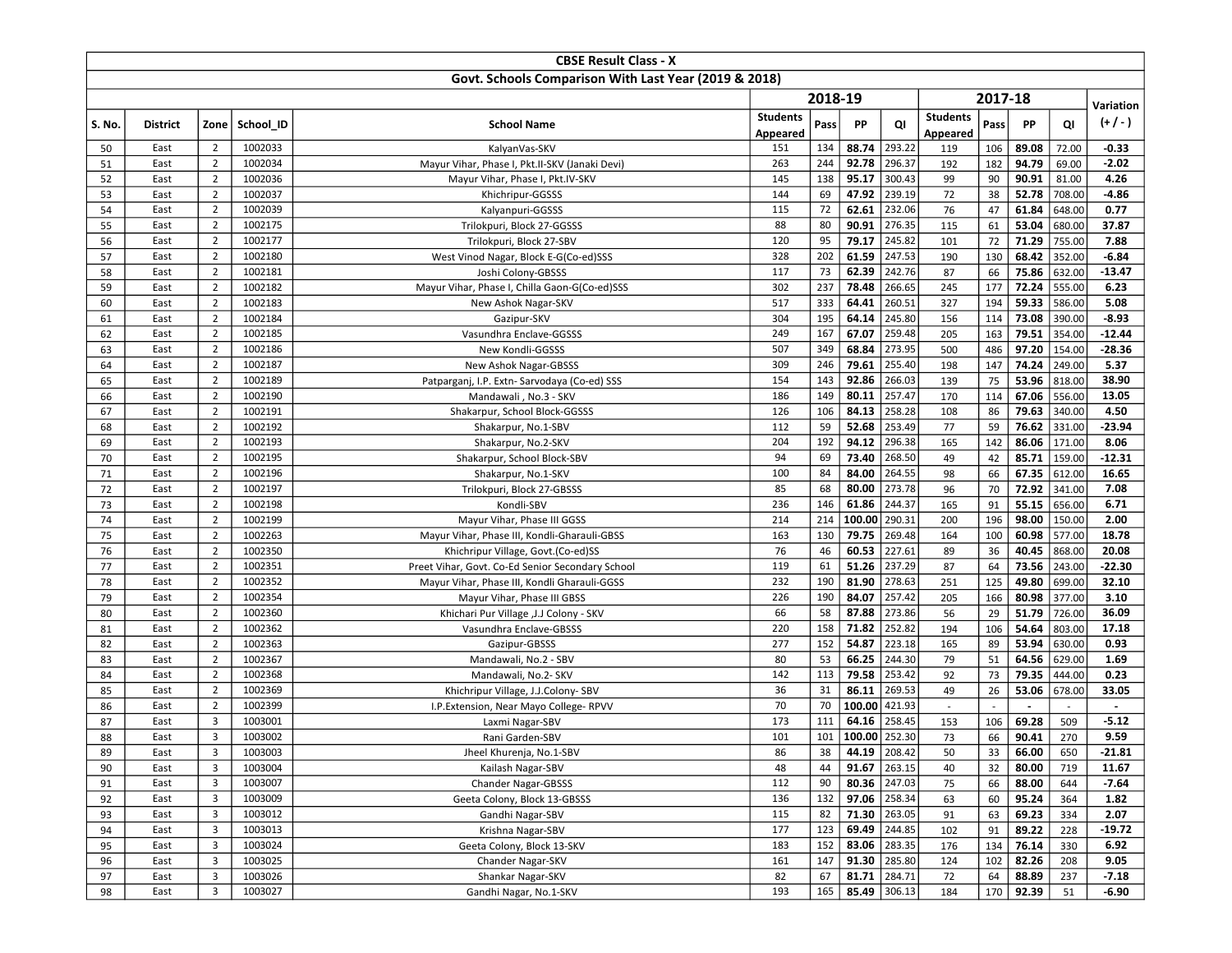|            |                          |                         |                    | <b>CBSE Result Class - X</b>                          |                 |            |                |                  |                 |           |                |                |                 |
|------------|--------------------------|-------------------------|--------------------|-------------------------------------------------------|-----------------|------------|----------------|------------------|-----------------|-----------|----------------|----------------|-----------------|
|            |                          |                         |                    | Govt. Schools Comparison With Last Year (2019 & 2018) |                 |            |                |                  |                 |           |                |                |                 |
|            |                          |                         |                    |                                                       |                 | 2018-19    |                |                  |                 | 2017-18   |                |                |                 |
|            |                          |                         |                    |                                                       | <b>Students</b> |            |                |                  | <b>Students</b> |           |                |                | Variation       |
| S. No.     | <b>District</b>          |                         | Zone School ID     | <b>School Name</b>                                    | Appeared        | Pass       | PP             | QI               | Appeared        | Pass      | PP             | QI             | $(+/-)$         |
| 99         | East                     | 3                       | 1003028            | Laxmi Nagar-SKV                                       | 297             | 205        | 69.02          | 271.68           | 224             | 171       | 76.34          | 282            | $-7.32$         |
| 100        | East                     | $\overline{3}$          | 1003030            | Rani Garden-GGSSS                                     | 125             | 78         | 62.40          | 254.43           | 75              | 60        | 80.00          | 290            | $-17.60$        |
| 101        | East                     | 3                       | 1003033            | Kailash Nagar-GGSSS                                   | 62              | 55         | 88.71          | 273.71           | 68              | 56        | 82.35          | 625            | 6.36            |
| 102        | East                     | 3                       | 1003034            | Gandhi Nagar, No.2-GGSSS                              | 98              | 96         | 97.96          | 305.96           | 62              | 59        | 95.16          | 40             | 2.80            |
| 103        | East                     | $\overline{3}$          | 1003035            | Gandhi Nagar, No.3-GGSSS                              | 60              | 59         | 98.33          | 275.48           | 62              | 58        | 93.55          | 544            | 4.78            |
| 104        | East                     | $\overline{3}$          | 1003036            | Krishna Nagar-SKV                                     | 225             | 158        | 70.22          | 283.91           | 136             | 109       | 80.15          | 166            | $-9.92$         |
| 105        | East                     | 3                       | 1003152            | Radhey Shyam Park-SBV                                 | 83              | 74         | 89.16          | 264.80           | 102             | 43        | 42.16          | 911            | 47.00           |
| 106        | East                     | $\overline{3}$          | 1003153            | Radhey Shyam Park- SKV                                | 213             | 167        | 78.40          | 252.39           | 191             | 130       | 68.06          | 623            | 10.34           |
| 107        | East                     | 3                       | 1003202            | Geeta Colony, Block 2-G(Co-ed)SS                      | 83              | 73         | 87.95          | 267.02           | 69              | 17        | 24.64          | 956            | 63.31           |
| 108        | East                     | 3                       | 1003204            | Old Seelampur-SKV                                     | 25              | 21         | 84.00          | 277.52           | 26              | 14        | 53.85          | 453            | 30.15           |
| 109        | East                     | $\overline{\mathbf{3}}$ | 1003205            | Shivpuri-G(Co-ed)SSS                                  | 78              | 70         | 89.74          | 260.92           | 78              | 29        | 37.18          | 916            | 52.56           |
| 110        | East                     | $\overline{3}$          | 1003260            | Lalita Park-GGSSS                                     | 115             | 57         | 49.57          | 228.87           | 62              | 48        | 77.42          | 409            | $-27.85$        |
| 111        | East                     | 3                       | 1003261            | Gandhi Nagar-RPVV                                     | 102             | 102        | 100.00         | 394.07           | 66              | 66        | 100.00         | $\overline{4}$ | 0.00            |
| 112        | East                     | $\overline{3}$          | 1003264            | Lalita Park-GBSSS                                     | 116             | 58         | 50.00          | 210.93           | 96              | 21        | 21.88          | 985            | 28.13           |
| 113        | East                     | $\mathbf{3}$            | 1003265            | Old Seelampur -SBV                                    | 42              | 27         | 64.29          | 239.24           | 36              | 21        | 58.33          | 830            | 5.95            |
| 114        | North East               | $\overline{4}$          | 1104001            | Yamuna Vihar, Block B, No.1-SBV                       | 606             | 399        | 65.84          | 254.20           | 368             | 273       | 74.18          | 594            | $-8.34$         |
| 115        | North East               | $\overline{4}$          | 1104002            | Khajoori Khas-SBV                                     | 565             | 287        | 50.80          | 221.54           | 378             | 166       | 43.92          | 870            | 6.88            |
| 116        | North East               | $\overline{4}$          | 1104003            | Yamuna Vihar, Block B, No.2-SBV                       | 556             | 397        | 71.40          | 257.87           | 380             | 309       | 81.32          | 322            | $-9.91$         |
| 117        | North East               | 4                       | 1104004            | Gokalpur Village-GBSSS                                | 417             | 233        | 55.88          | 224.40           | 407             | 145       | 35.63          | 953            | 20.25           |
| 118        | North East               | $\overline{4}$          | 1104005            | Gokalpuri-GBSSS                                       | 449             | 250        | 55.68          | 226.57           | 381             | 232       | 60.89          | 832            | $-5.21$         |
| 119        | North East               | $\overline{4}$          | 1104006            | Ghonda, No.1-GBSSS                                    | 212             | 149        | 70.28          | 254.56           | 144             | 114       | 79.17          | 395            | $-8.88$         |
| 120        | North East               | 4                       | 1104007            | Ghonda, No.2-GBSSS                                    | 108             | 84         | 77.78          | 264.92           | 97              | 67        | 69.07          | 589            | 8.71            |
| 121        | North East               | $\overline{4}$          | 1104008            | Yamuna Vihar, Block C, No.2-GBSSS                     | 600             | 324        | 54.00          | 231.52           | 374             | 300       | 80.21          | 553            | $-26.21$        |
| 122        | North East               | $\overline{4}$          | 1104009            | Yamuna Vihar, Block C, No.1-GBSSS                     | 633             | 366        | 57.82          | 240.82           | 426             | 333       | 78.17          | 457            | $-20.35$        |
| 123        | North East               | 4                       | 1104010            | Dayalpur-GBSSS                                        | 343             | 244        | 71.14          | 258.28           | 307             | 264       | 85.99          | 432            | -14.86          |
| 124        | North East<br>North East | $\overline{4}$<br>4     | 1104011<br>1104012 | Sabhapur-GGSSS                                        | 243<br>235      | 148<br>139 | 60.91<br>59.15 | 254.46<br>238.08 | 280             | 168<br>84 | 60.00<br>60.00 | 739            | 0.91<br>$-0.85$ |
| 125        | North East               | 4                       | 1104014            | Bhajanpura-G(Co-ed)SSS (RDJK)                         | 252             | 102        | 40.48          | 200.94           | 140             | 72        | 32.73          | 780<br>973     | 7.75            |
| 126<br>127 | North East               | $\overline{4}$          | 1104015            | Mustufabad-GBSS<br>Khajoori Khas-GBSSS                | 375             | 256        | 68.27          | 247.75           | 220<br>286      | 158       | 55.24          | 799            | 13.02           |
| 128        | North East               | $\overline{4}$          | 1104018            | Yamuna Vihar, Block C, No.1-SKV                       | 662             | 491        | 74.17          | 278.27           | 657             | 613       | 93.30          | 189            | $-19.13$        |
| 129        | North East               | 4                       | 1104019            | Ghonda, No.2-SKV                                      | 144             | 113        | 78.47          | 297.38           | 108             | 101       | 93.52          | 61             | $-15.05$        |
| 130        | North East               | 4                       | 1104020            | Gokalpuri-SKV                                         | 512             | 230        | 44.92          | 224.56           | 463             | 293       | 63.28          | 669            | $-18.36$        |
| 131        | North East               | 4                       | 1104021            | Gokalpur Village-SKV                                  | 629             | 379        | 60.25          | 243.07           | 561             | 213       | 37.97          | 933            | 22.29           |
| 132        | North East               | 4                       | 1104022            | Khajoori Khas-SKV                                     | 691             | 450        | 65.12          | 241.93           | 592             | 238       | 40.20          | 859            | 24.92           |
| 133        | North East               | 4                       | 1104023            | Yamuna Vihar, Block B, No.1-GGSSS                     | 647             | 390        | 60.28          | 253.45           | 357             | 314       | 87.96          | 172            | -27.68          |
| 134        | North East               | $\overline{4}$          | 1104024            | Yamuna Vihar, Block C, No.2-SKV                       | 734             | 435        | 59.26          | 250.92           | 506             | 301       | 59.49          | 716            | $-0.22$         |
| 135        | North East               | 4                       | 1104025            | Ghonda, No.1-GGSSS                                    | 249             | 232        | 93.17          | 271.99           | 233             | 200       | 85.84          | 314            | 7.34            |
| 136        | North East               | 4                       | 1104026            | Dayalpur-GGSSS                                        | 405             | 253        | 62.47          | 254.59           | 565             | 347       | 61.42          | 609            | 1.05            |
| 137        | North East               | 4                       | 1104027            | Yamuna Vihar, Block B, No.2-GGSSS                     | 434             | 389        | 89.63          | 304.83           | 340             | 317       | 93.24          | 58             | $-3.60$         |
| 138        | North East               | 4                       | 1104028            | Mustufabad-GGSS                                       | 365             | 101        |                | $27.67$   205.17 | 482             | 94        | 19.50          | 980            | 8.17            |
| 139        | North East               | 4                       | 1104029            | Vijay Park-GGSSS                                      | 206             | 146        |                | 70.87 282.54     | 189             | 112       | 59.26          | 572            | 11.61           |
| 140        | North East               | 4                       | 1104142            | Karawal Nagar-GGSSS                                   | 614             | 486        |                | 79.15 272.34     | 666             | 353       | 53.00          | 738            | 26.15           |
| 141        | North East               | $\overline{4}$          | 1104143            | Karawal Nagar-GBSSS                                   | 569             | 365        |                | 64.15 247.08     | 527             | 266       | 50.47          | 800            | 13.67           |
| 142        | North East               | 4                       | 1104149            | Yamuna Vihar, Block B-RPVV                            | 104             | 104        | 100.00 382.91  |                  | 97              | 97        | 100.00         | 5              | 0.00            |
| 143        | North East               | 4                       | 1104150            | Bhajanpura-GBSSS (RDJK)                               | 171             | 90         |                | 52.63 241.02     | 86              | 64        | 74.42          | 571            | $-21.79$        |
| 144        | North East               | 4                       | 1104151            | Vijay Park-GBSSS                                      | 203             | 95         |                | 46.80 215.86     | 116             | 56        | 48.28          | 879            | $-1.48$         |
| 145        | North East               | 4                       | 1104153            | Khajoori Khas-GGSSS                                   | 402             | 220        |                | 54.73 239.65     | 382             | 184       | 48.17          | 734            | 6.56            |
| 146        | North East               | 4                       | 1104261            | Tukhmirpur-GBSSS                                      | 378             | 153        |                | 40.48 204.37     | 272             | 131       | 48.16          | 886            | $-7.69$         |
| 147        | North East               | $\overline{4}$          | 1104262            | Tukhmirpur-GGSSS                                      | 507             | 257        |                | $50.69$ 238.60   | 330             |           | 170 51.52      | 865            | $-0.82$         |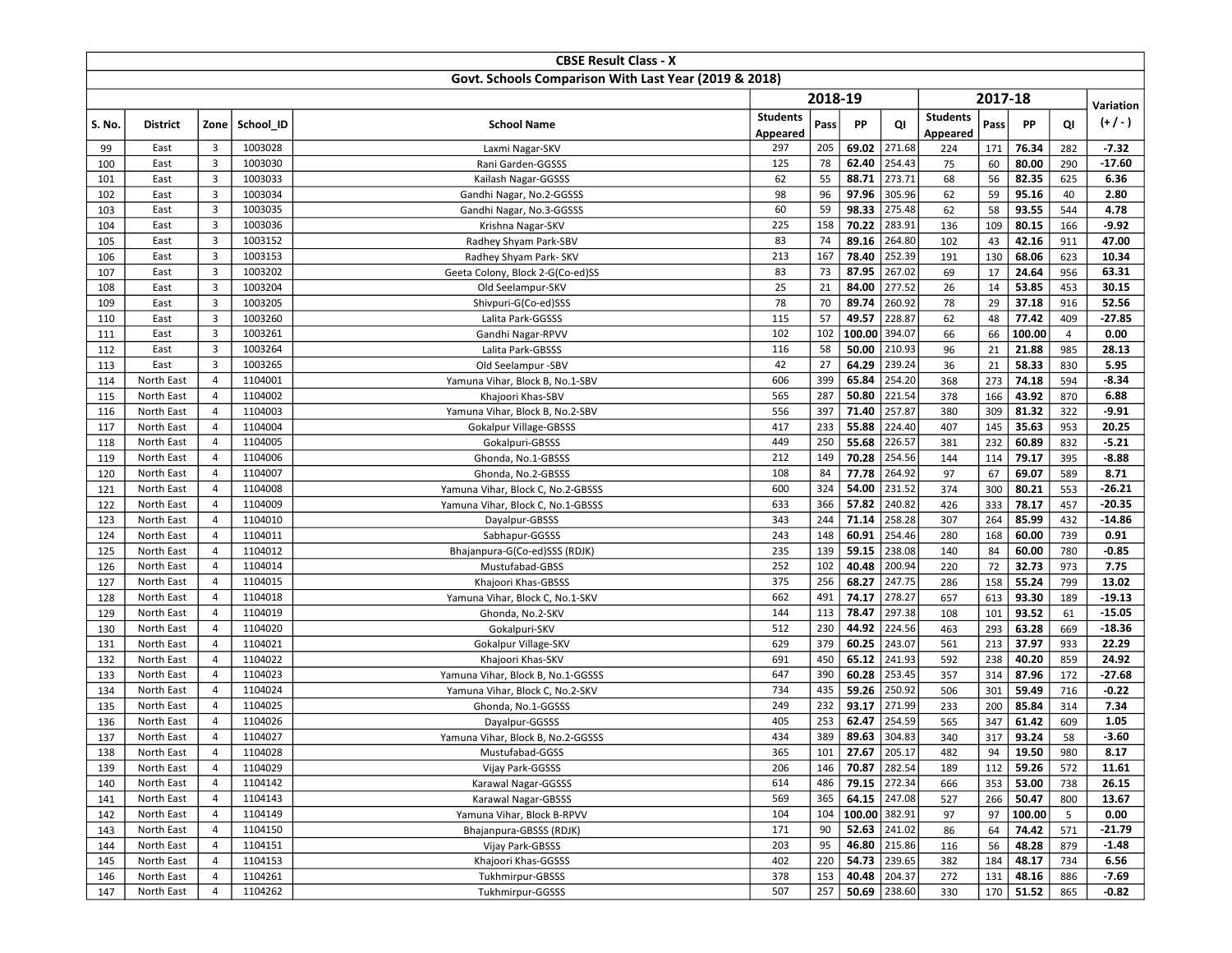|            |                          |                |                    | <b>CBSE Result Class - X</b>                            |                 |           |                |                  |                 |          |                          |            |                   |
|------------|--------------------------|----------------|--------------------|---------------------------------------------------------|-----------------|-----------|----------------|------------------|-----------------|----------|--------------------------|------------|-------------------|
|            |                          |                |                    | Govt. Schools Comparison With Last Year (2019 & 2018)   |                 |           |                |                  |                 |          |                          |            |                   |
|            |                          |                |                    |                                                         |                 | 2018-19   |                |                  |                 | 2017-18  |                          |            |                   |
|            |                          |                |                    |                                                         | <b>Students</b> |           |                |                  | <b>Students</b> |          |                          |            | Variation         |
| S. No.     | <b>District</b>          | Zone           | School ID          | <b>School Name</b>                                      | Appeared        | Pass      | PP             | QI               | Appeared        | Pass     | <b>PP</b>                | QI         | $(+/-)$           |
| 148        | North East               | 4              | 1104335            | Sonia Vihar-GGSSS                                       | 299             | 212       | 70.90          | 255.80           | 428             | 210      | 49.07                    | 660        | 21.84             |
| 149        | North East               | $\overline{4}$ | 1104336            | Sonia Vihar-GBSSS                                       | 401             | 181       | 45.14          | 216.76           | 480             | 179      | 37.29                    | 936        | 7.85              |
| 150        | North East               | $\overline{4}$ | 1104400            | LONI ROAD, EAST GOKULPUR, GGSSS                         | 341             | 195       | 57.18          | 249.93           | 506             | 215      | 42.49                    | 793        | 14.69             |
| 151        | North East               | $\overline{4}$ | 1104406            | Loni Road, East Gokul Pur, Govt. Boys Sr. Sec. School   | 763             | 425       | 55.70          | 227.23           | 531             | 174      | 32.77                    | 955        | 22.93             |
| 152        | North East               | $\overline{4}$ | 1104417            | SABHAPUR-GOVT. BOYS S.SEC. SCHOOL                       | 316             | 194       | 61.39          | 235.70           | 240             | 97       | 40.42                    | 976        | 20.98             |
| 153        | North East               | $\overline{4}$ | 1104418            | Badarpur Khadar -SV                                     | 62              | 47        | 75.81          | 248.08           | 45              | 25       | 55.56                    | 850        | 20.25             |
| 154        | North East               | $\overline{4}$ | 1104419            | Tukhmirpur, No.2 - GGSSS                                | 453             | 212       | 46.80          | 216.22           | 391             | 109      | 27.88                    | 974        | 18.92             |
| 155        | North East               | $\overline{4}$ | 1104420            | Tukhmirpur, No.2- GBSSS                                 | 249             | 108       | 43.37          | 212.11           | 240             | 54       | 22.50                    | 984        | 20.87             |
| 156        | North East               | 5              | 1105001            | Shahadara, G.T. Road-SBV (Gandhi Memorial)              | 161             | 89        | 55.28          | 239.80           | 146             | 131      | 89.73                    | 383        | $-34.45$          |
| 157        | North East               | 5              | 1105002            | Gautam Puri-SBV                                         | 152             | 111       | 73.03          | 230.72           | 156             | 136      | 87.18                    | 641        | $-14.15$          |
| 158        | North East               | 5              | 1105003            | Brahmpuri-SBV                                           | 184             | 118       | 64.13          | 243.54           | 195             | 115      | 58.97                    | 479        | 5.16              |
| 159        | North East               | 5              | 1105004            | New Seelampur, No.1-SBV                                 | 33              | 23        | 69.70          | 260.24           | 45              | 15       | 33.33                    | 795        | 36.36             |
| 160        | North East               | 5              | 1105005            | Shahadara, Shivaji Park-GBSSS                           | 109             | 65        | 59.63          | 267.16           | 98              | 69       | 70.41                    | 273        | $-10.78$          |
| 161        | North East               | 5              | 1105006            | Shahadara, G.T. Road-GBSSS                              | 114             | 103       | 90.35          | 271.72           | 113             | 111      | 98.23                    | 231        | $-7.88$           |
| 162        | North East               | 5              | 1105007            | Babarpur-GBSSS                                          | 111             | 70        | 63.06          | 251.05           | 122             | 85       | 69.67                    | 497        | $-6.61$           |
| 163        | North East               | 5              | 1105008            | Jafrabad-SBV                                            | 471             | 283       | 60.08          | 222.68           | 360             | 207      | 57.50                    | 815        | 2.58              |
| 164        | North East               | 5              | 1105009            | New Seelampur, No.2-GBSSS                               | 99              | 49        | 49.49          | 219.69           | 108             | 37       | 34.26                    | 931        | 15.24             |
| 165        | North East               | 5              | 1105011            | Shastri Park-GBSSS                                      | 257             | 171       | 66.54          | 234.61           | 157             | 150      | 95.54                    | 616        | $-29.00$          |
| 166        | North East               | 5              | 1105013            | Shahadara, G. T. Road-GBSecondarySchool                 | 82              | 48        | 58.54          | 251.21           | 90              | 36       | 40.00                    | 867        | 18.54             |
| 167        | North East               | 5              | 1105014            | New Seelampur, Marginal Band-GBSS                       | 63              | 42        | 66.67          | 227.98           | 81              | 29       | 35.80                    | 983        | 30.86             |
| 168        | North East               | 5              | 1105015            | Welcome Colony-GBSS                                     | 94              | 37        | 39.36          | 212.37           | 59              | 18       | 30.51                    | 972        | 8.85              |
| 169        | North East               | 5              | 1105017            | Jafrabad Extn.-GBSSS                                    | 90              | 56        | 62.22          | 209.90           | 38              | 27       | 71.05                    | 606        | $-8.83$           |
| 170        | North East               | 5              | 1105018            | Jafrabad, Zeenat Mahal(Urdu Medium)-SKV                 | 632             | 424       | 67.09          | 253.11           | 629             | 528      | 83.94                    | 499        | $-16.85$          |
| 171        | North East               | 5              | 1105019            | Babarpur-SKV                                            | 210             | 139       | 66.19          | 253.51           | 293             | 129      | 44.03                    | 892        | 22.16             |
| 172        | North East               | 5              | 1105020            | New Seelampur, No.1-SKV (C.R.Dass)                      | 134             | 119       | 88.81          | 257.57           | 69              | 37       | 53.62                    | 420        | 35.18             |
| 173        | North East               | 5<br>5         | 1105021<br>1105022 | Shastri Park-SKV                                        | 236<br>112      | 102<br>90 | 43.22<br>80.36 | 230.14<br>259.93 | 131<br>102      | 92<br>35 | 70.23<br>34.31           | 470        | $-27.01$<br>46.04 |
| 174<br>175 | North East<br>North East | 5              | 1105023            | Shahadara, Shivaji Park-GGSSS                           | 185             | 111       | 60.00          | 249.14           | 204             | 91       |                          | 883<br>837 |                   |
| 176        | North East               | 5              | 1105024            | Gautam Puri-GGSSS<br>Shahadara, G.T.Road-SKV            | 241             | 165       | 68.46          | 262.76           | 188             | 91       | 44.61<br>48.40           | 547        | 15.39<br>20.06    |
| 177        | North East               | 5              | 1105025            | New Seelampur, No.2-GGSSS                               | 55              | 42        | 76.36          | 267.98           | 43              | 42       | 97.67                    | 100        | $-21.31$          |
| 178        | North East               | 5              | 1105026            | Brahampuri-GGSSS                                        | 317             | 190       | 59.94          | 257.08           | 327             | 175      | 53.52                    | 651        | 6.42              |
| 179        | North East               | 5              | 1105029            | Shahadara, G.T. Road-GGSS                               | 63              | 35        | 55.56          | 262.25           | 49              | 24       | 48.98                    | 672        | 6.58              |
| 180        | North East               | 5              | 1105107            | New Usmanpur (Gautam Puri)-GBSSS                        | 199             | 129       | 64.82          | 241.71           | 159             | 132      | 83.02                    | 548        | $-18.19$          |
| 181        | North East               | 5              | 1105108            | Welcome Colony-GGSS                                     | 89              | 47        | 52.81          | 235.01           | 145             | 51       | 35.17                    | 952        | 17.64             |
| 182        | North East               | 5              | 1105109            | West Jyoti Nagar-GBSSS                                  | 106             | 83        | 78.30          | 248.90           | 115             | 100      | 86.96                    | 442        | $-8.65$           |
| 183        | North East               | 5              | 1105110            | Shahadara, G.T. Road-SKV (Mani Ben Patel Bharti Mahila) | 199             | 179       | 89.95          | 317.03           | 149             | 145      | 97.32                    | 31         | $-7.37$           |
| 184        | North East               | 5              | 1105111            | West Jyoti Nagar-GGSSS                                  | 123             | 96        | 78.05          | 280.59           | 76              | 56       | 73.68                    | 382        | 4.36              |
| 185        | North East               | 5              | 1105113            | Brahmpuri-GBSSS                                         | 121             | 87        | 71.90          | 219.88           | 84              | 30       | 35.71                    | 941        | 36.19             |
| 186        | North East               | 5              | 1105114            | Jafrabad Extn.-GGSSS                                    | 35              | 18        | 51.43          | 230.63           | 73              | 18       | 24.66                    | 962        | 26.77             |
| 187        | North East               | 5              | 1105116            | Brahmpuri-GGSSS                                         | 123             | 97        |                | 78.86 274.74     | 138             | 88       | 63.77                    | 615        | 15.09             |
| 188        | North East               | 5              | 1105117            | New Usmanpur (Gautam Puri)-GGSSS                        | 194             | 158       |                | 81.44 284.22     | 248             | 97       | 39.11                    | 753        | 42.33             |
| 189        | North East               | 5              | 1105229            | Brahmpuri, GGSSS Block-X                                | 199             | 155       |                | 77.89 274.06     | 196             | 92       | 46.94                    | 794        | 30.95             |
| 190        | North East               | 5              | 1105236            | Shastri Park, Buland Masjid, SKV                        | 90              | 75        |                | 83.33 250.76     | 100             | 31       | 31.00                    | 917        | 52.33             |
| 191        | North East               | 5              | 1105238            | New Seelampur, No.1-GGSS                                | 117             | 59        |                | $50.43$ 245.91   | 123             | 46       | 37.40                    | 925        | 13.03             |
| 192        | North East               | 5              | 1105239            | New Jafrabad- GGSSS                                     | 136             | 64        |                | 47.06 233.29     | 73              | 30       | 41.10                    | 915        | 5.96              |
| 193        | North East               | 5              | 1105241            | Brahmpuri, GBSSS, X- BLOCK                              | 173             | 146       |                | 84.39 276.10     | 104             | 98       | 94.23                    | 378        | -9.84             |
| 194        | North East               | 5              | 1105242            | Shastri Park, Buland Masjid, SBV                        | 46              | 29        |                | 63.04 245.00     | 55              | 30       | 54.55                    | 921        | 8.50              |
| 195        | North East               | 5              | 1105247            | New Jafrabad- GBSSS                                     | 40              | 32        |                | 80.00 239.90     | 34              | 27       | 79.41                    | 455        | 0.59              |
| 196        | North East               | 5              | 1105249            | Brahmpuri- Govt. Co-ed Sr. Sec. School (Gandhi)         | 62              | 40        |                | 64.52 254.42     |                 |          | $\overline{\phantom{a}}$ | $\sim$     | $\sim$            |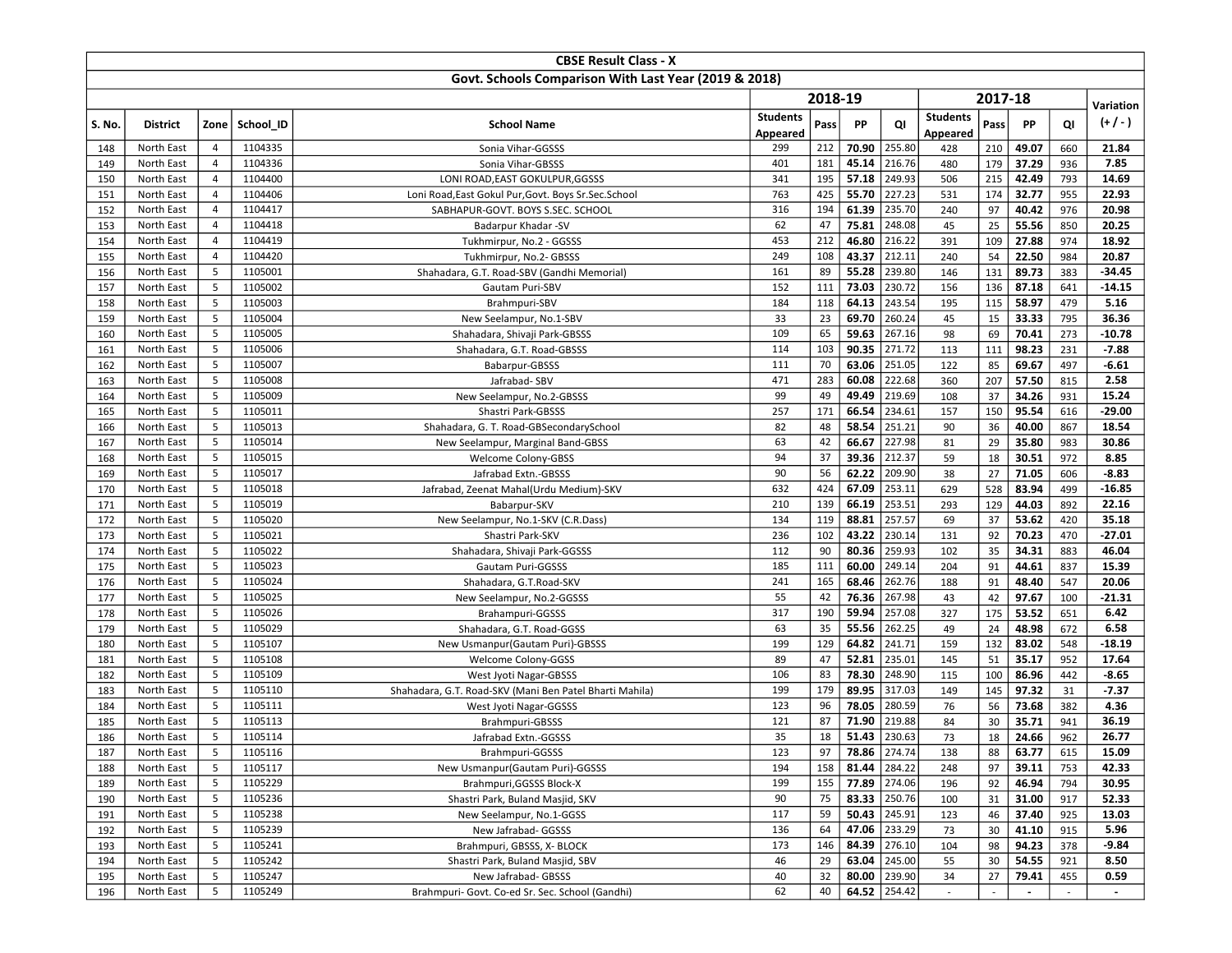|            |                          |                |                    | <b>CBSE Result Class - X</b>                          |                 |          |                |                           |                 |           |                |                |                 |
|------------|--------------------------|----------------|--------------------|-------------------------------------------------------|-----------------|----------|----------------|---------------------------|-----------------|-----------|----------------|----------------|-----------------|
|            |                          |                |                    | Govt. Schools Comparison With Last Year (2019 & 2018) |                 |          |                |                           |                 |           |                |                |                 |
|            |                          |                |                    |                                                       |                 | 2018-19  |                |                           |                 | 2017-18   |                |                |                 |
|            |                          |                |                    |                                                       | <b>Students</b> |          |                |                           | <b>Students</b> |           |                |                | Variation       |
| S. No.     | <b>District</b>          | Zone           | School ID          | <b>School Name</b>                                    | Appeared        | Pass     | PP             | QI                        | Appeared        | Pass      | <b>PP</b>      | QI             | $(+/-)$         |
| 197        | North East               | 6              | 1106001            | Nand Nagri, Block B-SBV (B.P)                         | 194             | 139      | 71.65          | 239.93                    | 149             | 79        | 53.02          | 673            | 18.63           |
| 198        | North East               | 6              | 1106002            | Dilshad Garden, Block C-SBV                           | 310             | 236      | 76.13          | 246.65                    | 216             | 127       | 58.80          | 735            | 17.33           |
| 199        | North East               | 6              | 1106003            | Nand Nagri, Block E-SBV                               | 328             | 190      | 57.93          | 236.81                    | 353             | 171       | 48.44          | 871            | 9.48            |
| 200        | North East               | 6              | 1106004            | Nand Nagri, Janta Flats-GBSSS                         | 252             | 98       | 38.89          | 198.52                    | 131             | 59        | 45.04          | 949            | $-6.15$         |
| 201        | North East               | 6              | 1106005            | Mandoli-GBSSS                                         | 303             | 202      | 66.67          | 240.98                    | 228             | 124       | 54.39          | 745            | 12.28           |
| 202        | North East               | 6              | 1106006            | Shahdara, Mansarovar Park, No.1-GBSSS                 | 156             | 129      | 82.69          | 281.34                    | 196             | 158       | 80.61          | 415            | 2.08            |
| 203        | North East               | 6              | 1106007            | Shahdara, Mansarovar Park, No.2-GBSSS                 | 173             | 118      | 68.21          | 244.38                    | 119             | 110       | 92.44          | 418            | $-24.23$        |
| 204        | North East               | 6              | 1106009            | Seemapuri-GBSSS                                       | 195             | 83       | 42.56          | 207.37                    | 233             | 103       | 44.21          | 937            | $-1.64$         |
| 205        | North East               | 6              | 1106010            | Ashok Nagar-GBSS                                      | 47              | 29       | 61.70          | 242.23                    | 51              | 28        | 54.90          | 749            | 6.80            |
| 206        | North East               | 6              | 1106011            | New Seemapuri-GBSSS                                   | 231             | 115      | 49.78          | 228.79                    | 151             | 86        | 56.95          | 743            | $-7.17$         |
| 207        | North East               | 6              | 1106012            | Dilshad Garden, Block J&K-GBSSS                       | 317             | 242      | 76.34          | 264.43                    | 211             | 174       | 82.46          | 504            | $-6.12$         |
| 208        | North East               | 6              | 1106014            | Nand Nagri Extn., F-1, F-2, GBSSS                     | 182             | 74       | 40.66          | 205.61                    | 151             | 25        | 16.56          | 987            | 24.10           |
| 209        | North East               | 6              | 1106018            | New Seemapuri-SKV                                     | 230             | 167      | 72.61          | 250.39                    | 206             | 70        | 33.98          | 899            | 38.63           |
| 210        | North East               | 6              | 1106019            | Mandoli-SKV                                           | 390             | 247      | 63.33          | 245.07                    | 202             | 141       | 69.80          | 569            | $-6.47$         |
| 211        | North East               | 6              | 1106020            | Shahdara, Mansarovar Park, No.1-SKV                   | 105             | 84       | 80.00          | 280.72                    | 129             | 79        | 61.24          | 582            | 18.76           |
| 212        | North East               | 6              | 1106021            | Seemapuri-SKV (Vishwamitra)                           | 372             | 216      | 58.06          | 236.53                    | 393             | 148       | 37.66          | 927            | 20.41           |
| 213        | North East               | 6              | 1106022            | Nand Nagri, Block B-SKV (Raja Ravi Verma)             | 263             | 162      | 61.60          | 245.86                    | 196             | 165       | 84.18          | 546            | $-22.59$        |
| 214        | North East               | 6              | 1106023            | Dilshad Garden, Block J&K-SKV (St. Eknath)            | 395             | 319      | 80.76          | 274.50                    | 337             | 196       | 58.16          | 618            | 22.60           |
| 215        | North East               | 6              | 1106024            | East of Loni Road, DDA Flats-SKV                      | 426             | 296      | 69.48          | 268.24                    | 346             | 267       | 77.17          | 220            | $-7.68$         |
| 216        | North East               | 6              | 1106025            | Dilshad Garden, Block C-GGSSS                         | 322             | 250      | 77.64          | 263.11                    | 247             | 140       | 56.68          | 567            | 20.96           |
| 217        | North East               | 6              | 1106026            | Nand Nagri Extn., F-1, F-2, GGSSS                     | 176             | 127      | 72.16          | 238.20                    | 184             | 73        | 39.67          | 891            | 32.49           |
| 218        | North East               | 6              | 1106112            | Ashok Nagar-GGSS                                      | 76              | 68       | 89.47          | 279.37                    | 78              | 63        | 80.77          | 280            | 8.70            |
| 219        | North East               | 6              | 1106113            | Nand Nagri, Block E-SKV                               | 448             | 285      | 63.62          | 252.53                    | 448             | 350       | 78.13          | 467            | $-14.51$        |
| 220        | North East               | 6              | 1106114            | Shahdara, Mansarover Park, No.2-SKV                   | 160             | 140      | 87.50          | 269.94                    | 221             | 128       | 57.92          | 583            | 29.58           |
| 221        | North East               | 6              | 1106115            | Nand Nagri, Janta Flats-GGSSS                         | 176             | 92<br>97 | 52.27<br>59.15 | 229.44<br>228.08          | 180             | 95        | 52.78          | 717            | $-0.51$<br>8.20 |
| 222<br>223 | North East<br>North East | 6<br>6         | 1106116<br>1106117 | Nand Nagri, Block A-GGSSS<br>Saboli- GGSSS            | 164<br>482      | 298      | 61.83          | 262.87                    | 159<br>452      | 81<br>190 | 50.94<br>42.04 | 857<br>714     | 19.79           |
| 224        | North East               | 6              | 1106118            | East of Loni Road, DDA Flats-GBSSS                    | 378             | 249      | 65.87          | 250.61                    | 347             | 285       | 82.13          | 374            | $-16.26$        |
| 225        | North East               | 6              | 1106119            | Nand Nagri, Block A-GBSSS                             | 170             | 65       | 38.24          | 197.64                    | 140             | 88        | 62.86          | 786            | $-24.62$        |
| 226        | North East               | 6              | 1106120            | Saboli- GBSSS                                         | 523             | 236      | 45.12          | 216.78                    | 374             | 162       | 43.32          | 961            | 1.81            |
| 227        | North East               | 6              | 1106122            | Old Seemapuri, Block GH-GGSS                          | 221             | 185      | 83.71          | 260.57                    | 195             | 85        | 43.59          | 861            | 40.12           |
| 228        | North East               | 6              | 1106123            | Meet Nagar, Block B-GGSS                              | 87              | 81       | 93.10          | 279.61                    | 94              | 57        | 60.64          | 520            | 32.47           |
| 229        | North East               | 6              | 1106252            | Nand Nagri, Block D-RPVV                              | 105             | 105      | 100.00         | 402.67                    | 104             | 104       | 100.00         | $\overline{3}$ | 0.00            |
| 230        | North East               | 6              | 1106256            | Harsh Vihar GGSS                                      | 129             | 126      | 97.67          | 281.71                    | 160             | 51        | 31.88          | 926            | 65.80           |
| 231        | North East               | 6              | 1106258            | Harsh Vihar GBSS                                      | 164             | 104      | 63.41          | 236.38                    | 118             | 41        | 34.75          | 954            | 28.67           |
| 232        | North East               | 6              | 1106259            | Mandoli Extension-GGSSS                               | 386             | 200      | 51.81          | 236.84                    | 262             | 127       | 48.47          | 728            | 3.34            |
| 233        | North East               | 6              | 1106261            | Meet Nagar-B-Block, Delhi-94, Govt. Boys Sec. School  | 115             | 87       | 75.65          | 244.03                    | 131             | 59        | 45.04          | 887            | 30.61           |
| 234        | North East               | 6              | 1106263            | Old Seemapuri, Block GH-GBSS                          | 171             | 80       | 46.78          | 221.25                    | 302             | 110       | 36.42          | 970            | 10.36           |
| 235        | North East               | 6              | 1106264            | Sunder Nagri- GGSSS                                   | 295             | 154      | 52.20          | 221.11                    | 214             | 50        | 23.36          | 943            | 28.84           |
| 236        | North East               | 6              | 1106265            | Mandoli Extension-GBSSS                               | 324             | 189      |                | $58.33$   222.77          | 197             | 98        | 49.75          | 838            | 8.59            |
| 237        | North East               | 6              | 1106279            | Sunder Nagari- GBSSS                                  | 201             | 72       | 35.82          | 190.60                    | 200             | 44        | 22.00          | 989            | 13.82           |
| 238        | North                    | $\overline{7}$ | 1207004            | Nehru Vihar-SKV                                       | 328             | 204      |                | $\overline{62.20}$ 251.32 | 124             | 109       | 87.90          | 194            | $-25.71$        |
| 239        | North                    | $\overline{7}$ | 1207005            | Jagat Pur- SKV(Mahavir Singh)                         | 35              | 28       |                | 80.00 249.89              | 38              | 24        | 63.16          | 744            | 16.84           |
| 240        | North                    | $\overline{7}$ | 1207008            | Shankaracharya Marg, Shahed Bhai Bal Mukand-SV        | 227             | 199      | 87.67          | 300.23                    | 187             | 169       | 90.37          | 54             | $-2.71$         |
| 241        | North                    | $\overline{7}$ | 1207009            | Burari-SBV                                            | 294             | 241      | 81.97          | 259.30                    | 256             | 162       | 63.28          | 788            | 18.69           |
| 242        | North                    | $\overline{7}$ | 1207011            | Govt. Sarvodaya Vidyalaya No.3, Shakti Nagar          | 93              | 84       | 90.32          | 275.84                    | 63              | 55        | 87.30          | 412            | 3.02            |
| 243        | North                    | $\overline{7}$ | 1207012            | Timar Pur-SBV                                         | 122             | 86       | 70.49          | 252.37                    | 87              | 70        | 80.46          | 333            | $-9.97$         |
| 244        | North                    | $\overline{7}$ | 1207013            | Roop Nagar, RSV NO-4                                  | 89              | 52       | 58.43          | 246.97                    | 97              | 71        | 73.20          | 424            | $-14.77$        |
| 245        | North                    | $\overline{7}$ | 1207014            | Gokhle Marg-SBV                                       | 107             | 88       |                | 82.24 274.39              | 71              | 66        | 92.96          | 199            | $-10.71$        |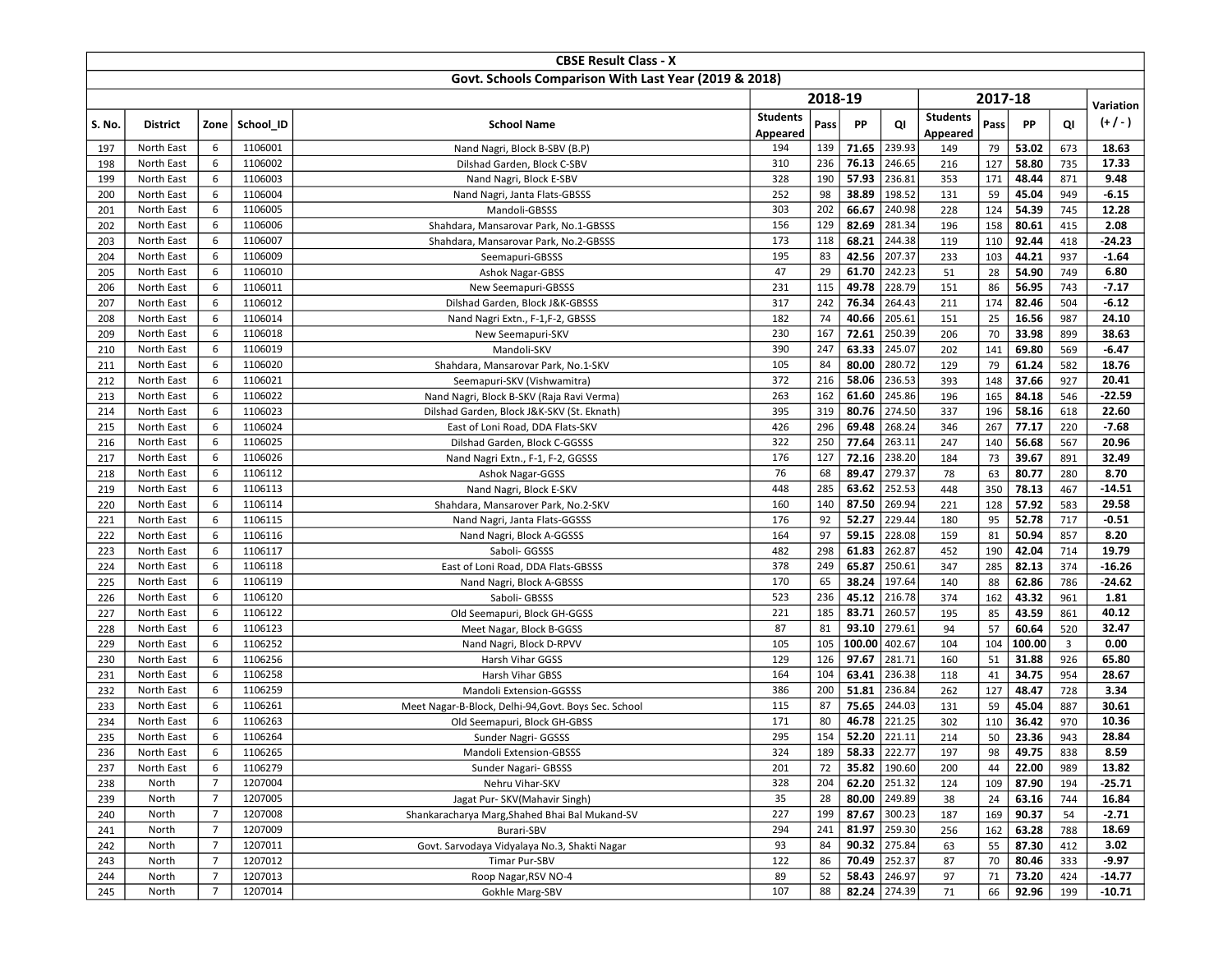|            |                 |                                  |                    | <b>CBSE Result Class - X</b>                                 |                 |            |                |                  |                 |                 |                |            |                |
|------------|-----------------|----------------------------------|--------------------|--------------------------------------------------------------|-----------------|------------|----------------|------------------|-----------------|-----------------|----------------|------------|----------------|
|            |                 |                                  |                    | Govt. Schools Comparison With Last Year (2019 & 2018)        |                 |            |                |                  |                 |                 |                |            |                |
|            |                 |                                  |                    |                                                              |                 | 2018-19    |                |                  |                 | 2017-18         |                |            |                |
|            |                 |                                  |                    |                                                              | <b>Students</b> |            |                |                  | <b>Students</b> |                 |                |            | Variation      |
| S. No.     | <b>District</b> | Zone                             | School ID          | <b>School Name</b>                                           | Appeared        | Pass       | PP             | QI               | Appeared        | Pass            | PP             | QI         | $(+/-)$        |
| 246        | North           | $\overline{7}$                   | 1207015            | Roshanara Road-SBV                                           | 39              | 24         | 61.54          | 221.67           | 49              | 46              | 93.88          | 864        | $-32.34$       |
| 247        | North           | $\overline{7}$                   | 1207016            | Roop Nagar, No.2-GBSSS                                       | 79              | 52         | 65.82          | 246.97           | 55              | 40              | 72.73          | 524        | $-6.90$        |
| 248        | North           | $\overline{7}$                   | 1207017            | Roop Nagar, No.1-GBSSS                                       | 165             | 141        | 85.45          | 275.41           | 101             | 89              | 88.12          | 283        | $-2.66$        |
| 249        | North           | $\overline{7}$                   | 1207019            | Shakti Nagar, No.1-GBSSS                                     | 165             | 135        | 81.82          | 266.24           | 97              | 96              | 98.97          | 121        | $-17.15$       |
| 250        | North           | $\overline{7}$                   | 1207022            | Mori Gate, No.1-SBV                                          | 85              | 75         | 88.24          | 281.74           | 28              | 26              | 92.86          | 93         | $-4.62$        |
| 251        | North           | $\overline{7}$                   | 1207027            | Kamla Nagar, E-Block, GBSS                                   | 44              | 29         | 65.91          | 249.43           | 65              | 41              | 63.08          | 822        | 2.83           |
| 252        | North           | $\overline{7}$                   | 1207032            | Lancer Road Near Maal Road                                   | 143             | 98         | 68.53          | 255.90           | 105             | 100             | 95.24          | 141        | $-26.71$       |
| 253        | North           | $\overline{7}$                   | 1207033            | Sabzi Mandi, Kedar Building, Amar Shaheed Matadeen Lodha-SKV | 74              | 55         | 74.32          | 273.76           | 49              | 24              | 48.98          | 696        | 25.34          |
| 254        | North           | $\overline{7}$                   | 1207034            | Timar Pur-SKV                                                | 190             | 168        | 88.42          | 285.31           | 162             | 140             | 86.42          | 193        | 2.00           |
| 255        | North           | $\overline{7}$                   | 1207035            | Malka Ganj-SKV                                               | 74              | 65         | 87.84          | 251.42           | 62              | 53              | 85.48          | 605        | 2.35           |
| 256        | North           | $\overline{7}$                   | 1207036            | Burari-SKV                                                   | 283             | 240        | 84.81          | 281.50           | 257             | 180             | 70.04          | 464        | 14.77          |
| 257        | North           | $\overline{7}$                   | 1207037            | Shakti Nagar, No.1-SKV                                       | 186             | 161        | 86.56          | 319.03           | 158             | 148             | 93.67          | 68         | $-7.11$        |
| 258        | North           | $\overline{7}$                   | 1207038            | Shakti Nagar, No.2-GGSSS                                     | 63              | 54         | 85.71          | 299.95           | 41              | 39              | 95.12          | 302        | $-9.41$        |
| 259        | North           | $\overline{7}$                   | 1207039            | Roop Nagar, No.1-GGSSS                                       | 219             | 168        | 76.71          | 309.25           | 165             | 143             | 86.67          | 25         | $-9.95$        |
| 260        | North           | $\overline{7}$                   | 1207041            | Roop Nagar, No.3-GGSSS                                       | 89              | 45         | 50.56          | 245.99           | 92              | 66              | 71.74          | 459        | $-21.18$       |
| 261        | North           | $\overline{7}$                   | 1207042            | Chabi Ganj, Kashmiri Gate-GGSSS                              | 29              | 25         | 86.21          | 319.38           | 28              | 21              | 75.00          | 163        | 11.21          |
| 262        | North           | $\overline{7}$                   | 1207043            | Nicholson Road-GGSSS                                         | 30              | 30         | 100.00         | 307.03           | 19              | 19              | 100.00         | 78         | 0.00           |
| 263        | North           | $\overline{7}$                   | 1207107            | Sham Nath Marg, Shaheed Amir Chand-SV                        | 277             | 256        | 92.42          | 284.30           | 155             | 151             | 97.42          | 46         | $-5.00$        |
| 264        | North           | $\overline{7}$                   | 1207108            | Raj Niwas Marg, RPVV                                         | 128             | 126        | 98.44          | 387.44           | 103             | 101             | 98.06          | 14         | 0.38           |
| 265        | North           | $\overline{7}$                   | 1207109            | <b>Magazine Road-GBSSS</b>                                   | 39              | 39         | 100.00         | 288.97           | 22              | 21              | 95.45          | 87         | 4.55           |
| 266        | North           | $\overline{7}$                   | 1207110            | Nathupura-GBSSS                                              | 275             | 142        | 51.64          | 226.39           | 187             | 127             | 67.91          | 448        | $-16.28$       |
| 267        | North           | $\overline{7}$                   | 1207111            | Nathupura-GGSSS                                              | 265             | 214        | 80.75          | 287.34           | 288             | 217             | 75.35          | 312        | 5.41           |
| 268        | North           | $\overline{7}$                   | 1207112            | Magazine Road-SKV                                            | 105             | 89         | 84.76          | 275.90           | 62              | 51              | 82.26          | 288        | 2.50           |
| 269        | North           | 8                                | 1207113            | Civil Lines, RPVV                                            | 126             | 119        | 94.44          | 374.00           | 85              | 85              | 100.00         | 11         | $-5.56$        |
| 270        | North           | $\overline{7}$                   | 1207114            | Nehru Vihar-GBSSS                                            | 88              | 60         | 68.18          | 244.41           | 94              | 52              | 55.32          | 690        | 12.86          |
| 271        | North<br>North  | $\overline{7}$<br>$\overline{7}$ | 1207116<br>1207117 | Burari-GBSS                                                  | 217<br>387      | 158<br>259 | 72.81<br>66.93 | 264.40<br>252.41 | 240             | 140<br>217      | 58.33<br>46.37 | 725        | 14.48<br>20.56 |
| 272<br>273 | North           | $\overline{7}$                   | 1207230            | Burari-GGSS                                                  | 453             | 401        | 88.52          | 276.18           | 468<br>360      |                 |                | 798        |                |
| 274        | North           | $\overline{7}$                   | 1207236            | Mukund Pur Village - GGSSS<br>Mukund Pur Village - GBSSS     | 367             | 223        | 60.76          | 236.89           | 346             | 185<br>142      | 51.39<br>41.04 | 701<br>935 | 37.13<br>19.72 |
| 275        | North           | $\overline{7}$                   | 1207255            | JAGATPUR - GBSS                                              | 82              | 36         | 43.90          | 203.10           | 44              | 33              | 75.00          | 393        | $-31.10$       |
| 276        | North           | 8                                | 1208001            | Gulabi Bagh-SBV                                              | 57              | 56         | 98.25          | 227.88           | 46              | 45              | 97.83          | 130        | 0.42           |
| 277        | North           | 8                                | 1208002            | Qutab Road-SBV                                               | 31              | 25         | 80.65          | 251.19           | 40              | 25              | 62.50          | 848        | 18.15          |
| 278        | North           | 8                                | 1208004            | Sarai Rohilla-GBSSS                                          | 69              | 66         | 95.65          | 260.13           | 72              | 71              | 98.61          | 545        | $-2.96$        |
| 279        | North           | 8                                | 1208006            | Padam Nagar-GBSSS                                            | 75              | 43         | 57.33          | 230.93           | 66              | 57              | 86.36          | 481        | -29.03         |
| 280        | North           | 8                                | 1208011            | Chandni Chowk-G(Co-ed)SS                                     | 21              | 19         | 90.48          | 245.62           | 31              | 13              | 41.94          | 907        | 48.54          |
| 281        | North           | 8                                | 1208013            | Gulabi Bagh-SKV                                              | 64              | 55         | 85.94          | 260.64           | 37              | 33              | 89.19          | 296        | $-3.25$        |
| 282        | North           | 8                                | 1208014            | Partap Nagar- SKV                                            | 23              | 21         | 91.30          | 261.70           | 17              | 14              | 82.35          | 527        | 8.95           |
| 283        | North           | 8                                | 1208015            | Sarai Rohilla-SKV                                            | 151             | 117        | 77.48          | 241.33           | 66              | 43              | 65.15          | 637        | 12.33          |
| 284        | North           | 8                                | 1208016            | Idgah Road-SKV                                               | 95              | 84         | 88.42          | 287.16           | 87              | 42              | 48.28          | 740        | 40.15          |
| 285        | North           | 8                                | 1208017            | Chandni Chowk, Diwan Hall, SKV                               | 17              | 12         |                | 70.59 273.88     | 11              | 9               | 81.82          | 856        | $-11.23$       |
| 286        | North           | 8                                | 1208018            | Padam Nagar-SKV                                              | 56              | 56         | 100.00 308.02  |                  | 64              | 62              | 96.88          | 56         | 3.13           |
| 287        | North           | 8                                | 1208021            | Tulsi Nagar-GGSSS                                            | 68              | 42         |                | $61.76$ 230.32   | 36              | 29              | 80.56          | 522        | $-18.79$       |
| 288        | North           | 8                                | 1208023            | Kinari Bazar, Gali Barf Wali-GGSSS                           | 16              | 8          |                | $50.00$ 230.75   | 9               | 3               | 33.33          | 825        | 16.67          |
| 289        | North           | 8                                | 1208025            | Pul Bangash-SKV                                              | 31              | 25         |                | 80.65 290.81     | 32              | 32              | 100.00         | 185        | $-19.35$       |
| 290        | North           | 8                                | 1208027            | Quresh Nagar, GGSSS                                          | 16              | 16         | 100.00 328.88  |                  | 11              | 11              | 100.00         | 24         | 0.00           |
| 291        | North           | 8                                | 1208029            | Idgah Road-GGSS                                              | 26              | 25         |                | $96.15$ 270.77   | 36              | 26              | 72.22          | 570        | 23.93          |
| 292        | North           | 8                                | 1208030            | Deputy Gunj-GGSS                                             | 16              | 16         | 100.00 289.88  |                  | 19              | 6               | 31.58          | 878        | 68.42          |
| 293        | North           | 8                                | 1208090            | Inder Lok-SKV                                                | 99              | 63         |                | 63.64 240.68     | 112             | 49              | 43.75          | 888        | 19.89          |
| 294        | North           | 8                                | 1208091            | Naya Bazar, Sushila Mohan Marg-(Co-ed) Sec. School           | 18              | 15         |                | 83.33 243.94     | 20              | 10 <sup>°</sup> | 50.00          | 940        | 33.33          |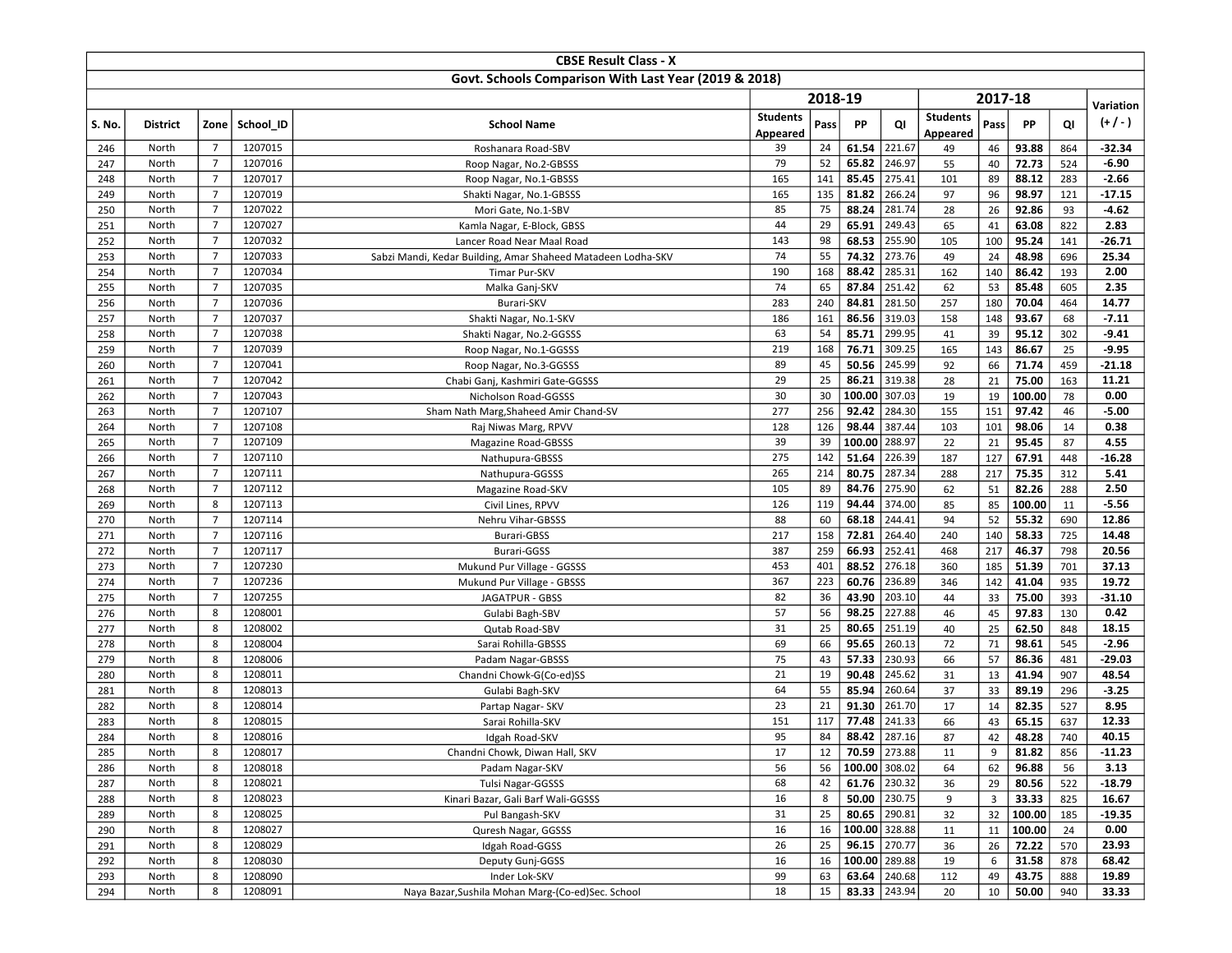|            |                              |        |                    | <b>CBSE Result Class - X</b>                          |                 |           |                |                  |                          |                |                          |                |                    |
|------------|------------------------------|--------|--------------------|-------------------------------------------------------|-----------------|-----------|----------------|------------------|--------------------------|----------------|--------------------------|----------------|--------------------|
|            |                              |        |                    | Govt. Schools Comparison With Last Year (2019 & 2018) |                 |           |                |                  |                          |                |                          |                |                    |
|            |                              |        |                    |                                                       |                 | 2018-19   |                |                  |                          | 2017-18        |                          |                | Variation          |
| S. No.     | <b>District</b>              | Zone   | School ID          | <b>School Name</b>                                    | <b>Students</b> | Pass      | PP             | QI               | <b>Students</b>          | Pass           | PP                       | QI             | $(+/-)$            |
|            |                              |        |                    |                                                       | Appeared        |           |                |                  | Appeared                 |                |                          |                |                    |
| 295        | North                        | 8      | 1208092            | Kishan Ganj-RPVV                                      | 103             | 103       | 100.00         | 378.37           | 104                      | 104            | 100.00                   | $\overline{7}$ | 0.00               |
| 296        | North                        | 8      | 1208095            | Shastri Nagar-SKV                                     | 162             | 134       | 82.72          | 297.17           | 122                      | 102            | 83.61                    | 76             | -0.89              |
| 297        | North                        | 8      | 1208219            | Tulsi Nagar- GBSSS                                    | 96              | 53        | 55.21          | 219.05           | 34                       | 28             | 82.35                    | 542            | $-27.14$           |
| 298        | North                        | 8      | 1208229            | Shastri Nagar, Lalita Block - SBV                     | 79              | 48        | 60.76          | 247.77           | $\overline{\phantom{a}}$ |                | $\overline{\phantom{a}}$ | $\sim$         | $\blacksquare$     |
| 299        | North                        | 8      | 1208232            | Pratap Nagar-GBSSS                                    | 60              | 22        | 36.67          | 207.85           | 29                       | 22             | 75.86                    | 792            | $-39.20$           |
| 300        | North West A                 | 9      | 1309001            | C.C. Colony-SBV                                       | 47              | 31        | 65.96          | 233.15<br>259.30 | 33                       | 27             | 81.82                    | 775            | $-15.86$           |
| 301        | North West A                 | 9<br>9 | 1309002            | Shalimar Bagh, Block B(AH)-GBSSS                      | 112<br>175      | 92<br>102 | 82.14<br>58.29 | 236.99           | 138<br>152               | 45<br>105      | 32.61<br>69.08           | 967            | 49.53<br>-10.79    |
| 302<br>303 | North West A<br>North West A | 9      | 1309003<br>1309004 | Dr. Mukharjee Nagar-GBSSS<br>New Police Lines-SV      | 181             | 118       | 65.19          | 254.91           | 154                      | 97             | 62.99                    | 778<br>647     | 2.21               |
| 304        | North West A                 | 9      | 1309005            | Shalimar Bagh, Block BT-SBV                           | 194             | 109       | 56.19          | 227.58           | 138                      | 131            | 94.93                    | 227            | $-38.74$           |
| 305        | North West A                 | 9      | 1309007            | Shalimar Bagh, Block AP-GBSSS                         | 84              | 71        | 84.52          | 245.13           | 80                       | 49             | 61.25                    | 875            | 23.27              |
| 306        | North West A                 | 9      | 1309008            | Guru Teg Bahadur Nagar-GBSSS                          | 184             | 104       | 56.52          | 228.80           | 170                      | 71             | 41.76                    | 909            | 14.76              |
| 307        | North West A                 | 9      | 1309010            | Model Town, No.1-GBSSS                                | 139             | 74        | 53.24          | 228.96           | 81                       | 41             | 50.62                    | 895            | 2.62               |
| 308        | North West A                 | 9      | 1309011            | Model Town, No.2-GBSSS                                | 59              | 46        | 77.97          | 259.75           | 53                       | 52             | 98.11                    | 136            | $-20.15$           |
| 309        | North West A                 | 9      | 1309012            | Rana Partap Bagh-GBSSS                                | 35              | 13        | 37.14          | 182.20           | 33                       | $\overline{2}$ | 6.06                     | 990            | 31.08              |
| 310        | North West A                 | 9      | 1309013            | Adarsh Nagar, No.1-GBSSS                              | 155             | 110       | 70.97          | 243.02           | 110                      | 97             | 88.18                    | 350            | $-17.21$           |
| 311        | North West A                 | 9      | 1309017            | Kewal Park-G(Co-ed)SSS                                | 65              | 47        | 72.31          | 252.58           | 69                       | 34             | 49.28                    | 819            | 23.03              |
| 312        | North West A                 | 9      | 1309022            | Dhakka-GBSSS                                          | 178             | 104       | 58.43          | 215.63           | 77                       | 41             | 53.25                    | 874            | 5.18               |
| 313        | North West A                 | 9      | 1309023            | Shalamar Village-GGSSS                                | 115             | 97        | 84.35          | 270.90           | 143                      | 61             | 42.66                    | 845            | 41.69              |
| 314        | North West A                 | 9      | 1309024            | Haider Pur-GGSS                                       | 156             | 65        | 41.67          | 234.55           | 119                      | 45             | 37.82                    | 939            | 3.85               |
| 315        | North West A                 | 9      | 1309025            | Dhakka-SKV                                            | 154             | 120       | 77.92          | 271.03           | 57                       | 28             | 49.12                    | 808            | 28.80              |
| 316        | North West A                 | 9      | 1309026            | Model Town, No.1-SKV                                  | 103             | 85        | 82.52          | 287.00           | 122                      | 112            | 91.80                    | 401            | $-9.28$            |
| 317        | North West A                 | 9      | 1309027            | Guru Teg Bahadur Nagar-SKV                            | 156             | 94        | 60.26          | 240.07           | 168                      | 88             | 52.38                    | 806            | 7.88               |
| 318        | North West A                 | 9      | 1309028            | Rana Partap Bagh-SKV                                  | 58              | 34        | 58.62          | 224.64           | 50                       | 20             | 40.00                    | 889            | 18.62              |
| 319        | North West A                 | 9      | 1309030            | Shalimar Bagh, Block BL-SKV                           | 241             | 178       | 73.86          | 255.90           | 60                       | 58             | 96.67                    | 143            | $-22.81$           |
| 320        | North West A                 | 9      | 1309031            | Adarsh Nagar-SKV                                      | 232             | 129       | 55.60          | 267.27           | 158                      | 112            | 70.89                    | 254            | $-15.28$           |
| 321        | North West A                 | 9      | 1309032            | Shalimar Bagh, Block B(AH)-SKV                        | 106             | 74        | 69.81          | 263.33           | 67                       | 58             | 86.57                    | 103            | $-16.76$           |
| 322        | North West A                 | 9      | 1309033            | Shalimar Bagh, Block AP-GGSSS                         | 83              | 70        | 84.34          | 272.48           | 82                       | 56             | 68.29                    | 599            | 16.04              |
| 323        | North West A                 | 9      | 1309034            | Adarsh Nagar-GGSSS                                    | 229             | 136       | 59.39          | 267.53           | 224                      | 149            | 66.52                    | 417            | $-7.13$            |
| 324        | North West A                 | 9      | 1309036            | Majlis Park-GGSS                                      | 99              | 71        | 71.72          | 254.68           | 102                      | 53             | 51.96                    | 821            | 19.76              |
| 325        | North West A                 | 9      | 1309124            | Shalimar Bagh, Block BT-RPVV                          | 105             | 105       | 100.00         | 374.28           | 99                       | 96             | 96.97                    | 6              | 3.03               |
| 326        | North West A                 | 9      | 1309125            | Adarsh Nagar, No.2-GBSSS                              | 185             | 143       | 77.30          | 242.04           | 146                      | 79             | 54.11                    | 765            | 23.19              |
| 327        | North West A                 | 9      | 1309126            | Model Town, No.2-GGSSS                                | 79              | 68        | 86.08          | 262.82           | 71                       | 35             | 49.30                    | 601            | 36.78              |
| 328        | North West A                 | 9      | 1309127            | Azadpur Colony-GGSSS                                  | 79              | 45        | 56.96          | 252.70           | 76                       | 42             | 55.26                    | 645            | 1.70               |
| 329<br>330 | North West A<br>North West A | 9<br>9 | 1309128<br>1309129 | Azadpur Colony-GBSSS                                  | 104<br>168      | 49<br>94  | 47.12<br>55.95 | 205.01<br>252.51 | 61<br>157                | 33<br>97       | 54.10<br>61.78           | 922<br>607     | $-6.98$<br>$-5.83$ |
| 331        | North West A                 | 9      | 1309130            | Azadpur Village-GGSS<br>Azadpur Village-GBSS          | 178             | 80        | 44.94          | 215.74           | 152                      | 71             | 46.71                    | 893            | $-1.77$            |
| 332        | North West A                 | 9      | 1309167            | Vijay Nagar-SKV                                       | 63              | 44        | 69.84          | 272.13           | 61                       | 24             | 39.34                    | 965            | 30.50              |
| 333        | North West A                 | 9      | 1309253            | Jahangirpuri, Block A- SBV                            | 287             | 111       | 38.68          | 211.48           | 149                      | 99             | 66.44                    | 715            | $-27.77$           |
| 334        | North West A                 | 9      | 1309254            | Jahangirpuri, Block A, No.2 - SKV                     | 293             | 118       | 40.27 224.10   |                  | 299                      |                | $153$ 51.17              | 721            | -10.90             |
| 335        | North West A                 | 9      | 1309255            | Jahangirpuri, Block D-GBSSS                           | 173             | 72        |                | 41.62 217.46     | 210                      | 88             | 41.90                    | 969            | $-0.29$            |
| 336        | North West A                 | 9      | 1309256            | Jahangirpuri, Block D-SKV (Rani Chennama)             | 177             | 69        | 38.98 235.03   |                  | 223                      | 93             | 41.70                    | 841            | $-2.72$            |
| 337        | North West A                 | 9      | 1309257            | Jahangirpuri, Block E-GBSS                            | 160             | 108       | 67.50 246.71   |                  | 54                       | 28             | 51.85                    | 901            | 15.65              |
| 338        | North West A                 | 9      | 1309258            | Jahangirpuri, Block E-GGSS                            | 140             | 83        | 59.29 250.02   |                  | 129                      | 46             | 35.66                    | 900            | 23.63              |
| 339        | North West A                 | 9      | 1309259            | Jahangirpuri, Block K-GBSSS                           | 439             | 154       | 35.08 203.89   |                  | 284                      | 99             | 34.86                    | 966            | 0.22               |
| 340        | North West A                 | 9      | 1309260            | Jahangirpuri, Block K-GGSSS                           | 529             | 320       |                | 60.49 246.40     | 408                      | 122            | 29.90                    | 905            | 30.59              |
| 341        | North West A                 | 9      | 1309261            | Bhalswa Dairy, No-1,GGSS                              | 96              | 53        | 55.21 229.57   |                  | 239                      | 109            | 45.61                    | 882            | 9.60               |
| 342        | North West A                 | 9      | 1309262            | Libaspur-GBSSS                                        | 209             | 142       | 67.94 250.05   |                  | 216                      | 134            | 62.04                    | 810            | 5.91               |
| 343        | North West A                 | 9      | 1309263            | Libaspur-GGSSS                                        | 263             | 228       | 86.69 274.71   |                  | 258                      | 193            | 74.81                    | 355            | 11.89              |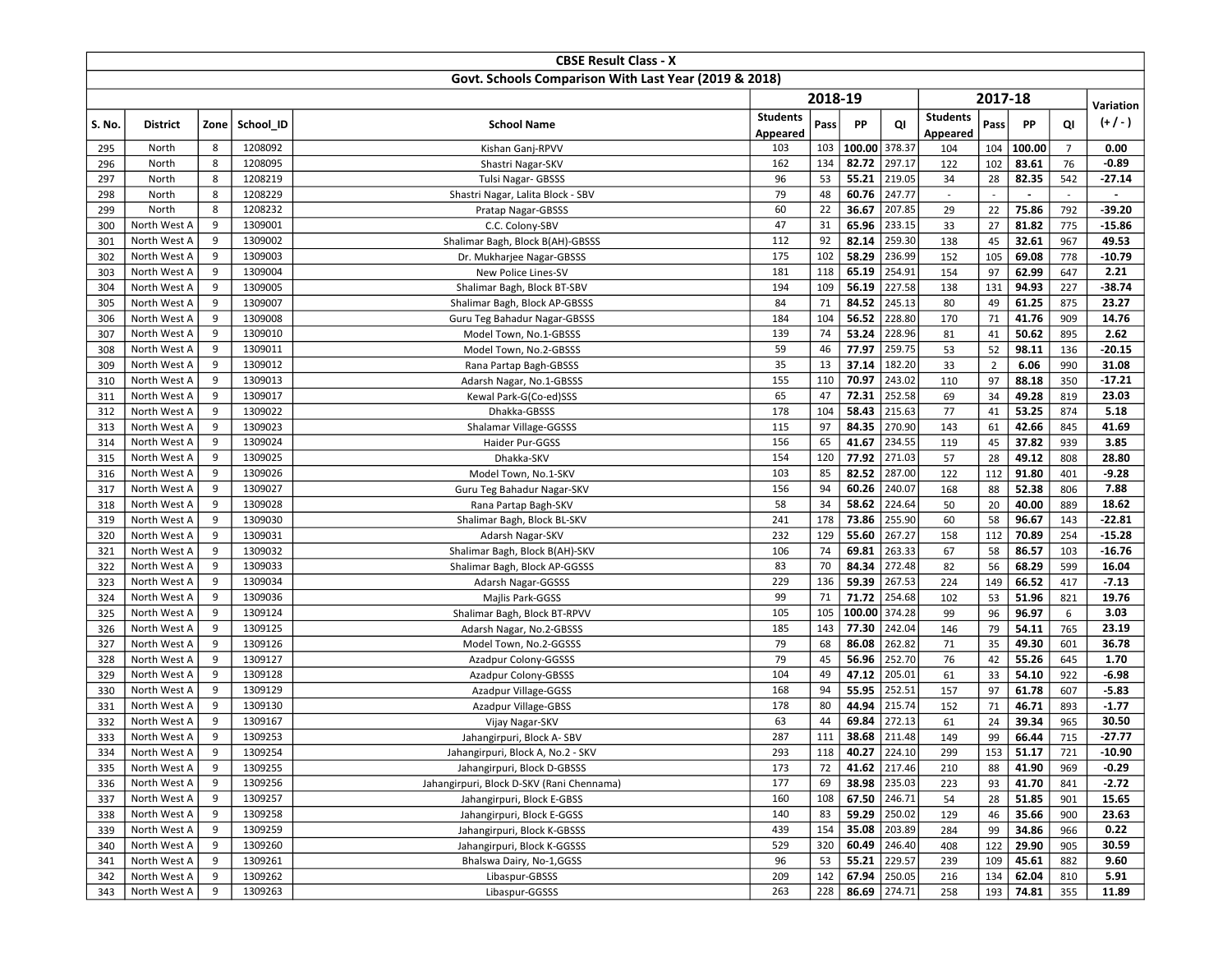|            |                              |          |                    | <b>CBSE Result Class - X</b>                          |                 |           |                           |                  |                 |           |                |            |                   |
|------------|------------------------------|----------|--------------------|-------------------------------------------------------|-----------------|-----------|---------------------------|------------------|-----------------|-----------|----------------|------------|-------------------|
|            |                              |          |                    | Govt. Schools Comparison With Last Year (2019 & 2018) |                 |           |                           |                  |                 |           |                |            |                   |
|            |                              |          |                    |                                                       |                 | 2018-19   |                           |                  |                 | 2017-18   |                |            | Variation         |
| S. No.     | <b>District</b>              | Zone     | School ID          | <b>School Name</b>                                    | <b>Students</b> | Pass      | PP                        | QI               | <b>Students</b> | Pass      | PP             | QI         | $(+/-)$           |
|            |                              |          |                    |                                                       | Appeared        |           |                           |                  | Appeared        |           |                |            |                   |
| 344        | North West A                 | 9        | 1309264            | Qadipur-GBSSS                                         | 239             | 138       | 57.74                     | 242.63           | 133             | 115       | 86.47          | 560        | $-28.73$          |
| 345        | North West A                 | 9        | 1309265            | Qadipur-GGSSS                                         | 242             | 154       | 63.64                     | 254.88           | 256             | 136       | 53.13          | 731        | 10.51             |
| 346        | North West A                 | 9        | 1309266            | Bakhtawarpur-GBSSS                                    | 64              | 62        | 96.88                     | 264.14           | 67              | 45        | 67.16          | 564        | 29.71             |
| 347        | North West A                 | 9<br>9   | 1309267            | Bakhtawarpur-SKV (BMS)                                | 112             | 92        | 82.14                     | 312.07           | 145             | 132       | 91.03          | 119        | $-8.89$           |
| 348        | North West A                 | 9        | 1309268<br>1309269 | Singhu-G(Co-Ed)SSS                                    | 85<br>86        | 81<br>82  | 95.29<br>95.35            | 275.27<br>251.74 | 64<br>58        | 63        | 98.44<br>86.21 | 85<br>833  | $-3.14$<br>9.14   |
| 349<br>350 | North West A<br>North West A | 9        | 1309270            | Palla Majra-GBSSS<br>Mukhmail Pur-G(Co-ed)SSS         | 81              | 48        | 59.26                     | 256.15           | 91              | 50<br>62  | 68.13          | 777        | $-8.87$           |
| 351        | North West A                 | 9        | 1309271            | Kalyan Vihar-SV                                       | 46              | 13        | 28.26                     | 193.04           | 28              | 16        | 57.14          | 873        | $-28.88$          |
| 352        | North West A                 | 9        | 1309272            | Haider Pur-GBSS                                       | 120             | 57        | 47.50                     | 207.83           | 76              | 37        | 48.68          | 814        | $-1.18$           |
| 353        | North West A                 | 9        | 1309273            | Shalamar Village-GBSSS                                | 169             | 76        | 44.97                     | 213.79           | 184             | 86        | 46.74          | 928        | $-1.77$           |
| 354        | North West A                 | 9        | 1309274            | Bhalswa Dairy, No-2, GBSS                             | 68              | 36        | 52.94                     | 230.56           | 85              | 28        | 32.94          | 964        | 20.00             |
| 355        | North West A                 | 9        | 1309279            | Jahangirpuri, Plot No.5, A-Block - SKV                | 148             | 124       | 83.78                     | 284.58           | 22              | 19        | 86.36          | 165        | $-2.58$           |
| 356        | North West A                 | 10       | 1310002            | Prahalad Pur-SBV                                      | 193             | 185       | 95.85                     | 283.75           | 153             | 137       | 89.54          | 120        | 6.31              |
| 357        | North West A                 | 10       | 1310004            | Sannoth-SV                                            | 60              | 58        | 96.67                     | 303.15           | 64              | 57        | 89.06          | 541        | 7.60              |
| 358        | North West A                 | 10       | 1310005            | Tikri Khurd- SKV                                      | 62              | 61        | 98.39                     | 282.63           | 76              | 75        | 98.68          | 89         | $-0.30$           |
| 359        | North West A                 | 10       | 1310007            | Nangal Thakran-SBV (Ved Pandit Khushi Ram)            | 53              | 53        | 100.00                    | 298.98           | 32              | 31        | 96.88          | 117        | 3.13              |
| 360        | North West A                 | 10       | 1310008            | Pooth Khurd-GBSSS                                     | 66              | 64        | 96.97                     | 298.85           | 63              | 41        | 65.08          | 760        | 31.89             |
| 361        | North West A                 | 10       | 1310009            | Badli-GBSSS                                           | 288             | 167       | 57.99                     | 251.48           | 224             | 180       | 80.36          | 463        | $-22.37$          |
| 362        | North West A                 | 10       | 1310010            | Katewara-GBSSS                                        | 36              | 36        | 100.00                    | 334.83           | 53              | 43        | 81.13          | 585        | 18.87             |
| 363        | North West A                 | 10       | 1310014            | Alipur-GBSSS                                          | 268             | 193       | 72.01                     | 235.83           | 251             | 189       | 75.30          | 440        | $-3.28$           |
| 364        | North West A                 | 10       | 1310015            | Khera Khurd-GBSSS                                     | 45              | 30        | 66.67                     | 255.98           | 31              | 29        | 93.55          | 700        | $-26.88$          |
| 365        | North West A                 | 10       | 1310017            | Narela, SBV                                           | 213             | 209       | 98.12                     | 287.02           | 208             | 174       | 83.65          | 610        | 14.47             |
| 366        | North West A                 | 10       | 1310019            | Bawana-GBSSS                                          | 146             | 141       | 96.58                     | 307.47           | 129             | 112       | 86.82          | 264        | 9.75              |
| 367        | North West A                 | 10       | 1310022            | Bhorgarh-G(Co-ed)SSS                                  | 152             | 128       | 84.21                     | 262.00           | 68              | 66        | 97.06          | 137        | $-12.85$          |
| 368        | North West A                 | 10       | 1310025            | Shahabad Dairy- GGSSS                                 | 393             | 229       | 58.27                     | 239.78           | 353             | 154       | 43.63          | 930        | 14.64             |
| 369        | North West A                 | 10       | 1310026            | Harewali-G(Co-ed)SSS                                  | 33              | 29        | 87.88                     | 289.00           | 36              | 33        | 91.67          | 356        | $-3.79$           |
| 370        | North West A                 | 10       | 1310030            | Holambi Kalan-G(CO-ED)SSS                             | 134             | 92        | 68.66                     | 246.36           | 67              | 61        | 91.04          | 419        | $-22.39$          |
| 371        | North West A                 | 10       | 1310031            | Alipur-SKV                                            | 326             | 249       | 76.38                     | 267.50           | 255             | 240       | 94.12          | 138        | $-17.74$          |
| 372        | North West A<br>North West A | 10<br>10 | 1310032<br>1310033 | Prahalad Pur-SKV                                      | 203<br>93       | 141<br>88 | 69.46<br>94.62            | 279.15<br>313.38 | 148<br>80       | 140<br>60 | 94.59<br>75.00 | 142        | $-25.14$<br>19.62 |
| 373<br>374 | North West A                 | 10       | 1310034            | Dariyapur Kalan-SKV (Updesh Kaur)<br>Badli-SKV        | 331             | 220       | 66.47                     | 250.01           | 264             | 225       | 85.23          | 200<br>311 | $-18.76$          |
| 375        | North West A                 | 10       | 1310036            | Narela, No.1-SKV                                      | 347             | 277       | 79.83                     | 297.38           | 366             | 267       | 72.95          | 323        | 6.88              |
| 376        | North West A                 | 10       | 1310039            | Khera Kalan-SKV (Baba Nane Nath)                      | 71              | 70        | 98.59                     | 313.46           | 54              | 53        | 98.15          | 88         | 0.44              |
| 377        | North West A                 | 10       | 1310041            | Khera Khurd-SKV                                       | 48              | 44        | 91.67                     | 306.90           | 42              | 41        | 97.62          | 127        | $-5.95$           |
| 378        | North West A                 | 10       | 1310042            | Bawana-SKV (Ravi Shankar)                             | 177             | 160       | 90.40                     | 294.34           | 141             | 140       | 99.29          | 146        | $-8.90$           |
| 379        | North West A                 | 10       | 1310043            | Pooth Khurd-SKV (Raja RamMohan Roy)                   | 69              | 59        | 85.51                     | 284.04           | 69              | 58        | 84.06          | 526        | 1.45              |
| 380        | North West A                 | 10       | 1310045            | Samaipur-GGSSS                                        | 350             | 280       | 80.00                     | 272.65           | 392             | 272       | 69.39          | 559        | 10.61             |
| 381        | North West A                 | 10       | 1310049            | Bankner-GGSSS                                         | 142             | 94        | 66.20                     | 247.48           | 155             | 141       | 90.97          | 345        | -24.77            |
| 382        | North West A                 | 10       | 1310157            | Siraspur-GGSSS                                        | 193             | 126       | 65.28                     | 245.20           | 163             | 80        | 49.08          | 862        | 16.21             |
| 383        | North West A                 | 10       | 1310161            | Barwala-G(Co-ed)SSS                                   | 47              | 40        |                           | 85.11 256.70     | 29              | 28        | 96.55          | 178        | -11.45            |
| 384        | North West A                 | 10       | 1310164            | Narela, Pocket 5 & 6-GGSSS                            | 87              | 83        | 95.40 285.71              |                  | 102             | 93        | 91.18          | 396        | 4.23              |
| 385        | North West A                 | 10       | 1310166            | Narela-GBSSS (Mussadi Lal)                            | 132             | 103       | $\overline{78.03}$ 245.61 |                  | 175             | 121       | 69.14          | 677        | 8.89              |
| 386        | North West A                 | 10       | 1310168            | Bankner-SBV                                           | 175             | 153       |                           | 87.43 264.90     | 162             | 128       | 79.01          | 491        | 8.42              |
| 387        | North West A                 | 10       | 1310169            | Holambi Kalan, B-Block GGSSS                          | 142             | 74        |                           | $52.11$ 225.25   | 131             | 66        | 50.38          | 804        | 1.73              |
| 388        | North West A                 | 10       | 1310170            | Narela, No.2-SKV                                      | 294             | 207       |                           | 70.41 271.60     | 223             | 208       | 93.27          | 71         | $-22.87$          |
| 389        | North West A                 | 10       | 1310247            | Auchandi-SV                                           | 44              | 44        | 100.00 307.75             |                  | 38              | 37        | 97.37          | 186        | 2.63              |
| 390        | North West A                 | 10       | 1310395            | Shahabad Dairy-GBSSS                                  | 287             | 135       | 47.04                     | 229.47           | 200             | 159       | 79.50          | 663        | $-32.46$          |
| 391        | North West A                 | 10       | 1310399            | HOLAMBI KALAN, METRO VIHAR, A-BLK G(CO-ED)SSS         | 177             | 126       | 71.19 234.48              |                  | 141             | 104       | 73.76          | 894        | $-2.57$           |
| 392        | North West A                 | 10       | 1310400            | GHOGA G(CO-ED)SSS                                     | 35              | 31        |                           | 88.57 271.49     | 41              | 35        | 85.37          | 588        | 3.21              |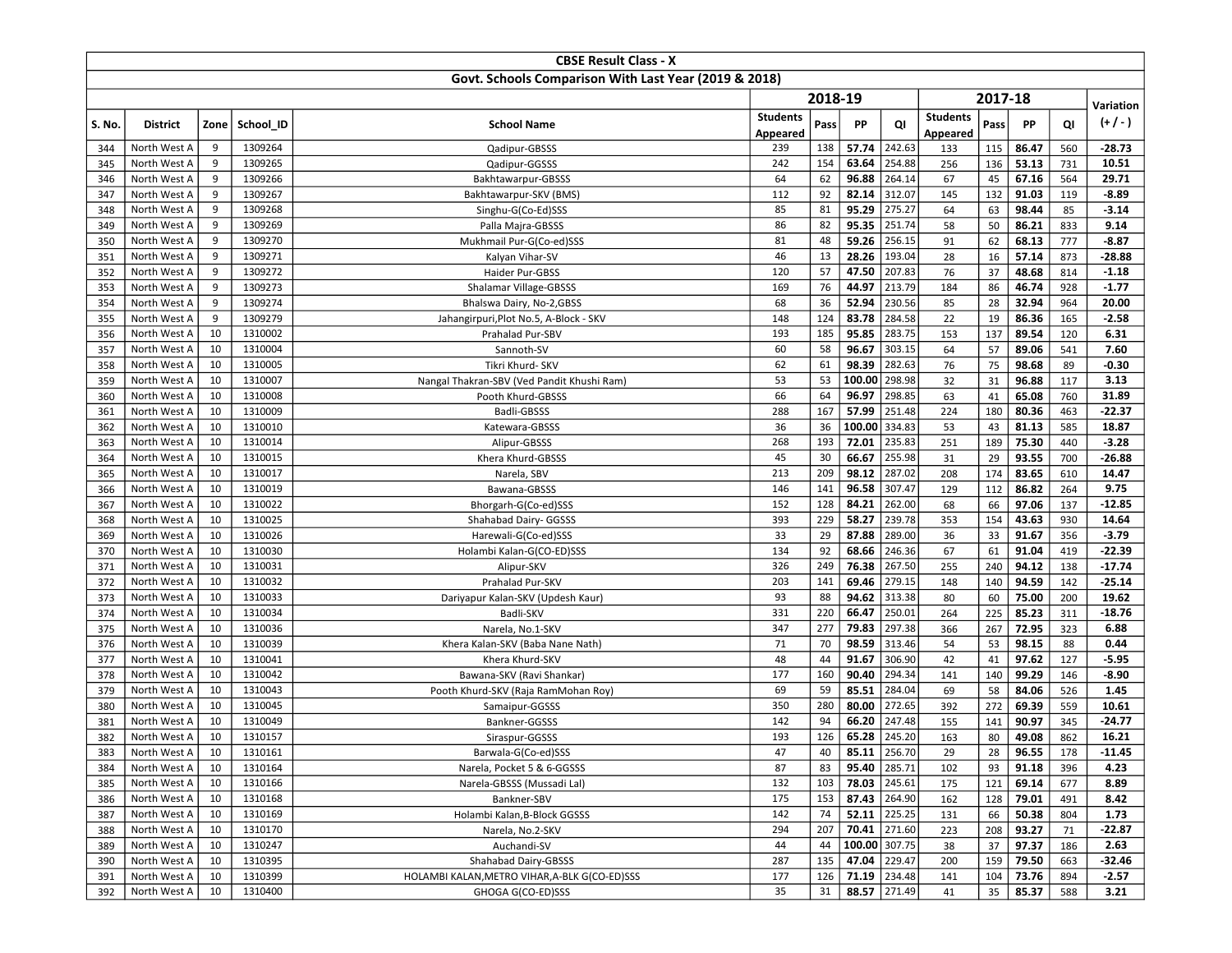|            |                              |          |                    | <b>CBSE Result Class - X</b>                          |                 |            |                |                  |                 |           |                 |            |               |
|------------|------------------------------|----------|--------------------|-------------------------------------------------------|-----------------|------------|----------------|------------------|-----------------|-----------|-----------------|------------|---------------|
|            |                              |          |                    | Govt. Schools Comparison With Last Year (2019 & 2018) |                 |            |                |                  |                 |           |                 |            |               |
|            |                              |          |                    |                                                       |                 | 2018-19    |                |                  |                 | 2017-18   |                 |            |               |
|            |                              |          |                    |                                                       | <b>Students</b> |            |                |                  | <b>Students</b> |           |                 |            | Variation     |
| S. No.     | <b>District</b>              | Zone     | School ID          | <b>School Name</b>                                    | Appeared        | Pass       | PP             | QI               | Appeared        | Pass      | PP              | QI         | $(+/-)$       |
| 393        | North West A                 | 10       | 1310407            | Holambi Kalan, Metro Vihar, C-Block-G(Co-ed)SSS       | 78              | 55         | 70.51          | 254.21           | 89              | 69        | 77.53           | 722        | $-7.02$       |
| 394        | North West A                 | 10       | 1310408            | Narela Sector B-4, SV-1310408                         | 97              | 69         | 71.13          | 265.68           | 96              | 86        | 89.58           | 291        | $-18.45$      |
| 395        | North West A                 | 10       | 1310409            | Narela, A-10 Pocket-5, RPVV                           | 102             | 102        | 100.00         | 384.96           | 95              | 95        | 100.00          | 10         | 0.00          |
| 396        | North West A                 | 10       | 1310410            | Narela, Sect. A-6, Pocket-2- GGSSS                    | 171             | 168        | 98.25          | 286.10           | 160             | 145       | 90.63           | 403        | 7.62          |
| 397        | North West A                 | 10       | 1310411            | Shahbad Daulatpur- GGSSS                              | 153             | 88         | 57.52          | 247.72           | 76              | 64        | 84.21           | 338        | $-26.69$      |
| 398        | North West A                 | 10       | 1310414            | Bawana J. J. Colony No.1 GGSSS                        | 305             | 192        | 62.95          | 233.18           | 365             | 110       | 30.14           | 946        | 32.81         |
| 399        | North West A                 | 10       | 1310415            | Bawana J. J. Colony No.2 GBSSS                        | 204             | 180        | 88.24          | 245.84           | 269             | 141       | 52.42           | 919        | 35.82         |
| 400        | North West A                 | 10       | 1310420            | Siraspur-GBSSS                                        | 87              | 84         | 96.55          | 269.69           | 111             | 63        | 56.76           | 904        | 39.79         |
| 401        | North West A                 | 10       | 1310429            | Holambi Kalan, B-Block GBSSS                          | 96              | 62         | 64.58          | 226.96           | 113             | 66        | 58.41           | 820        | 6.18          |
| 402        | North West A                 | 10       | 1310430            | Narela, Sect. A-6, Pkt-2 - GBSSS                      | 140             | 130        | 92.86          | 251.48           | 114             | 70        | 61.40           | 847        | 31.45         |
| 403        | North West A                 | 10       | 1310431            | Shahbad Daulatpur- GBSSS                              | 151             | 116        | 76.82          | 236.77           | 79              | 79        | 100.00          | 279        | $-23.18$      |
| 404        | North West A                 | 10       | 1310458            | Tikri Khurd-SBV                                       | 57              | 38         | 66.67          | 246.25           | 48              | 47        | 97.92           | 70         | $-31.25$      |
| 405        | North West B                 | 11       | 1411001            | Anandwas-SBV                                          | 243             | 185        | 76.13          | 246.77           | 208             | 182       | 87.50           | 620        | $-11.37$      |
| 406        | North West B                 | 11       | 1411002            | Shakurpur, No.1-SBV                                   | 134             | 98         | 73.13          | 253.71           | 81              | 61        | 75.31           | 361        | $-2.17$       |
| 407        | North West B                 | 11       | 1411003            | Ashok Vihar, Phase I, Block H-SBV                     | 80              | 56         | 70.00          | 266.44           | 65              | 43        | 66.15           | 574        | 3.85          |
| 408        | North West B                 | 11       | 1411005            | Kailash Enclave-SV                                    | 124             | 121        | 97.58<br>89.23 | 268.42           | 98              | 95        | 96.94           | 168        | 0.64<br>22.56 |
| 409        | North West B<br>North West B | 11<br>11 | 1411007<br>1411008 | Pitampura, Block ZP- Sarvodaya Co-ed SSS              | 130<br>200      | 116<br>143 | 71.50          | 291.09<br>268.26 | 135<br>150      | 90<br>111 | 66.67<br>74.00  | 730<br>657 | $-2.50$       |
| 410        | North West B                 | 11       | 1411009            | Pitampura, Block FU-SV                                | 59              | 23         | 38.98          | 214.63           | 31              | 23        |                 | 598        | $-35.21$      |
| 411<br>412 | North West B                 | 11       | 1411011            | Keshavpuram, No.1-GBSSS<br>Shakurpur, No.2-GBSSS      | 163             | 150        | 92.02          | 290.23           | 87              | 80        | 74.19<br>91.95  | 112        | 0.07          |
| 413        | North West B                 | 11       | 1411014            | Ashok Vihar, Block D-GBSSS                            | 59              | 59         | 100.00         | 298.73           | 52              | 44        | 84.62           | 445        | 15.38         |
| 414        | North West B                 | 11       | 1411015            | Ashok Vihar, Phase II-GBSSS                           | 191             | 108        | 56.54          | 216.19           | 131             | 72        | 54.96           | 934        | 1.58          |
| 415        | North West B                 | 11       | 1411016            | Rani Bagh-GBSSS                                       | 59              | 59         | 100.00         | 289.98           | 64              | 59        | 92.19           | 255        | 7.81          |
| 416        | North West B                 | 11       | 1411017            | Pitampura, Block SU-GBSSS                             | 110             | 110        | 100.00         | 330.16           | 66              | 65        | 98.48           | 39         | 1.52          |
| 417        | North West B                 | 11       | 1411019            | <b>Bharat Nagar-GBSSS</b>                             | 37              | 19         | 51.35          | 231.27           | 20              | 12        | 60.00           | 661        | $-8.65$       |
| 418        | North West B                 | 11       | 1411021            | Keshavpuram, Block A-SKV                              | 95              | 93         | 97.89          | 303.16           | 66              | 51        | 77.27           | 313        | 20.62         |
| 419        | North West B                 | 11       | 1411022            | Wazirpur, J.J. Colony-GBSSS                           | 106             | 91         | 85.85          | 290.38           | 128             | 84        | 65.63           | 776        | 20.22         |
| 420        | North West B                 | 11       | 1411026            | Ashok Vihar, Phase I, Block H-SKV                     | 106             | 87         | 82.08          | 302.08           | 116             | 99        | 85.34           | 332        | $-3.27$       |
| 421        | North West B                 | 11       | 1411027            | Ashok Vihar, Phase II-SKV                             | 210             | 177        | 84.29          | 266.77           | 111             | 96        | 86.49           | 306        | $-2.20$       |
| 422        | North West B                 | 11       | 1411028            | Keshavpuram, No.1-SKV                                 | 102             | 101        | 99.02          | 311.05           | 106             | 92        | 86.79           | 183        | 12.23         |
| 423        | North West B                 | 11       | 1411029            | Keshavpuram-SBV                                       | 101             | 58         | 57.43          | 252.57           | 87              | 59        | 67.82           | 534        | -10.39        |
| 424        | North West B                 | 11       | 1411030            | Shakurpur, No.2-SKV                                   | 100             | 100        | 100.00         | 300.91           | 103             | 102       | 99.03           | 73         | 0.97          |
| 425        | North West B                 | 11       | 1411031            | <b>Bharat Nagar-SKV</b>                               | 64              | 56         | 87.50          | 277.52           | 67              | 58        | 86.57           | 543        | 0.93          |
| 426        | North West B                 | 11       | 1411032            | Rampura- Govt. Co-ed Sarvodaya Vidyalaya              | 124             | 121        | 97.58          | 280.72           | 96              | 72        | 75.00           | 223        | 22.58         |
| 427        | North West B                 | 11       | 1411034            | Wazirpur, J.J. Colony-SKV                             | 140             | 91         | 65.00          | 271.29           | 198             | 110       | 55.56           | 854        | 9.44          |
| 428        | North West B                 | 11       | 1411035            | Wazirpur Village-SV                                   | 78              | 76         | 97.44          | 258.55           | 67              | 57        | 85.07           | 705        | 12.36         |
| 429        | North West B                 | 11       | 1411037            | Tri Nagar, Narang Colony- Govt. Co-ed SSS             | 173             | 148        | 85.55          | 276.12           | 159             | 141       | 88.68           | 277        | $-3.13$       |
| 430        | North West B                 | 11       | 1411038            | Anandwas-GGSSS                                        | 121             | 99         | 81.82          | 287.62           | 124             | 98        | 79.03           | 462        | 2.79          |
| 431        | North West B                 | 11       | 1411040            | Ashok Vihar, Block D-GGSSS                            | 86              | 46         | 53.49          | 256.03           | 59              | 46        | 77.97           | 627        | $-24.48$      |
| 432        | North West B                 | 11       | 1411041            | Pitampura, Block SU-GGSSS                             | 71              | 60         |                | 84.51 295.21     | 55              | 50        | 90.91           | 84         | -6.40         |
| 433        | North West B                 | 11       | 1411042            | Saraswati Vihar, Block A-GGSSS                        | 86              | 76         |                | 88.37 319.92     | 73              | 58        | 79.45           | 65         | 8.92          |
| 434        | North West B<br>North West B | 11       | 1411043<br>1411046 | Rani Bagh-GGSSS                                       | 98<br>90        | 75<br>64   | 71.11 269.51   | 76.53 301.11     | 96              | 61        | 63.54           | 494        | 12.99         |
| 435        | North West B                 | 11<br>11 | 1411123            | Anandwas- GGSSS<br>Saraswati Vihar, Block C-SV        | 103             | 103        | 100.00 306.90  |                  | 125<br>67       | 86        | 68.80           | 590        | 2.31<br>0.00  |
| 436<br>437 | North West B                 | 11       | 1411124            | Sharda Niketan-SV                                     | 91              | 91         | 100.00 287.48  |                  | 87              | 67<br>84  | 100.00<br>96.55 | 101<br>182 | 3.45          |
| 438        | North West B                 | 11       | 1411125            | Shakurpur, No.1-GGSSS                                 | 128             | 103        |                | 80.47 269.36     | 84              | 61        | 72.62           | 496        | 7.85          |
| 439        | North West B                 | 11       | 1411178            | Sainik Vihar-G(Co-ed)SSS                              | 48              | 48         | 100.00 324.60  |                  | 32              | 32        | 100.00          | 233        | 0.00          |
| 440        | North West B                 | 12       | 1412001            | Sultanpuri, Block-C, Sarvodaya Sr. Sec. Vidyalaya     | 158             | 73         |                | 46.20 226.50     | 129             | 52        | 40.31           | 817        | 5.89          |
| 441        | North West B                 | 12       | 1412002            | Mangolpuri, Block K-SBV                               | 149             | 139        |                | 93.29 276.62     | 114             | 84        | 73.68           | 465        | 19.60         |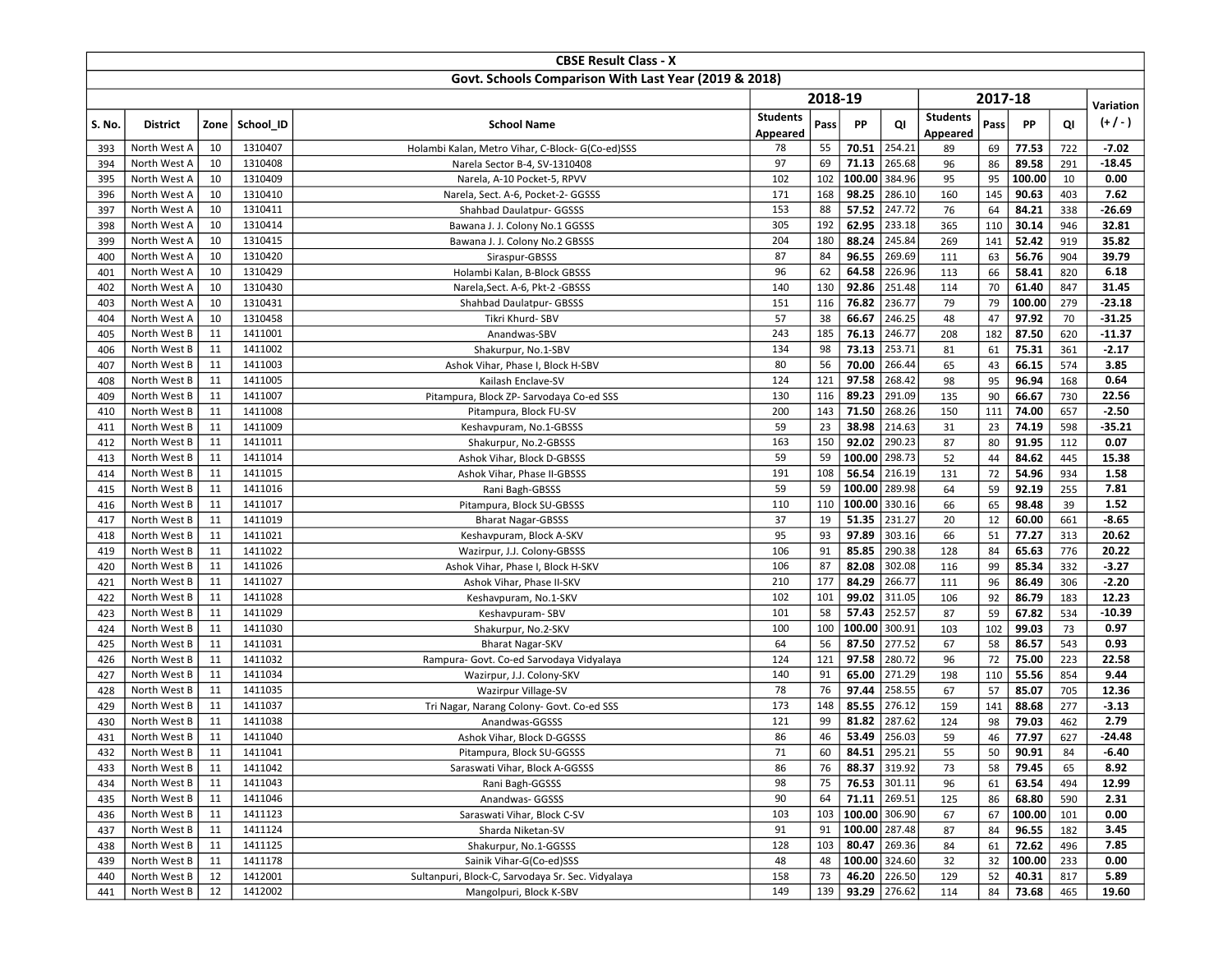|            |                              |          |                    | <b>CBSE Result Class - X</b>                                        |                 |            |                                |                  |                 |                |                          |            |                    |
|------------|------------------------------|----------|--------------------|---------------------------------------------------------------------|-----------------|------------|--------------------------------|------------------|-----------------|----------------|--------------------------|------------|--------------------|
|            |                              |          |                    | Govt. Schools Comparison With Last Year (2019 & 2018)               |                 |            |                                |                  |                 |                |                          |            |                    |
|            |                              |          |                    |                                                                     |                 | 2018-19    |                                |                  |                 | 2017-18        |                          |            | Variation          |
|            |                              |          |                    |                                                                     | <b>Students</b> |            |                                |                  | <b>Students</b> |                |                          |            | $(+/-)$            |
| S. No.     | <b>District</b>              | Zone     | School ID          | <b>School Name</b>                                                  | Appeared        | Pass       | PP                             | QI               | Appeared        | Pass           | <b>PP</b>                | QI         |                    |
| 442        | North West B                 | 12       | 1412005            | Sultanpuri, Block C-SBV                                             | 83              | 72         | 86.75                          | 247.65           | 102             | 35             | 34.31                    | 957        | 52.43              |
| 443        | North West B                 | 12       | 1412006            | Sultanpuri, Block BC-GBSSS                                          | 80              | 50         | 62.50                          | 225.33           | 29              | 25             | 86.21                    | 292        | $-23.71$           |
| 444        | North West B                 | 12       | 1412007            | Pooth Kalan-SBV                                                     | 195             | 154        | 78.97                          | 266.45           | 190             | 164            | 86.32                    | 535        | $-7.34$            |
| 445        | North West B                 | 12       | 1412008            | Sultanpuri, Block H-SBV                                             | 208             | 147        | 70.67                          | 254.11           | 200             | 142            | 71.00                    | 628        | $-0.33$            |
| 446        | North West B                 | 12       | 1412009            | Mangolpuri, Block U-GBSSS                                           | 164             | 86         | 52.44                          | 220.01           | 146             | 91             | 62.33                    | 668        | $-9.89$            |
| 447        | North West B                 | 12       | 1412011            | Mangolpuri, Block R-SBV                                             | 134             | 110        | 82.09                          | 255.14           | 95              | 80             | 84.21                    | 681        | $-2.12$            |
| 448        | North West B                 | 12       | 1412013            | Mangolpuri, Plot II, Kamdhenu- SBV                                  | 60              | 54         | 90.00                          | 263.25           | 39              | 28             | 71.79                    | 392        | 18.21              |
| 449        | North West B                 | 12       | 1412014            | Mangolpuri, Block O-SBV                                             | 104             | 77         | 74.04                          | 241.76           | 139             | 102            | 73.38                    | 713        | 0.66               |
| 450        | North West B                 | 12       | 1412016            | Sultanpur Majra- G (Co-ed) Senior Secondary School                  | 95              | 74         | 77.89                          | 256.01           | 78              | 55             | 70.51                    | 706        | 7.38               |
| 451        | North West B                 | 12       | 1412018            | Mangolpuri, Block Y-SBV                                             | 53              | 34         | 64.15                          | 231.81           | 134             | 28             | 20.90                    | 982        | 43.26              |
| 452        | North West B                 | 12       | 1412019            | Sultanpuri, P-Block - GGSSS                                         | 49              | 35         | 71.43                          | 266.16           | 87              | 30             | 34.48                    | 944        | 36.95              |
| 453        | North West B                 | 12       | 1412022            | Mangolpuri, Block-C, S(Co-ed)Sr. Sec. Vidyalaya                     | 196             | 118        | 60.20<br>67.71                 | 245.23           | 206             | 103            | 50.00                    | 767        | 10.20              |
| 454        | North West B<br>North West B | 12<br>12 | 1412024<br>1412025 | Mangolpuri, Block H-SKV                                             | 192<br>161      | 130<br>123 | 76.40                          | 266.69<br>266.37 | 153<br>157      | 115<br>120     | 75.16<br>76.43           | 443<br>399 | $-7.46$<br>$-0.04$ |
| 455<br>456 | North West B                 | 12       | 1412026            | Mangolpuri, Block D-SKV (Kamdhenu)<br>Sultanpuri, Block C-SKV       | 235             | 219        | 93.19                          | 271.31           | 201             | 151            | 75.12                    | 695        | 18.07              |
| 457        | North West B                 | 12       | 1412027            | Pooth Kalan-SKV                                                     | 406             | 303        | 74.63                          | 265.27           | 292             | 222            | 76.03                    | 422        | $-1.40$            |
| 458        | North West B                 | 12       | 1412029            | Sultanpuri, Block H-SKV                                             | 448             | 243        | 54.24                          | 250.82           | 551             | 290            | 52.63                    | 747        | 1.61               |
| 459        | North West B                 | 12       | 1412030            | Mangolpuri, Block U-SKV                                             | 118             | 52         | 44.07                          | 241.94           | 133             | 74             | 55.64                    | 694        | $-11.57$           |
| 460        | North West B                 | 12       | 1412031            | Mangolpuri, Block O-SKV                                             | 276             | 156        | 56.52                          | 249.83           | 341             | 173            | 50.73                    | 773        | 5.79               |
| 461        | North West B                 | 12       | 1412033            | Mangolpur Kalan-G(co-ed)sss                                         | 123             | 73         | 59.35                          | 234.99           | 112             | 53             | 47.32                    | 959        | 12.03              |
| 462        | North West B                 | 12       | 1412035            | Sultanpuri, Block BC-GGSSS                                          | 151             | 97         | 64.24                          | 258.29           | 233             | 95             | 40.77                    | 942        | 23.47              |
| 463        | North West B                 | 12       | 1412079            | Mangolpur Khrud- GBSSS                                              | 156             | 119        | 76.28                          | 266.65           | 90              | 74             | 82.22                    | 287        | $-5.94$            |
| 464        | North West B                 | 12       | 1412080            | Mangolpuri, Block Q-SKV                                             | 177             | 119        | 67.23                          | 251.50           | 200             | 125            | 62.50                    | 584        | 4.73               |
| 465        | North West B                 | 12       | 1412082            | Mangolpuri, Block-K-2,SV                                            | 223             | 134        | 60.09                          | 239.53           | 196             | 76             | 38.78                    | 918        | 21.31              |
| 466        | North West B                 | 12       | 1412083            | Sultanpuri, F-Block, GBSSS                                          | 67              | 41         | 61.19                          | 221.27           | 50              | 16             | 32.00                    | 986        | 29.19              |
| 467        | North West B                 | 12       | 1412084            | Pooth Kalan, Rohini Extn., Sector 20- SKV                           | 310             | 179        | 57.74                          | 246.58           | 356             | 164            | 46.07                    | 783        | 11.67              |
| 468        | North West B                 | 12       | 1412085            | Sultanpuri, D-Block, GBSSS                                          | 36              | 33         | 91.67                          | 276.19           | 45              | 19             | 42.22                    | 938        | 49.44              |
| 469        | North West B                 | 12       | 1412086            | Sultanpuri, E-Block, GBSSS                                          | 137             | 62         | 45.26                          | 215.24           | 127             | 69             | 54.33                    | 842        | $-9.08$            |
| 470        | North West B                 | 12       | 1412087            | Sultanpuri, A-Block-SBV                                             | 150             | 73         | 48.67                          | 217.48           | 127             | 44             | 34.65                    | 971        | 14.02              |
| 471        | North West B                 | 12       | 1412088            | Sultanpuri, D-Block, GGSSS                                          | 171             | 110        | 64.33                          | 245.57           | 119             | 85             | 71.43                    | 539        | $-7.10$            |
| 472        | North West B                 | 12       | 1412089            | Sultanpuri, Block F-GGSSS                                           | 97              | 52         | 53.61                          | 233.28           | 111             | 64             | 57.66                    | 633        | $-4.05$            |
| 473        | North West B                 | 12       | 1412090            | Mangolpuri, Block P-SBV                                             | 87              | 62         | 71.26                          | 262.98           | 104             | 50             | 48.08                    | 872        | 23.19              |
| 474        | North West B                 | 12       | 1412091            | Mubarkpur Dabas, No.1-GBSSS                                         | 185             | 117        | 63.24                          | 247.58           | 112             | 89             | 79.46                    | 485        | $-16.22$           |
| 475        | North West B                 | 12       | 1412092            | Nithari Village-SBV                                                 | 257             | 179        | 69.65                          | 250.00           | 156             | 123            | 78.85                    | 240        | $-9.20$            |
| 476        | North West B                 | 12       | 1412093            | Nithari-SKV                                                         | 352             | 283        | 80.40                          | 270.40           | 258             | 187            | 72.48                    | 525        | 7.92               |
| 477        | North West B                 | 12       | 1412095            | Rani Khera-S(Co-ed)V                                                | 211             | 194        | 91.94                          | 275.46           | 157             | 133            | 84.71                    | 310        | 7.23               |
| 478        | North West B                 | 12       | 1412130            | Mongolpuri, Block D GBSSS                                           | 85              | 58         | 68.24                          | 262.45           | 69              | 40             | 57.97                    | 772        | 10.26              |
| 479        | North West B                 | 12       | 1412131            | Nithari-GGSSS                                                       | 483             | 354        | 73.29                          | 261.23           | 271             | 175            | 64.58                    | 408        | 8.72               |
| 480        | North West B                 | 12       | 1412132            | Nithari-GBSSS                                                       | 213             | 169        | 79.34                          | 267.24           | 203             | 108            | 53.20                    | 709        | 26.14              |
| 481        | North West B                 | 12       | 1412133<br>1412248 | Mubarikpur Dabas-GGSSS                                              | 178             | 113        | 63.48   252.02<br>42.34 214.28 |                  | 155             | 63<br>116      | 40.65                    | 827        | 22.84              |
| 482        | North West B                 | 12       | 1412253            | Pooth Kalan, Rohini Extn., Sector 20- SBV                           | 333<br>193      | 141<br>145 | 75.13 274.18                   |                  | 276             |                | 42.03                    | 914        | 0.31<br>19.43      |
| 483<br>484 | North West B<br>North West B | 12<br>12 | 1412254            | Mubarakpur Dabas, No-2,GGSSS-1412253<br>Mubarkpur Dabas, No.2-GBSSS | 231             | 121        | 52.38 214.09                   |                  | 228<br>271      | 127<br>156     | 55.70<br>57.56           | 643<br>718 | $-5.18$            |
| 485        | North West B                 | 12       | 1412258            | Nithari Village- GGSSS                                              | 260             | 186        | 71.54 254.26                   |                  | 564             | 312            | 55.32                    | 658        | 16.22              |
| 486        | North West B                 | 12       | 1412259            | Nithari Village- GBSS                                               | 320             | 136        | 42.50 215.70                   |                  | 348             | 177            | 50.86                    | 846        | $-8.36$            |
| 487        | North West B                 | 12       | 1412288            | Sultanpuri, P-Block - GBSSS                                         | 108             | 45         | 41.67 227.52                   |                  | 77              | 35             | 45.45                    | 948        | $-3.79$            |
| 488        | North West B                 | 12       | 1412289            | Rohini, Phase-III, Sec-21- Govt. Co-ed Sarvodaya Vidyalaya          | 99              | 91         | $91.92$   292.09               |                  |                 |                |                          |            |                    |
| 489        | North West B                 | 12       | 1412290            | Rohini, Sec-22- Govt. Co-ed Sarvodaya Vidyalaya                     | 108             | 92         | 85.19 275.71                   |                  | $\sim$          | $\blacksquare$ | $\overline{\phantom{a}}$ | $\sim$     | $\blacksquare$     |
| 490        | North West B                 | 12       | 1412291            | Rohini, Phase-II, Sec-21- RPVV                                      | 105             |            | 105   100.00   389.50          |                  |                 |                |                          |            | $\blacksquare$     |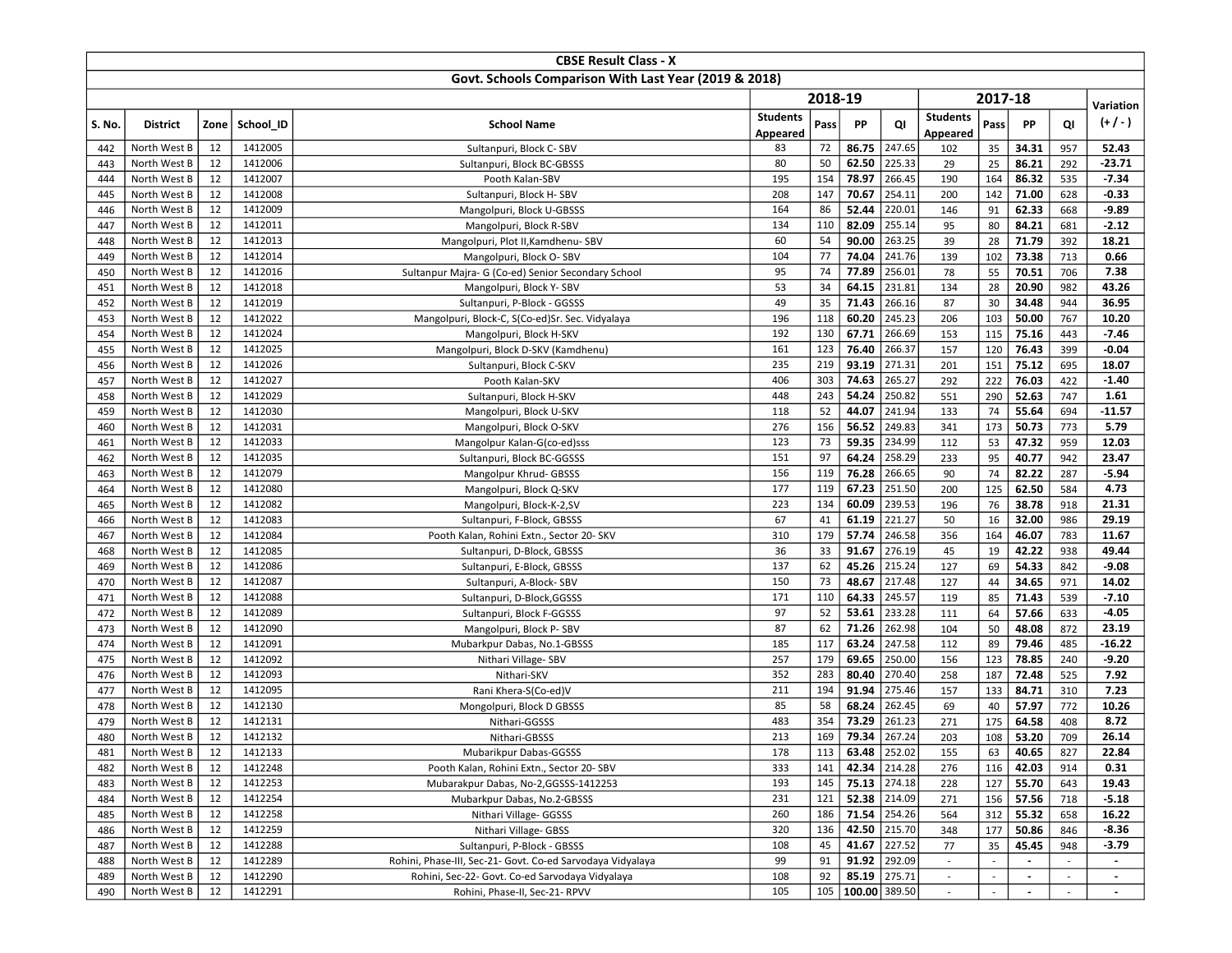|            |                              |          |                    | <b>CBSE Result Class - X</b>                                     |                 |            |                |                              |                          |           |                  |                          |                    |
|------------|------------------------------|----------|--------------------|------------------------------------------------------------------|-----------------|------------|----------------|------------------------------|--------------------------|-----------|------------------|--------------------------|--------------------|
|            |                              |          |                    | Govt. Schools Comparison With Last Year (2019 & 2018)            |                 |            |                |                              |                          |           |                  |                          |                    |
|            |                              |          |                    |                                                                  |                 | 2018-19    |                |                              |                          | 2017-18   |                  |                          |                    |
|            |                              |          |                    |                                                                  | <b>Students</b> |            |                |                              | <b>Students</b>          |           |                  |                          | Variation          |
| S. No.     | <b>District</b>              | Zone     | School ID          | <b>School Name</b>                                               | Appeared        | Pass       | PP             | QI                           | Appeared                 | Pass      | PP               | QI                       | $(+/-)$            |
| 491        | North West B                 | 13       | 1413001            | Chandpur Majra-SV                                                | 44              | 40         | 90.91          | 272.09                       | 29                       | 20        | 68.97            | 603                      | 21.94              |
| 492        | North West B                 | 13       | 1413002            | Rohini, Sector 3-SV                                              | 372             | 277        | 74.46          | 259.56                       | 392                      | 364       | 92.86            | 247                      | $-18.39$           |
| 493        | North West B                 | 13       | 1413003            | Ghevra-SV                                                        | 74              | 54         | 72.97          | 258.51                       | 76                       | 47        | 61.84            | 602                      | 11.13              |
| 494        | North West B                 | 13       | 1413004            | Rohini, Sector 6-SV                                              | 487             | 350        | 71.87          | 263.19                       | 383                      | 270       | 70.50            | 502                      | 1.37               |
| 495        | North West B                 | 13       | 1413006            | Rohini, Sector 2 - G(Co-ed) Sarvodaya Vidyalaya                  | 366             | 229        | 62.57          | 250.77                       | 214                      | 143       | 66.82            | 508                      | $-4.25$            |
| 496        | North West B                 | 13       | 1413009            | Nizam Pur-G(Co-Ed)SSS                                            | 16              | 15         | 93.75          | 285.13                       | 30                       | 29        | 96.67            | 41                       | $-2.92$            |
| 497        | North West B                 | 13       | 1413010            | Rohini, Sector 9-SV (shaheed capt. Sanjeev Dahiya)               | 243             | 191        | 78.60          | 278.68                       | 240                      | 225       | 93.75            | 262                      | $-15.15$           |
| 498        | North West B                 | 13       | 1413011            | Rohini, Avantika, Sector 1, No.1-GBSSS                           | 105             | 74         | 70.48          | 242.78                       | 104                      | 66        | 63.46            | 727                      | 7.01               |
| 499        | North West B                 | 13       | 1413013            | Rithala-GBSSS                                                    | 357             | 184        | 51.54          | 226.46                       | 208                      | 125       | 60.10            | 834                      | $-8.56$            |
| 500        | North West B                 | 13       | 1413016            | Parshant Vihar-GBSSS                                             | 237             | 155        | 65.40          | 251.49                       | 159                      | 126       | 79.25            | 232                      | $-13.84$           |
| 501        | North West B                 | 13       | 1413019            | Rohini, Avantika, Sector 1, No.2- GBSSS                          | 104             | 66         | 63.46          | 256.17                       | 119                      | 55        | 46.22            | 975                      | 17.24              |
| 502        | North West B                 | 13       | 1413022            | Ladpur-GBSSS                                                     | 32              | 26         | 81.25          | 267.66                       | 29                       | 13        | 44.83            | 951                      | 36.42              |
| 503        | North West B                 | 13       | 1413023            | Rohini, Sector 11-G(Co-ed)SSS                                    | 248             | 153        | 61.69          | 235.88                       | 157                      | 107       | 68.15            | 580                      | $-6.46$            |
| 504        | North West B                 | 13       | 1413025            | Kanjhawala-SKV                                                   | 93              | 77         | 82.80          | 281.59                       | 91                       | 75        | 82.42            | 274                      | 0.38               |
| 505        | North West B                 | 13       | 1413026            | Rithala-SKV                                                      | 477             | 333        | 69.81          | 260.65                       | 313                      | 227       | 72.52            | 596                      | $-2.71$            |
| 506        | North West B                 | 13       | 1413027            | Sarvodaya Co-ed Vidyalaya Sec. 8 Rohini                          | 222             | 213        | 95.95          | 317.22                       | 153                      | 151       | 98.69            | 30                       | $-2.75$            |
| 507        | North West B                 | 13       | 1413028<br>1413030 | Qutabgarh-SKV                                                    | 131             | 114        | 87.02          | 275.29                       | 88                       | 82        | 93.18            | 261                      | $-6.16$            |
| 508        | North West B                 | 13       |                    | Rohini, Avantika, Sector 1-SKV                                   | 173             | 135        | 78.03          | 280.03<br>284.45             | 115                      | 89        | 77.39            | 258                      | 0.64               |
| 509        | North West B                 | 13<br>13 | 1413067            | Prashant Vihar-SKV                                               | 152<br>292      | 118<br>230 | 77.63<br>78.77 | 271.07                       | 87<br>293                | 80<br>182 | 91.95<br>62.12   | 23                       | $-14.32$<br>16.65  |
| 510        | North West B<br>North West B | 13       | 1413069<br>1413070 | Rohini, Avantika, Sector 1-GGSSS                                 | 157             | 147        | 93.63          | 286.86                       | 79                       | 75        | 94.94            | 698<br>55                | $-1.31$            |
| 511<br>512 | North West B                 | 13       | 1413071            | Rohini, Sector 16, Pocket A-SKV<br>Rohini, Sector 15-G(Co-ed)SSS | 256             | 192        | 75.00          | 261.24                       | 163                      | 147       | 90.18            | 124                      | $-15.18$           |
| 513        | North West B                 | 13       | 1413074            | Rohini, Sector 7-SV                                              | 266             | 230        | 86.47          | 275.18                       | 179                      | 159       | 88.83            | 134                      | $-2.36$            |
| 514        | North West B                 | 13       | 1413076            | Rohini, Sector 11-RPVV                                           | 98              | 97         | 98.98          | 405.85                       | 99                       | 99        | 100.00           | $\overline{2}$           | $-1.02$            |
| 515        | North West B                 | 13       | 1413077            | Begumpur-GBSSS                                                   | 150             | 118        | 78.67          | 270.97                       | 162                      | 114       | 70.37            | 600                      | 8.30               |
| 516        | North West B                 | 13       | 1413078            | Karala-SKV                                                       | 220             | 166        | 75.45          | 280.28                       | 167                      | 155       | 92.81            | 62                       | $-17.36$           |
| 517        | North West B                 | 13       | 1413079            | Karala-GBSSS                                                     | 119             | 61         | 51.26          | 251.45                       | 71                       | 58        | 81.69            | 388                      | $-30.43$           |
| 518        | North West B                 | 13       | 1413181            | Jaunti-SV                                                        | 86              | 48         | 55.81          | 237.28                       | 37                       | 30        | 81.08            | 575                      | -25.27             |
| 519        | North West B                 | 13       | 1413266            | Sawada(Ghevra) Colony, A-Block- SKV                              | 87              | 71         | 81.61          | 262.68                       | 38                       | 29        | 76.32            | 521                      | 5.29               |
| 520        | North West B                 | 13       | 1413267            | Sawada(Ghevra) Colony H-Block-SV                                 | 106             | 74         | 69.81          | 241.34                       | 99                       | 51        | 51.52            | 906                      | 18.30              |
| 521        | North West B                 | 13       | 1413268            | Begampur, GGSSS                                                  | 266             | 181        | 68.05          | 256.63                       | 369                      | 195       | 52.85            | 779                      | 15.20              |
| 522        | North West B                 | 13       | 1413284            | Rohini, Sector 16, Pocket A-GBSSS                                | 172             | 142        | 82.56          | 256.01                       | 95                       | 85        | 89.47            | 230                      | $-6.92$            |
| 523        | North West B                 | 13       | 1413320            | ROHINI, SEC-15- G (CO-ED) SS                                     | 15              | 12         | 80.00          | 278.27                       | $\sim$                   | L.        | $\sim$           | $\omega$                 | $\blacksquare$     |
| 524        | North West B                 | 13       | 1413323            | Sawada(Ghevra) Colony, B-Block- SBV                              | 75              | 56         | 74.67          | 236.87                       | 57                       | 31        | 54.39            | 737                      | 20.28              |
| 525        | North West B                 | 13       | 1413336            | Rohini, Sec-4- Govt. Co-ed Sarvodaya Vidyalaya                   | 127             | 95         | 74.80          | 267.44                       | $\overline{\phantom{a}}$ |           |                  | $\overline{\phantom{a}}$ |                    |
| 526        | West A                       | 14       | 1514003            | Khyala, J.J. Colony, No.1-GBSSS                                  | 75              | 75         | 100.00         | 305.63                       | 66                       | 63        | 95.45            | 160                      | 4.55               |
| 527        | West A                       | 14       | 1514004            | Khyala, No.2-GBSSS                                               | 83              | 59         | 71.08          | 251.84                       | 72                       | 41        | 56.94            | 748                      | 14.14              |
| 528        | West A                       | 14       | 1514005            | Tilak Nagar, No.1-SBV                                            | 76              | 40         | 52.63          | 246.18                       | 51                       | 44        | 86.27            | 500                      | $-33.64$           |
| 529        | West A                       | 14       | 1514006            | Tilak Nagar, No.2-SBV                                            | 76              | 63         | 82.89          | 277.46                       | 79                       | 62        | 78.48            | 466                      | 4.41               |
| 530        | West A                       | 14       | 1514008            | Janakpuri, Block B, No.2-SBV (Shaheed Capt. Anuj Nayyar)         | 109             | 99         |                | <b>90.83</b>   320.50        | 68                       | 66        | 97.06            | 144                      | $-6.23$            |
| 531        | West A                       | 14       | 1514011            | Chand Nagar, No.1-SKV                                            | 246             | 207        |                | 84.15 277.73                 | 218                      | 190       | 87.16            | 173                      | $-3.01$            |
| 532        | West A                       | 14       | 1514012            | Khyala, No.1-GGSSS                                               | 154             | 113        |                | 73.38 276.45                 | 145                      | 109       | 75.17            | 426                      | $-1.80$            |
| 533        | West A                       | 14       | 1514013            | Khyala, No.2-SKV                                                 | 171             | 131        | 76.61 266.01   |                              | 157                      | 143       | 91.08            | 366                      | -14.47             |
| 534        | West A                       | 14       | 1514014            | Tilak Nagar, No.1-GGSSS                                          | 121             | 81         |                | 66.94 271.12                 | 88                       | 73        | 82.95            | 129                      | $-16.01$           |
| 535        | West A                       | 14       | 1514016            | Tilak Nagar, No.3-SKV                                            | 165             | 108        |                | 65.45 251.06                 | 109                      | 77        | 70.64            | 441                      | $-5.19$            |
| 536        | West A<br>West A             | 14<br>14 | 1514017<br>1514018 | Vikas Puri, Distt. Centre-SKV                                    | 120<br>95       | 117<br>94  |                | 97.50 314.78<br>98.95 316.87 | 90                       | 90        | 100.00<br>100.00 | 49<br>66                 | $-2.50$<br>$-1.05$ |
| 537<br>538 | West A                       | 14       | 1514019            | Ashok Nagar-GGSSS<br>Janakpuri, Block B SKV                      | 85              | 85         | 100.00 314.47  |                              | 50<br>65                 | 50<br>65  | 100.00           | 26                       | 0.00               |
| 539        | West A                       | 14       | 1514021            | Hari Nagar, Clock Tower- SKV                                     | 120             | 115        |                | 95.83 280.28                 | 70                       | 67        | 95.71            | 492                      | 0.12               |
|            |                              |          |                    |                                                                  |                 |            |                |                              |                          |           |                  |                          |                    |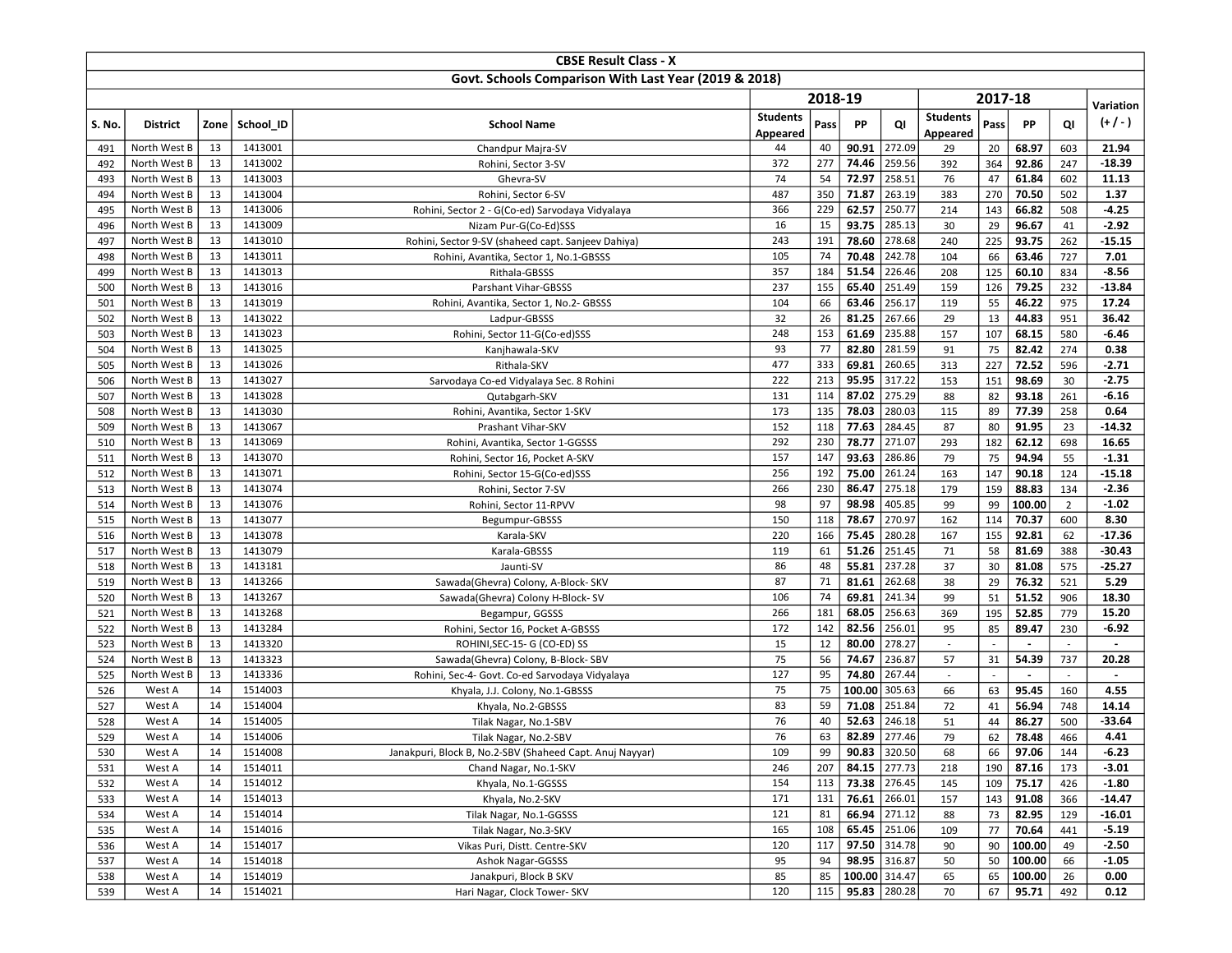|            |                  |          |                    | <b>CBSE Result Class - X</b>                                            |                 |            |                       |                  |                 |           |                |            |                      |
|------------|------------------|----------|--------------------|-------------------------------------------------------------------------|-----------------|------------|-----------------------|------------------|-----------------|-----------|----------------|------------|----------------------|
|            |                  |          |                    | Govt. Schools Comparison With Last Year (2019 & 2018)                   |                 |            |                       |                  |                 |           |                |            |                      |
|            |                  |          |                    |                                                                         |                 | 2018-19    |                       |                  |                 | 2017-18   |                |            | Variation            |
| S. No.     | <b>District</b>  | Zone     | School ID          | <b>School Name</b>                                                      | <b>Students</b> | Pass       | PP                    | QI               | <b>Students</b> | Pass      | PP             | QI         | $(+/-)$              |
|            |                  |          |                    |                                                                         | Appeared        |            |                       |                  | Appeared        |           |                |            |                      |
| 540        | West A           | 14       | 1514022            | Hari Nagar, Block-L S(Co-ed)V                                           | 183             | 142        | 77.60                 | 263.80           | 130             | 92        | 70.77          | 244        | 6.83                 |
| 541        | West A           | 14       | 1514023            | Hari Nagar, Block BE-RPVV                                               | 109             | 108        | 99.08                 | 369.15           | 95              | 95        | 100.00         | 15         | $-0.92$              |
| 542        | West A           | 14       | 1514110            | Chand Nagar-SBV                                                         | 166             | 101        | 60.84                 | 247.00           | 167             | 99        | 59.28          | 674        | 1.56                 |
| 543        | West A           | 14       | 1514112            | Hari Nagar, Clock Tower, Site-2-GBSSS                                   | 135             | 95         | 70.37                 | 245.44           | 89              | 82        | 92.13          | 319        | $-21.76$             |
| 544        | West A           | 15       | 1515001            | Jaidev Park-SV                                                          | 100             | 83         | 83.00                 | 282.49           | 102             | 63        | 61.76          | 349        | 21.24                |
| 545        | West A           | 15       | 1515002            | Ashok Nagar-SBV                                                         | 55              | 52         | 94.55                 | 280.25           | 47              | 37        | 78.72          | 405        | 15.82                |
| 546        | West A           | 15       | 1515003            | Subhash Nagar-SBV                                                       | 94              | 69         | 73.40                 | 251.39           | 47              | 45        | 95.74          | 158        | $-22.34$             |
| 547        | West A           | 15       | 1515004            | East Punjabi Bagh-SV                                                    | 94              | 73         | 77.66                 | 246.24           | 80              | 54        | 67.50          | 613        | 10.16                |
| 548        | West A           | 15       | 1515005            | Rajouri Garden Main-GBSSS                                               | 56              | 56         | 100.00                | 284.13           | 37              | 37        | 100.00         | 207        | 0.00                 |
| 549        | West A           | 15       | 1515006            | Rajouri Garden Extn.-GBSSS                                              | 84              | 66         | 78.57                 | 252.46<br>235.13 | 68              | 59        | 86.76          | 587        | $-8.19$<br>$-11.29$  |
| 550        | West A           | 15       | 1515007            | Madipur, No.1-SBV                                                       | 116<br>150      | 75<br>99   | 64.66                 |                  | 79              | 60        | 75.95          | 474        |                      |
| 551<br>552 | West A           | 15<br>15 | 1515010            | Punjabi Bagh, No.1-GBSSS                                                | 133             | 79         | 66.00<br>59.40        | 238.33<br>228.29 | 80<br>54        | 42<br>47  | 52.50<br>87.04 | 853        | 13.50<br>$-27.64$    |
| 553        | West A<br>West A | 15       | 1515017<br>1515018 | Raghubir Nagar, J.J. Colony-GBSS                                        | 115             | 76         | 66.09                 | 243.56           | 77              | 61        | 79.22          | 532<br>456 | $-13.13$             |
| 554        | West A           | 15       | 1515019            | Rajouri Garden Extn., GBSSS<br>Raghubir Nagar, J.J. Colony- G(Co-ed)SSS | 95              | 90         | 94.74                 | 265.20           | 97              | 95        | 97.94          | 427        | $-3.20$              |
| 555        | West A           | 15       | 1515021            | Rajouri Garden Extn.-SKV                                                | 138             | 95         | 68.84                 | 261.35           | 92              | 78        | 84.78          | 196        | $-15.94$             |
| 556        | West A           | 15       | 1515022            | Rajouri Garden Main-SKV                                                 | 169             | 165        | 97.63                 | 287.93           | 93              | 93        | 100.00         | 106        | $-2.37$              |
| 557        | West A           | 15       | 1515023            | Punjabi Bagh, No.2-SKV                                                  | 123             | 101        | 82.11                 | 262.66           | 91              | 90        | 98.90          | 157        | $-16.79$             |
| 558        | West A           | 15       | 1515024            | Madipur, No.2-SKV                                                       | 145             | 96         | 66.21                 | 243.26           | 97              | 89        | 91.75          | 360        | $-25.55$             |
| 559        | West A           | 15       | 1515025            | Tagore Garden, No.2-SKV                                                 | 92              | 90         | 97.83                 | 306.59           | 80              | 76        | 95.00          | 105        | 2.83                 |
| 560        | West A           | 15       | 1515026            | Tagore Garden, No.1-GGSSS                                               | 110             | 99         | 90.00                 | 269.95           | 89              | 76        | 85.39          | 204        | 4.61                 |
| 561        | West A           | 15       | 1515028            | Madipur, No.1-GGSSS                                                     | 113             | 70         | 61.95                 | 240.53           | 81              | 58        | 71.60          | 387        | $-9.66$              |
| 562        | West A           | 15       | 1515029            | Subhash Nagar, No.1-GGSSS                                               | 93              | 87         | 93.55                 | 260.63           | 74              | 73        | 98.65          | 82         | $-5.10$              |
| 563        | West A           | 15       | 1515030            | Raghubir Nagar, J.J. Colony-GGSSS                                       | 102             | 92         | 90.20                 | 274.92           | 124             | 85        | 68.55          | 558        | 21.65                |
| 564        | West A           | 15       | 1515139            | <b>Tagore Garden-GBSSS</b>                                              | 126             | 67         | 53.17                 | 241.56           | 112             | 77        | 68.75          | 649        | $-15.58$             |
| 565        | West A           | 16       | 1516002            | Ramesh Nagar-SBV                                                        | 101             | 94         | 93.07                 | 281.62           | 72              | 63        | 87.50          | 162        | 5.57                 |
| 566        | West A           | 16       | 1516003            | Mansarovar Garden-SV                                                    | 164             | 108        | 65.85                 | 249.24           | 142             | 116       | 81.69          | 468        | $-15.84$             |
| 567        | West A           | 16       | 1516010            | Moti Nagar SBV                                                          | 176             | 141        | 80.11                 | 254.45           | 124             | 112       | 90.32          | 275        | $-10.21$             |
| 568        | West A           | 16       | 1516011            | Shadi Khampur-GBSSS                                                     | 70              | 44         | 62.86                 | 224.13           | 62              | 32        | 51.61          | 908        | 11.24                |
| 569        | West A           | 16       | 1516013            | Prem Nagar-GBSSS                                                        | 220             | 110        | 50.00                 | 235.65           | 120             | 108       | 90.00          | 317        | $-40.00$             |
| 570        | West A           | 16       | 1516017            | Saraswati Garden-G(Co-ed)SS                                             | 108             | 86         | 79.63                 | 242.98           | 69              | 50        | 72.46          | 597        | 7.17                 |
| 571        | West A           | 16       | 1516018            | Moti Nagar SKV                                                          | 112             | 112        | 100.00                | 305.06           | 97              | 97        | 100.00         | 52         | 0.00                 |
| 572        | West A           | 16       | 1516019            | Basai Darapur-SKV                                                       | 92              | 87         | 94.57                 | 271.29           | 52              | 50        | 96.15          | 64         | $-1.59$              |
| 573        | West A           | 16       | 1516021            | Ranjit Nagar-SKV                                                        | 106             | 94         | 88.68                 | 265.66           | 107             | 92        | 85.98          | 489        | 2.70                 |
| 574        | West A           | 16       | 1516022            | Shadi Khampur-SKV                                                       | 73              | 73         | 100.00                | 279.23           | 67              | 67        | 100.00         | 111        | 0.00                 |
| 575        | West A           | 16       | 1516025            | Kirti Nagar-GGSSS                                                       | 88              | 85         | 96.59                 | 260.10           | 47              | 47        | 100.00         | 164        | $-3.41$              |
| 576        | West A           | 16       | 1516027            | Ramesh Nagar-SKV                                                        | 139             | 112        | 80.58                 | 285.26           | 81              | 79        | 97.53          | 109        | -16.96               |
| 577        | West A           | 16       | 1516030            | Prem Nagar-GGSSS                                                        | 151             | 137        | 90.73                 | 288.90           | 116             | 102       | 87.93          | 184        | 2.80                 |
| 578        | West A           | 16       | 1516068            | Karampura, Industrial Area-G(Co-ed)SSS                                  | 47              | 38         | 80.85                 | 256.17           | 56              | 46        | 82.14          | 756        | $-1.29$              |
| 579        | West A           | 16       | 1516104            | Karampura, Block H- G(Co-ed) Sarvodaya Vidyalaya                        | 84              | 66         |                       | 78.57 242.17     | 80              | 44        | 55.00          | 761        | 23.57                |
| 580        | West A           | 16       | 1516140            | West Patel Nagar-GBSSS                                                  | 187             | 97         | 51.87 230.22          |                  | 178             | 128       | 71.91          | 770        | $-20.04$             |
| 581        | West A           | 16       | 1516141            | West Patel Nagar-GGSSS                                                  | 171             | 124        | 72.51 248.11          |                  | 143             | 104       | 72.73          | 530        | $-0.21$              |
| 582        | West A           | 16       | 1516142            | West Patel Nagar-SKV                                                    | 228             | 205        |                       | 89.91 273.96     | 171             | 150       | 87.72          | 294        | 2.19                 |
| 583        | West A           | 16       | 1516143            | West Patel Nagar-SBV                                                    | 300             | 163        | 54.33 221.49          |                  | 232             | 144       | 62.07          | 679        | $-7.74$              |
| 584        | West B           | 17       | 1617001            | Tikri Kalan- GBSSS                                                      | 216             | 197        |                       | $91.20$ 269.26   | 146             | 130       | 89.04          | 218        | 2.16                 |
| 585        | West B           | 17       | 1617002            | Nangloi-SBV<br>Paschim Vihar, A 2-SV(Co-ed)                             | 288<br>143      | 210        | 72.92 253.96<br>71.33 | 268.09           | 234             | 209       | 89.32          | 389        | $-16.40$<br>$-11.84$ |
| 586<br>587 | West B<br>West B | 17<br>17 | 1617003<br>1617004 | Nangloi, Kavita Colony-G(Co-ed)SSS                                      | 286             | 102<br>221 |                       | 77.27 274.96     | 101<br>243      | 84<br>191 | 83.17<br>78.60 | 179<br>251 | $-1.33$              |
| 588        | West B           | 17       | 1617005            | Ranhaula-SKV                                                            | 176             | 152        | 86.36 280.81          |                  | 183             | 157       | 85.79          | 149        | 0.57                 |
|            |                  |          |                    |                                                                         |                 |            |                       |                  |                 |           |                |            |                      |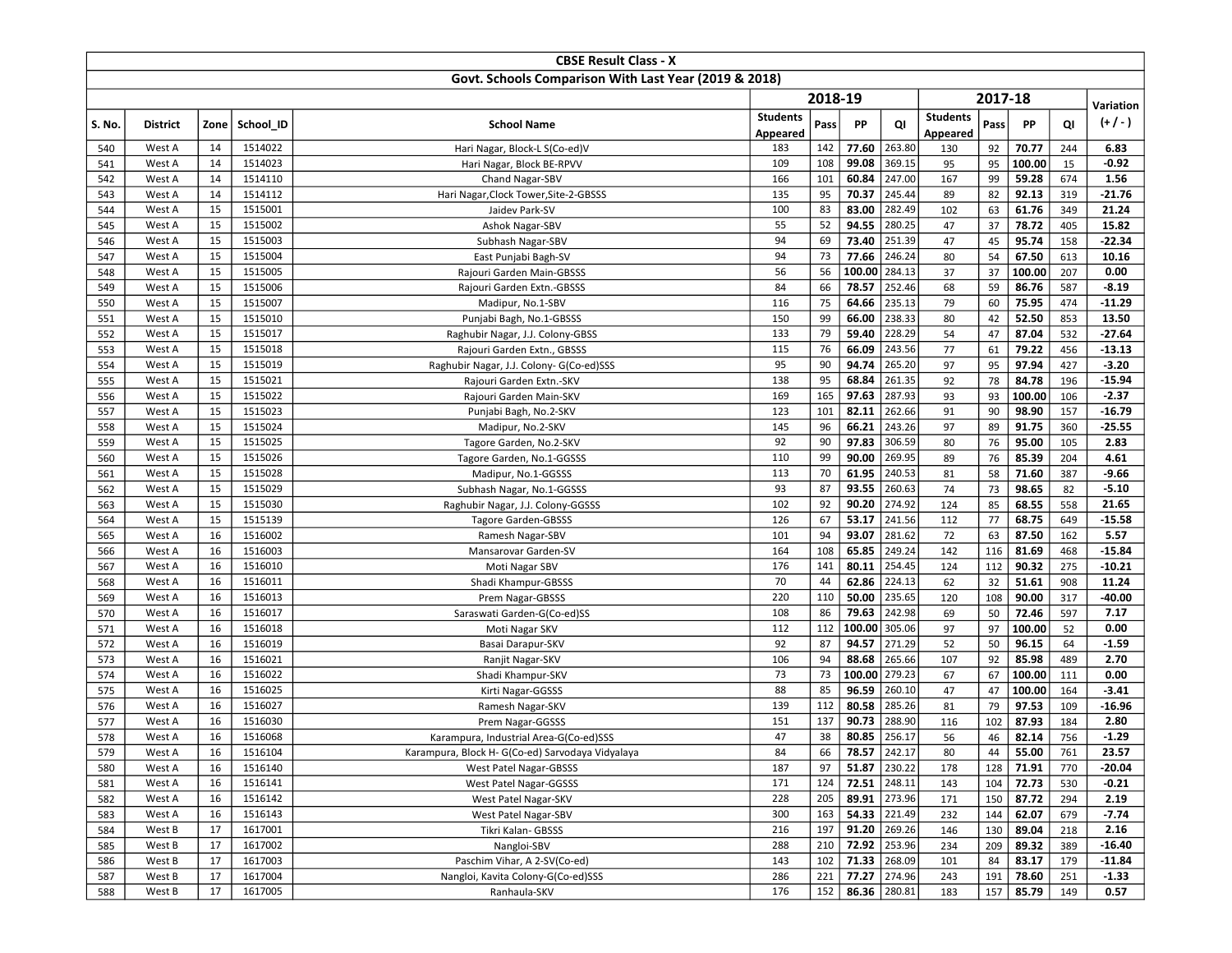|            |                  |          |                    | <b>CBSE Result Class - X</b>                                   |                 |            |                      |                                |                 |           |                |            |                     |
|------------|------------------|----------|--------------------|----------------------------------------------------------------|-----------------|------------|----------------------|--------------------------------|-----------------|-----------|----------------|------------|---------------------|
|            |                  |          |                    | Govt. Schools Comparison With Last Year (2019 & 2018)          |                 |            |                      |                                |                 |           |                |            |                     |
|            |                  |          |                    |                                                                |                 | 2018-19    |                      |                                |                 | 2017-18   |                |            |                     |
|            |                  |          |                    |                                                                | <b>Students</b> |            |                      |                                | <b>Students</b> |           |                |            | Variation           |
| S. No.     | <b>District</b>  |          | Zone School ID     | <b>School Name</b>                                             | Appeared        | Pass       | PP                   | QI                             | Appeared        | Pass      | PP             | QI         | $(+/-)$             |
| 589        | West B           | 17       | 1617006            | Hiran Kudna-SV(Co-ed)                                          | 53              | 42         | 79.25                | 259.55                         | 57              | 42        | 73.68          | 659        | 5.56                |
| 590        | West B           | 17       | 1617007            | New Multan Nagar-SV(Co-ed)                                     | 175             | 116        | 66.29                | 260.80                         | 170             | 102       | 60.00          | 595        | 6.29                |
| 591        | West B           | 17       | 1617008            | Paschim Vihar, B 4-SV(Co-ed)                                   | 157             | 149        | 94.90                | 289.69                         | 120             | 111       | 92.50          | 195        | 2.40                |
| 592        | West B           | 17       | 1617009            | Paschim Vihar, A 6-RPVV                                        | 103             | 101        | 98.06                | 379.66                         | 102             | 102       | 100.00         | 9          | $-1.94$             |
| 593        | West B           | 17       | 1617010            | Nangloi-SKV                                                    | 290             | 226        | 77.93                | 277.78                         | 293             | 291       | 99.32          | 115        | $-21.39$            |
| 594        | West B           | 17       | 1617011            | Paschim Vihar, B 3-SKV                                         | 178             | 176        | 98.88                | 321.13                         | 119             | 119       | 100.00         | 20         | $-1.12$             |
| 595        | West B           | 17       | 1617012            | Tikri Kalan-SKV                                                | 185             | 183        | 98.92                | 306.44                         | 124             | 119       | 95.97          | 91         | 2.95                |
| 596        | West B           | 17       | 1617013            | Nangloi, Sultanpuri Road-SKV                                   | 190             | 190        | 100.00               | 323.01                         | 113             | 113       | 100.00         | 19         | 0.00                |
| 597        | West B           | 17       | 1617014            | Mundka Village-SKV                                             | 354             | 295        | 83.33                | 271.69                         | 255             | 238       | 93.33          | 252        | $-10.00$            |
| 598        | West B           | 17       | 1617015            | Amalwas, Jawalapuri-GBSSS                                      | 220             | 170        | 77.27                | 248.66                         | 199             | 106       | 53.27          | 742        | 24.01               |
| 599        | West B           | 17       | 1617017            | Nangloi, Sultanpuri Road-GBSSS                                 | 149             | 122        | 81.88                | 262.20                         | 114             | 73        | 64.04          | 642        | 17.84               |
| 600        | West B           | 17       | 1617018            | Mundka Village-GBSSS                                           | 226             | 204        | 90.27                | 284.19                         | 186             | 144       | 77.42          | 550        | 12.85               |
| 601        | West B           | 17       | 1617019            | Ambika Vihar-GBSS                                              | 127             | 59         | 46.46                | 218.46                         | 129             | 64        | 49.61          | 691        | $-3.16$             |
| 602        | West B           | 17       | 1617021            | Nangloi-GGSSS                                                  | 275             | 245        | 89.09                | 289.17                         | 159             | 149       | 93.71          | 29         | $-4.62$             |
| 603        | West B           | 17       | 1617024            | Nangloi, Phase II-GBSSS                                        | 135             | 83         | 61.48                | 243.10                         | 182             | 104       | 57.14          | 797        | 4.34                |
| 604        | West B           | 17       | 1617025            | Nangloi, Phase I-GBSSS                                         | 107             | 77         | 71.96                | 267.32                         | 76              | 62        | 81.58          | 234        | $-9.62$             |
| 605        | West B           | 17       | 1617026            | Nilothi-SKV                                                    | 176             | 167        | 94.89                | 289.95                         | 125             | 112       | 89.60          | 253        | 5.29                |
| 606        | West B           | 17       | 1617027            | Punjabi Basti-G(Co-ed)SSS                                      | 224             | 150        | 66.96                | 248.70                         | 150             | 82        | 54.67          | 611        | 12.30               |
| 607        | West B           | 17       | 1617028            | Peera Garhi Village- SKV                                       | 74              | 74         | 100.00               | 307.18                         | 70              | 68        | 97.14          | 135        | 2.86                |
| 608        | West B           | 17       | 1617029            | Bakkarwala-G(Co-ed)SSS                                         | 211             | 191        | 90.52                | 280.91                         | 174             | 138       | 79.31          | 256        | 11.21               |
| 609        | West B           | 17       | 1617030            | Baprola-GGSSS- 1617030                                         | 813             | 508        | 62.48                | 246.61                         | 735             | 649       | 88.30          | 514        | $-25.81$            |
| 610        | West B           | 17       | 1617032            | Paschim Vihar, A 6-G(Co-ed)SSS                                 | 95              | 77         | 81.05                | 279.93                         | 92              | 57        | 61.96          | 703        | 19.10               |
| 611        | West B           | 17       | 1617033            | Ambika Vihar-GGSSS                                             | 171             | 127        | 74.27                | 275.79                         | 122             | 108       | 88.52          | 423        | $-14.26$            |
| 612        | West B           | 17       | 1617035            | Nangloi, J.J. Colony-GGSSS                                     | 429             | 343        | 79.95                | 268.94                         | 401             | 358       | 89.28          | 446        | $-9.32$             |
| 613        | West B           | 17       | 1617036            | Amalwas, Jawalapuri-SKV                                        | 377             | 286        | 75.86                | 257.83                         | 291             | 288       | 98.97          | 169        | $-23.11$            |
| 614        | West B           | 17       | 1617037            | Nangloi, J.J. Colony-GBSSS                                     | 369             | 292        | 79.13                | 248.24                         | 254             | 201       | 79.13          | 421        | 0.00                |
| 615        | West B           | 17       | 1617137            | Paschim Vihar, B 3-G(Co-ed)SSS                                 | 107             | 91         | 85.05                | 258.28                         | 77              | 53        | 68.83          | 343        | 16.22               |
| 616        | West B           | 17       | 1617211            | Baprola Vihar- GGSS                                            | 126             | 110        | 87.30                | 266.73                         | 118             | 86        | 72.88          | 493        | 14.42               |
| 617        | West B           | 17       | 1617214            | Kunwar Singh Nagar, Ranhaula- G(Co-ed)SSS                      | 211             | 171        | 81.04                | 268.35                         | 127             | 114       | 89.76          | 113        | $-8.72$             |
| 618        | West B           | 17       | 1617219            | Nilothi-SBV                                                    | 133             | 111        | 83.46                | 287.37                         | 85              | 62        | 72.94          | 519        | 10.52               |
| 619        | West B           | 17       | 1617222            | Govt. Sarvodaya Kanya Vidyalaya, Shiv Ram Park, Nangloi        | 283             | 229        | 80.92                | 301.60                         | 86              | 72        | 83.72          | 295        | $-2.80$             |
| 620        | West B           | 17       | 1617223            | Govt. Sarvodaya Bal Vidyalaya, Nihal Vihar, Nangloi            | 146             | 138        | 94.52                | 293.64                         | 76              | 61        | 80.26          | 151        | 14.26               |
| 621        | West B           | 17       | 1617227            | Ranhaula-SBV                                                   | 190             | 134        | 70.53                | 253.96                         | 156             | 132       | 84.62          | 276        | $-14.09$            |
| 622        | West B           | 17       | 1617254            | Peera Garhi Village- SBV                                       | 185             | 128        | 69.19                | 249.92                         | 85              | 77        | 90.59          | 289        | $-21.40$            |
| 623        | West B           | 17<br>18 | 1617255<br>1618001 | Baprola, Rajiv Ratan Awas- G(Co-ed)SSS                         | 132<br>238      | 106<br>178 | 80.30<br>74.79       | 260.92<br>265.27               | 80              | 65        | 81.25<br>75.68 | 362        | $-0.95$             |
| 624        | West B           |          |                    | Matiala-SBV                                                    |                 |            |                      |                                | 185             | 140       |                | 367        | $-0.89$             |
| 625        | West B           | 18       | 1618002            | Vikas Puri, Block A-SBV                                        | 201<br>255      | 134<br>206 | 66.67<br>80.78       | 254.32                         | 148             | 131       | 88.51          | 156        | $-21.85$<br>$-6.93$ |
| 626<br>627 | West B<br>West B | 18<br>18 | 1618003<br>1618004 | Janakpuri, Possangipur B1-SV(Co-ed)<br>Uttam Nagar, No.2-GBSSS | 93              | 90         | 96.77                | 275.86<br>299.96               | 228<br>89       | 200<br>68 | 87.72<br>76.40 | 246<br>259 | 20.37               |
|            |                  |          |                    |                                                                |                 |            |                      |                                |                 |           |                |            |                     |
| 628<br>629 | West B<br>West B | 18<br>18 | 1618005<br>1618006 | Janakpuri, Block C, No.2-SBV<br>Janakpuri, Block C, No.1-GBSSS | 140<br>134      | 107        | 119   85.00   275.22 |                                | 96<br>97        | 73        | 76.04          | 284        | 8.96                |
|            | West B           | 18       | 1618008            |                                                                |                 | 89         |                      | 79.85 275.99<br>$70.63$ 253.83 |                 | 91        | 93.81          | 198        | $-13.96$<br>$-6.72$ |
| 630<br>631 | West B           | 18       | 1618009            | <b>Uttam Nagar-SBV</b><br>Kakrola-SV                           | 126<br>172      | 145        | 84.30 267.71         |                                | 106<br>129      | 82<br>97  | 77.36<br>75.19 | 376<br>662 | 9.11                |
| 632        | West B           | 18       | 1618010            | Vikas Puri, Block G-GBSSS                                      | 56              | 36         |                      | 64.29 254.00                   | 47              | 27        | 57.45          | 802        | 6.84                |
| 633        | West B           | 18       | 1618015            | Vikas Puri, KG-I/II-GBSSS                                      | 105             | 54         |                      | $51.43$ 232.05                 | 66              | 30        | 45.45          | 881        | 5.97                |
| 634        | West B           | 18       | 1618016            | Vikas Puri, Block- F-G(Co-ed)SSS                               | 151             | 77         |                      | 50.99 231.75                   | 96              | 26        | 27.08          | 977        | 23.91               |
| 635        | West B           | 18       | 1618017            | Janakpuri - SKV No.1, C-Block                                  | 176             | 165        |                      | 93.75 312.18                   | 116             | 108       | 93.10          | 59         | 0.65                |
| 636        | West B           | 18       | 1618018            | Janakpuri, Block A-SKV                                         | 229             | 203        |                      | 88.65 300.55                   | 181             | 153       | 84.53          | 176        | 4.12                |
| 637        | West B           | 18       | 1618019            | Vikas Puri, Block G-SKV                                        | 122             | 107        |                      | 87.70 289.39                   | 128             | 123       | 96.09          | 215        | $-8.39$             |
|            |                  |          |                    |                                                                |                 |            |                      |                                |                 |           |                |            |                     |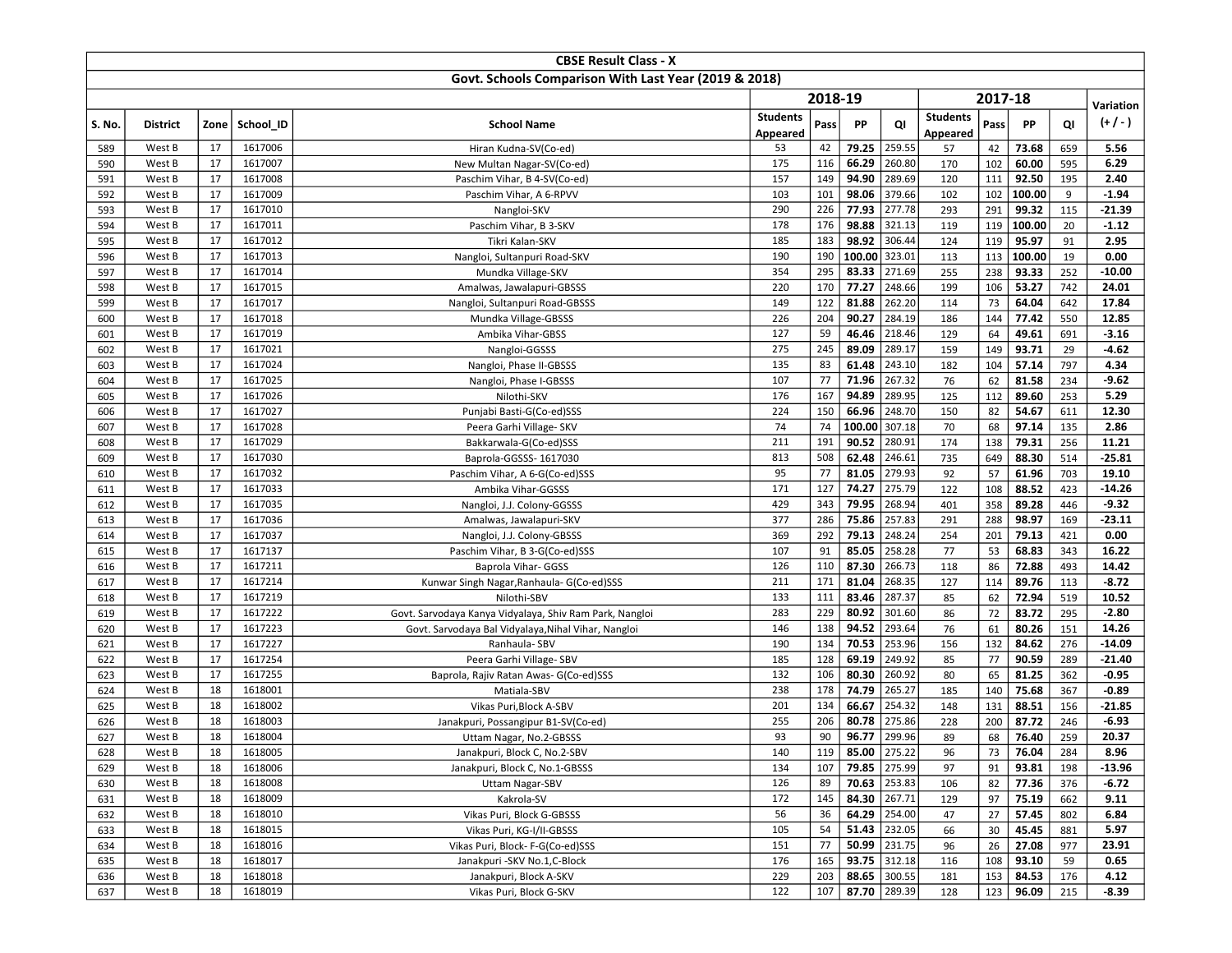|            |                  |          |                    | <b>CBSE Result Class - X</b>                          |                 |            |                             |                  |                 |           |                |            |                  |
|------------|------------------|----------|--------------------|-------------------------------------------------------|-----------------|------------|-----------------------------|------------------|-----------------|-----------|----------------|------------|------------------|
|            |                  |          |                    | Govt. Schools Comparison With Last Year (2019 & 2018) |                 |            |                             |                  |                 |           |                |            |                  |
|            |                  |          |                    |                                                       |                 | 2018-19    |                             |                  |                 | 2017-18   |                |            | Variation        |
| S. No.     | <b>District</b>  | Zone     | School ID          | <b>School Name</b>                                    | <b>Students</b> | Pass       | PP                          | QI               | <b>Students</b> | Pass      | PP             | QI         | (+/-)            |
|            |                  |          |                    |                                                       | Appeared        |            |                             |                  | Appeared        |           |                |            |                  |
| 638        | West B           | 18       | 1618020            | Kakrola-GGSSS                                         | 418             | 343        | 82.06                       | 273.36           | 320             | 271       | 84.69          | 217        | $-2.63$          |
| 639        | West B           | 18       | 1618021            | Uttam Nagar, No.2-GGSSS                               | 162             | 146        | 90.12                       | 294.01           | 121             | 94        | 77.69          | 400        | 12.44            |
| 640        | West B           | 18       | 1618022            | Janakpuri C-Block, SKV No.2                           | 162             | 136        | 83.95                       | 273.64           | 110             | 94        | 85.45          | 260        | $-1.50$          |
| 641        | West B           | 18       | 1618057            | <b>Uttam Nagar-SKV</b>                                | 125             | 101        | 80.80                       | 270.26           | 108             | 74        | 68.52          | 483        | 12.28            |
| 642        | West B           | 18       | 1618058            | Hastsal-GBSSS                                         | 250             | 146        | 58.40                       | 253.51           | 224             | 178       | 79.46          | 327        | $-21.06$         |
| 643        | West B           | 18       | 1618059            | Bindapur-GBSSS                                        | 209             | 174        | 83.25                       | 270.25           | 205             | 176       | 85.85          | 381        | $-2.60$          |
| 644        | West B           | 18       | 1618060            | Bindapur-GGSSS                                        | 292             | 218        | 74.66                       | 279.38           | 268             | 207       | 77.24          | 266        | $-2.58$          |
| 645        | West B           | 18       | 1618061            | <b>HASTSAL-SKV</b>                                    | 495             | 386        | 77.98                       | 265.59           | 288             | 249       | 86.46          | 346        | $-8.48$          |
| 646        | West B           | 18       | 1618062            | Vikas Puri, Block A-SKV                               | 204             | 185        | 90.69                       | 307.90           | 184             | 162       | 88.04          | 110        | 2.64             |
| 647        | West B<br>West B | 18<br>18 | 1618063<br>1618064 | Mohan Garden-SKV                                      | 539<br>146      | 344<br>139 | 63.82<br>95.21              | 265.44<br>313.95 | 409             | 322       | 78.73<br>90.26 | 304<br>108 | $-14.91$<br>4.95 |
| 648        | West B           | 18       |                    | Janakpuri, Block A, No.2-GGSSS                        | 120             | 104        | 86.67                       | 288.87           | 154             | 139       |                |            | $-11.88$         |
| 649        | West B           | 18       | 1618065<br>1618067 | Janakpuri, Block A-GBSSS                              | 207             | 173        | 83.57                       | 285.14           | 69<br>117       | 68<br>109 | 98.55<br>93.16 | 139<br>86  | $-9.59$          |
| 650<br>651 | West B           | 18       | 1618070            | Vikas Nagar-G(Co-ed)SS<br>Matiala-SKV                 | 315             | 241        | 76.51                       | 270.21           | 260             | 232       | 89.23          | 180        | $-12.72$         |
| 652        | West B           | 18       | 1618072            | Mohan Garden-GBSSS No.1                               | 294             | 218        | 74.15                       | 245.97           | 342             | 199       | 58.19          | 828        | 15.96            |
| 653        | West B           | 18       | 1618191            | Bindapur-G(co-ed)SSS                                  | 312             | 245        | 78.53                       | 280.85           | 285             | 227       | 79.65          | 221        | $-1.12$          |
| 654        | West B           | 18       | 1618192            | Rajapur Khurd-G(Co-ed)SS                              | 294             | 211        | 71.77                       | 281.75           | 164             | 157       | 95.73          | 161        | -23.96           |
| 655        | West B           | 18       | 1618193            | Shiv Vihar- GGSSS                                     | 248             | 152        | 61.29                       | 242.24           | 128             | 103       | 80.47          | 498        | $-19.18$         |
| 656        | West B           | 18       | 1618264            | Mohan Garden-GGSSS                                    | 183             | 175        | 95.63                       | 291.75           | 191             | 180       | 94.24          | 174        | 1.39             |
| 657        | West B           | 18       | 1618267            | Shiv Vihar-GBSSS                                      | 106             | 97         | 91.51                       | 272.68           | 116             | 66        | 56.90          | 807        | 34.61            |
| 658        | West B           | 18       | 1618269            | Binda Pur, Pocket-III-G(Co-ed)SS                      | 161             | 120        | 74.53                       | 267.47           | 94              | 66        | 70.21          | 512        | 4.32             |
| 659        | West B           | 18       | 1618270            | BindaPur, Pocket-IV-G(Co-ed)SS                        | 153             | 87         | 56.86                       | 241.81           | 113             | 77        | 68.14          | 813        | $-11.28$         |
| 660        | West B           | 18       | 1618277            | Mohan Garden-GBSSS No.2                               | 234             | 193        | 82.48                       | 275.72           | 120             | 105       | 87.50          | 177        | $-5.02$          |
| 661        | West B           | 18       | 1618278            | HASTSAL- GGSSS                                        | 260             | 232        | 89.23                       | 271.14           | 176             | 161       | 91.48          | 181        | $-2.25$          |
| 662        | West B           | 18       | 1618281            | Hastsal, Janta Flats- SBV                             | 171             | 154        | 90.06                       | 274.97           | 144             | 100       | 69.44          | 686        | 20.61            |
| 663        | West B           | 18       | 1618314            | Bindapur, No.2- GBSSS                                 | 21              | 21         | 100.00                      | 307.38           | 17              | 15        | 88.24          | 236        | 11.76            |
| 664        | West B           | 18       | 1618316            | Vipin Garden- Govt. Co-ed SS                          | 72              | 61         | 84.72                       | 299.15           | 58              | 31        | 53.45          | 667        | 31.27            |
| 665        | South West A     | 19       | 1719001            | R.K. Puram, Sector 12-SV (Jose Marti)                 | 91              | 85         | 93.41                       | 282.29           | 53              | 26        | 49.06          | 621        | 44.35            |
| 666        | South West A     | 19       | 1719002            | Sarojini Nagar, No.1-SBV (Ganesh Shankar Vidyarthi)   | 116             | 95         | 81.90                       | 282.29           | 80              | 78        | 97.50          | 50         | $-15.60$         |
| 667        | South West A     | 19       | 1719005            | Sarojini Nagar, No.3-GBSSS                            | 65              | 58         | 89.23                       | 281.77           | 53              | 41        | 77.36          | 474        | 11.87            |
| 668        | South West A     | 19       | 1719006            | Sarojini Nagar, No.4-GBSSS                            | 75              | 53         | 70.67                       | 245.16           | 47              | 39        | 82.98          | 503        | $-12.31$         |
| 669        | South West A     | 19       | 1719010            | Moti Bagh I-GBSSS                                     | 59              | 56         | 94.92                       | 264.12           | 35              | 33        | 94.29          | 604        | 0.63             |
| 670        | South            | 23       | 1719013            | R.K. Puram, Sector 2-Sarvodaya Co-ed Vidyalaya        | 68              | 36         | 52.94                       | 216.16           | 29              | 19        | 65.52          | 781        | $-12.58$         |
| 671        | South West A     | 19       | 1719022            | R.K. Puram, Sector 7, No.3-SV                         | 156             | 144        | 92.31                       | 269.92           | 116             | 112       | 96.55          | 447        | $-4.24$          |
| 672        | South West A     | 19       | 1719027            | Sarojini Nagar, No.3-GGSSS                            | 50              | 49         | 98.00                       | 278.02           | 47              | 44        | 93.62          | 416        | 4.38             |
| 673        | South West A     | 19       | 1719029            | Sarojini Nagar, No.1-SKV                              | 78              | 61         | 78.21                       | 286.41           | 72              | 64        | 88.89          | 95         | $-10.68$         |
| 674        | South West A     | 19       | 1719030            | R.K. Puram, Sector 4- GGSSS                           | 61              | 55         | 90.16                       | 252.92           | 42              | 40        | 95.24          | 454        | $-5.07$          |
| 675        | South            | 23       | 1719069            | R.K. Puram, Sector 2, No.1-SV                         | 126             | 84         | 66.67                       | 248.54           | 65              | 62        | 95.38          | 241        | -28.72           |
| 676        | South West A     | 19       | 1719070            | R.K.Puram, Sector-6, Govt. S.(Co-ed) SSS              | 130             | 128        | 98.46                       | 268.64           | 70              | 67        | 95.71          | 299        | 2.75             |
| 677        | South West A     | 19       | 1719073            | Moti Bagh I-SKV                                       | 61              |            | 61   <b>100.00</b>   313.41 |                  | 54              | 49        | 90.74          | 140        | 9.26             |
| 678        | South West A     | 19       | 1719101            | Laxmi Bai Nagar(Co-Ed)-SSS                            | 24              | 21         |                             | 87.50 254.13     | 19              | 14        | 73.68          | 652        | 13.82            |
| 679        | South West A     | 19       | 1719102            | Netaji Nagar(Co-Ed)-SV                                | 40              | 40         | 100.00 280.88               |                  | 23              | 22        | 95.65          | 271        | 4.35             |
| 680        | South            | 23       | 1719103            | R. K. Puram, Sec-3-GBSSS                              | 57              | 55         |                             | $96.49$ 235.88   | 54              | 29        | 53.70          | 898        | 42.79            |
| 681        | South West A     | 19       | 1719104            | R. K. Puram, Sec-5(Co-Ed)-GSSS                        | 98              | 96         |                             | 97.96 277.80     | 110             | 87        | 79.09          | 566        | 18.87            |
| 682        | South West A     | 19       | 1719105            | Moti Bagh-II, Nanakpura-(Co-Ed)SV                     | 83              | 79         |                             | 95.18 251.48     | 50              | 44        | 88.00          | 720        | 7.18             |
| 683        | South            | 23       | 1719106            | Safdarjung Enclave-Sarvodaya(Co-Ed)SSS                | 61              | 39         |                             | 63.93 262.67     | 59              | 52        | 88.14          | 212        | -24.20           |
| 684        | South West A     | 19       | 1719125            | Munirka, Sarvodaya(Co-ed) SSS                         | 120             | 117        |                             | 97.50 291.93     | 57              | 57        | 100.00         | 98         | $-2.50$          |
| 685        | South West A     | 19       | 1719130            | R.K. Puram, Sector-13 G(Co-ed)SV                      | 46              | 42         |                             | 91.30 250.35     | 25              | 23        | 92.00          | 153        | $-0.70$          |
| 686        | South West A     | 20       | 1720001            | Delhi Cantt.-SBV                                      | 42              | 36         |                             | 85.71 257.98     | 48              | 35        | 72.92          | 495        | 12.80            |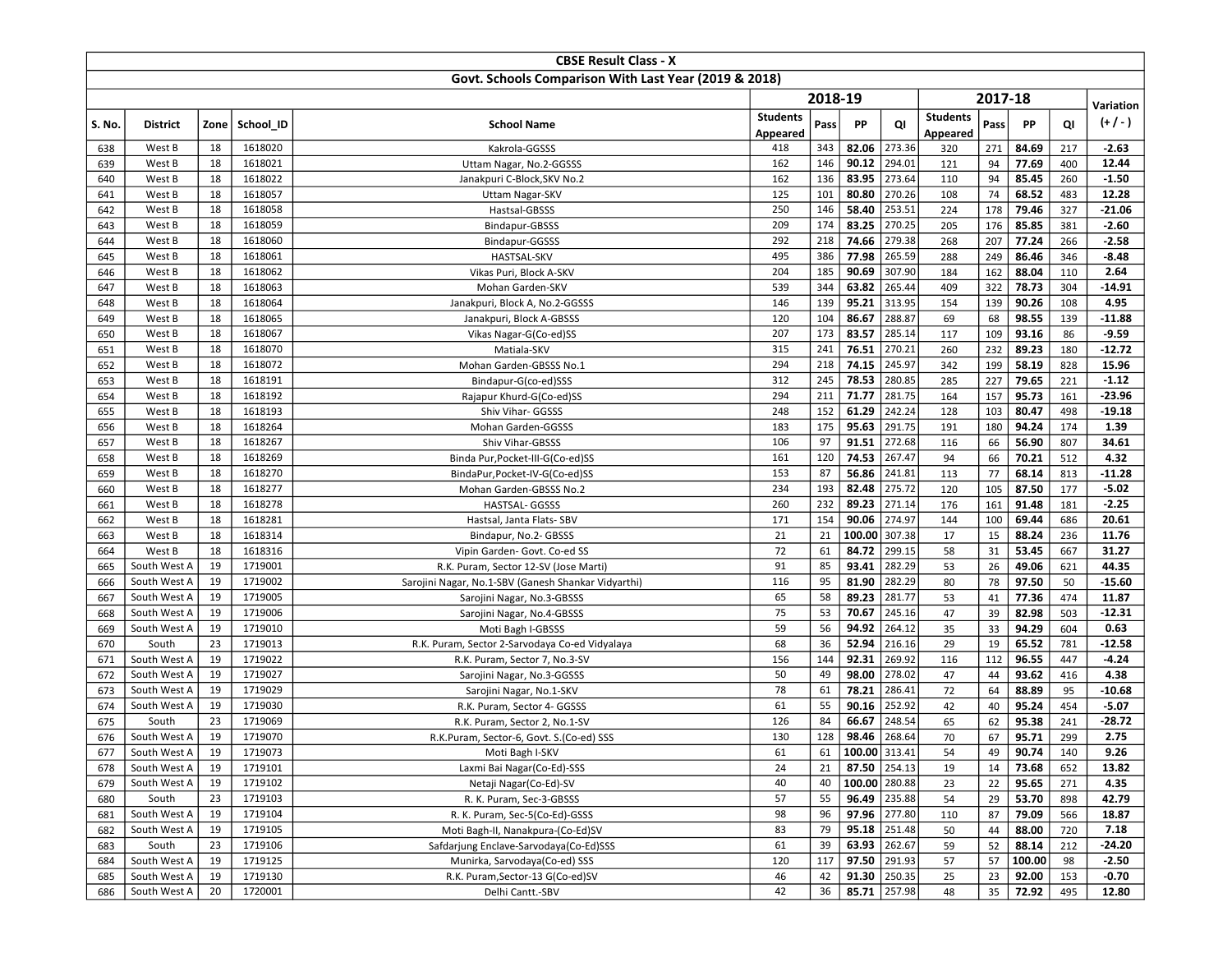|            |                              |          |                    | <b>CBSE Result Class - X</b>                                             |                 |           |                |                  |                 |           |                |            |                    |
|------------|------------------------------|----------|--------------------|--------------------------------------------------------------------------|-----------------|-----------|----------------|------------------|-----------------|-----------|----------------|------------|--------------------|
|            |                              |          |                    | Govt. Schools Comparison With Last Year (2019 & 2018)                    |                 |           |                |                  |                 |           |                |            |                    |
|            |                              |          |                    |                                                                          |                 | 2018-19   |                |                  |                 | 2017-18   |                |            |                    |
|            |                              |          |                    |                                                                          | <b>Students</b> |           |                |                  | <b>Students</b> |           |                |            | Variation          |
| S. No.     | <b>District</b>              | Zone     | School ID          | <b>School Name</b>                                                       | Appeared        | Pass      | PP             | QI               | Appeared        | Pass      | PP             | QI         | $(+/-)$            |
| 687        | South West A                 | 20       | 1720002            | Naraina, Ist Shift-SBV                                                   | 228             | 162       | 71.05          | 254.05           | 155             | 100       | 64.52          | 790        | 6.54               |
| 688        | South West A                 | 20       | 1720003            | Mehram Nagar-S(Co-ed)V                                                   | 52              | 47        | 90.38          | 278.87           | 20              | 16        | 80.00          | 472        | 10.38              |
| 689        | South West A                 | 20       | 1720005            | Pusa, IARI, 2nd Shift- GBSSS                                             | 113             | 102       | 90.27          | 261.60           | 69              | 67        | 97.10          | 482        | $-6.84$            |
| 690        | South West A                 | 20       | 1720008            | Janak Puri, Block D, No.2-GBSSS-1720008                                  | 49              | 47        | 95.92          | 292.88           | 51              | 44        | 86.27          | 407        | 9.64               |
| 691        | South West A                 | 20       | 1720010            | Naraina, 2nd Shift-GBSSS                                                 | 66              | 56        | 84.85          | 266.33           | 52              | 41        | 78.85          | 510        | 6.00               |
| 692        | South West A                 | 20       | 1720014            | Janak Puri, Block D, No.1-SKV                                            | 167             | 118       | 70.66          | 267.12           | 139             | 107       | 76.98          | 347        | $-6.32$            |
| 693        | South West A                 | 20       | 1720015            | Inderpuri, Budh Nagar, F- Block- SKV                                     | 72              | 71        | 98.61          | 293.36           | 60              | 60        | 100.00         | 114        | $-1.39$            |
| 694        | South West A                 | 20       | 1720017            | Pusa, IARI-SKV                                                           | 137             | 134       | 97.81          | 271.85           | 106             | 74        | 69.81          | 593        | 28.00              |
| 695        | South West A                 | 20       | 1720018            | Delhi Cantt.-SKV                                                         | 40              | 38        | 95.00          | 287.38           | 31              | 14        | 45.16          | 759        | 49.84              |
| 696        | South West A                 | 20       | 1720021            | Janak Puri, Block D, No.2-GGSSS                                          | 98              | 92        | 93.88          | 275.26           | 99              | 87        | 87.88          | 515        | 6.00               |
| 697        | South West A                 | 20       | 1720022            | Naraina-SKV                                                              | 285             | 257       | 90.18          | 276.77           | 169             | 135       | 79.88          | 206        | 10.29              |
| 698        | South West A                 | 20       | 1720023            | GBSSS, F Block, Budh Nagar, InderPuri                                    | 81              | 54        | 66.67          | 247.89           | 59              | 31        | 52.54          | 866        | 14.12              |
| 699        | South West A                 | 20       | 1720024            | Vasant Vihar, SV                                                         | 182             | 155       | 85.16          | 253.33           | 128             | 111       | 86.72          | 272        | $-1.55$            |
| 700        | South                        | 24       | 1720026            | VASANT KUNJ- GGSSS                                                       | 143             | 101       | 70.63          | 250.15           | 170             | 104       | 61.18          | 565        | 9.45               |
| 701        | South West A                 | 20       | 1720027            | Janak Puri, Block D-SBV                                                  | 171             | 131       | 76.61          | 273.08           | 98              | 81        | 82.65          | 329        | $-6.04$            |
| 702        | South West A                 | 20       | 1720028            | Rajokari-GBSSS                                                           | 150             | 114       | 76.00          | 255.37           | 101             | 72        | 71.29          | 552        | 4.71               |
| 703        | South West A                 | 20       | 1720029            | <b>Mahipal Pur-GBSSS</b>                                                 | 305             | 270       | 88.52          | 260.46           | 202             | 195       | 96.53          | 128        | $-8.01$            |
| 704        | South West A                 | 20       | 1720030            | Rajokari-SKV                                                             | 176             | 142       | 80.68          | 274.71           | 131             | 95        | 72.52          | 451        | 8.16               |
| 705        | South                        | 24       | 1720031            | Vasant Kunj, B1-RPVV                                                     | 62              | 62        | 100.00         | 373.05           | 65              | 64        | 98.46          | 12         | 1.54               |
| 706        | South West A                 | 20       | 1720032            | Mahipal Pur- Amar Shaheed Major Sehrawat SKV                             | 373             | 283       | 75.87          | 270.68           | 307             | 283       | 92.18          | 351        | $-16.31$           |
| 707        | South West A                 | 20       | 1720033            | Ghitorni-SKV                                                             | 137             | 137       | 100.00         | 294.30           | 135             | 134       | 99.26          | 63         | 0.74               |
| 708        | South West A                 | 20       | 1720034            | Ghitorni-GBSSS                                                           | 83              | 64        | 77.11          | 265.82           | 100             | 55        | 55.00          | 670        | 22.11              |
| 709        | South West A                 | 20       | 1720121            | Inder Puri, Shahid Captain Amit Verma Govt. Sarvodaya (Co-ed) Vidyalaya  | 102             | 90        | 88.24          | 267.64           | 106             | 67        | 63.21          | 563        | 25.03              |
| 710        | South                        | 24<br>20 | 1720173            | VASANT KUNJ- GBSSS                                                       | 160<br>50       | 129<br>39 | 80.63<br>78.00 | 263.54<br>291.66 | 174             | 142<br>48 | 81.61          | 335        | $-0.98$<br>$-6.21$ |
| 711        | South West A                 | 21       | 1720181<br>1821001 | Vasant Kunj, D-Block-RPVV                                                | 134             | 114       | 85.07          | 268.66           | 57<br>104       | 95        | 84.21<br>91.35 | 116<br>297 | $-6.27$            |
| 712<br>713 | South West B<br>South West B | 21       | 1821003            | Palam Enclave, No.2-SBV                                                  | 125             | 80        | 64.00          | 252.93           | 104             | 89        | 85.58          | 490        | $-21.58$           |
| 714        | South West B                 | 21       | 1821004            | Palam Village, Raj Nagar Extn., Part 2-GBSSS<br>Palam Village, No.1- SBV | 143             | 109       | 76.22          | 263.85           | 111             | 97        | 87.39          | 380        | $-11.16$           |
| 715        | South West B                 | 21       | 1821005            | Samalka, No.1- GBSSS                                                     | 252             | 187       | 74.21          | 273.83           | 224             | 160       | 71.43          | 428        | 2.78               |
| 716        | South West B                 | 21       | 1821006            | Sagarpur, No.1-GBSSS                                                     | 288             | 244       | 84.72          | 268.88           | 224             | 207       | 92.41          | 147        | $-7.69$            |
| 717        | South West B                 | 21       | 1821007            | Sagarpur, No.2-GBSSS                                                     | 167             | 140       | 83.83          | 267.86           | 211             | 131       | 62.09          | 809        | 21.75              |
| 718        | South West B                 | 21       | 1821010            | Palam Enclave, No.3-GBSSS                                                | 87              | 56        | 64.37          | 233.33           | 76              | 65        | 85.53          | 278        | $-21.16$           |
| 719        | South West B                 | 21       | 1821014            | Palam Village, Raj Nagar, Part 1-GBSSS                                   | 112             | 87        | 77.68          | 250.77           | 85              | 69        | 81.18          | 269        | $-3.50$            |
| 720        | South West B                 | 21       | 1821015            | Palam Village, No.2-SKV                                                  | 137             | 114       | 83.21          | 276.27           | 143             | 121       | 84.62          | 219        | $-1.40$            |
| 721        | South West B                 | 21       | 1821016            | Sagarpur, No.1-SKV                                                       | 282             | 254       | 90.07          | 273.66           | 198             | 189       | 95.45          | 187        | $-5.38$            |
| 722        | South West B                 | 21       | 1821017            | Sagarpur, No.2-SKV                                                       | 249             | 197       | 79.12          | 268.69           | 244             | 190       | 77.87          | 433        | 1.25               |
| 723        | South West B                 | 21       | 1821018            | Palam Enclave, No.1-SKV                                                  | 161             | 134       | 83.23          | 306.55           | 140             | 136       | 97.14          | 35         | $-13.91$           |
| 724        | South West B                 | 21       | 1821020            | Raj Nagar-II SKV                                                         | 187             | 158       | 84.49          | 291.59           | 135             | 128       | 94.81          | 67         | $-10.32$           |
| 725        | South West B                 | 21       | 1821022            | Samalka-SKV                                                              | 294             | 241       | 81.97          | 275.34           | 218             | 183       | 83.94          | 325        | $-1.97$            |
| 726        | South West B                 | 21       | 1821024            | Palam Enclave, No.3-GGSSS                                                | 98              | 84        |                | 85.71   279.50   | 68              | 67        | 98.53          | 97         | -12.82             |
| 727        | South West B                 | 21       | 1821025            | Vijay Enclave-SKV                                                        | 245             | 172       |                | 70.20 256.82     | 164             | 132       | 80.49          | 286        | $-10.28$           |
| 728        | South West B                 | 21       | 1821026            | Chhawla-SKV                                                              | 162             | 146       |                | $90.12$ 303.76   | 129             | 114       | 88.37          | 79         | 1.75               |
| 729        | South West B                 | 21       | 1821027            | Raj Nagar-I SKV                                                          | 144             | 117       | 81.25 289.24   |                  | 88              | 80        | 90.91          | 145        | -9.66              |
| 730        | South West B                 | 21       | 1821028            | Vijay Enclave-SBV                                                        | 135             | 98        |                | 72.59 260.78     | 149             | 115       | 77.18          | 410        | $-4.59$            |
| 731        | South West B                 | 21       | 1821029            | Dwarka, Sector II-G(Co-ed)SSS                                            | 280             | 273       | 97.50 292.77   |                  | 267             | 262       | 98.13          | 131        | $-0.63$            |
| 732        | South West B                 | 21       | 1821030            | Dwarka Sector-I Pkt-7-SKV                                                | 270             | 199       |                | 73.70 270.94     | 208             | 153       | 73.56          | 631        | 0.15               |
| 733        | South West B                 | 21       | 1821031            | Dwarka, Sector-VI, G(Co-ed)SSS                                           | 169             | 165       | 97.63          | 283.88           | 173             | 168       | 97.11          | 263        | 0.52               |
| 734        | South West B                 | 21       | 1821032            | Bijwasan(Bharthal)SBV                                                    | 213             | 202       | 94.84          | 295.46           | 94              | 92        | 97.87          | 42         | $-3.04$            |
| 735        | South West B                 | 21       | 1821033            | Shahabad Mohammadpur- SKV                                                | 73              | 46        |                | 63.01 272.41     | 41              | 41        | 100.00         | 43         | -36.99             |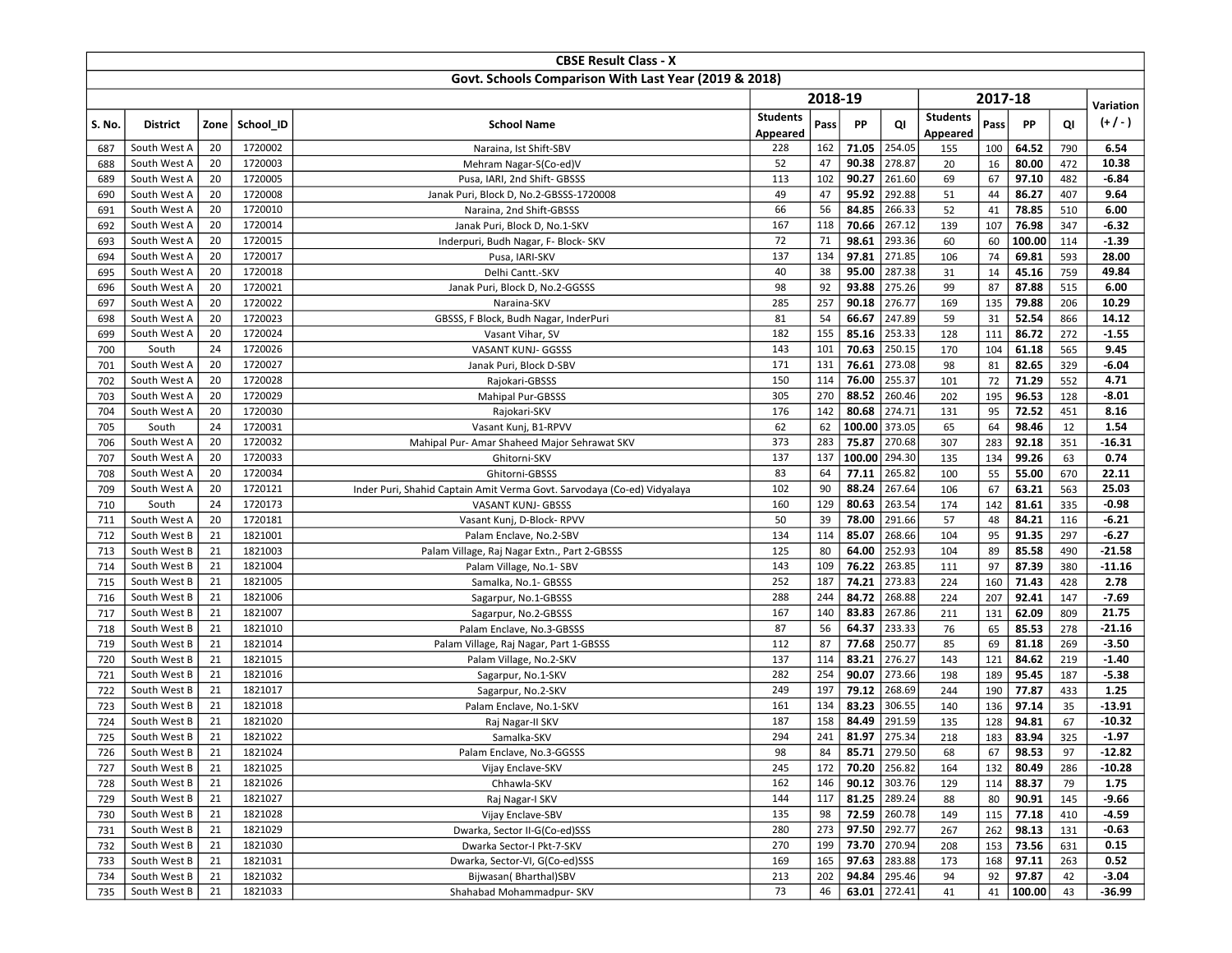|                                                       |                              |          |                    | <b>CBSE Result Class - X</b>                       |                 |          |                 |                  |                          |                |                |              |                          |
|-------------------------------------------------------|------------------------------|----------|--------------------|----------------------------------------------------|-----------------|----------|-----------------|------------------|--------------------------|----------------|----------------|--------------|--------------------------|
| Govt. Schools Comparison With Last Year (2019 & 2018) |                              |          |                    |                                                    |                 |          |                 |                  |                          |                |                |              |                          |
|                                                       |                              |          |                    |                                                    |                 | 2018-19  |                 |                  |                          | 2017-18        |                |              |                          |
|                                                       |                              |          |                    |                                                    | <b>Students</b> |          |                 |                  | <b>Students</b>          |                |                |              | Variation                |
| S. No.                                                | <b>District</b>              | Zone     | School ID          | <b>School Name</b>                                 | Appeared        | Pass     | PP              | QI               | Appeared                 | Pass           | PP             | QI           | $(+/-)$                  |
| 736                                                   | South West B                 | 21       | 1821034            | Kangan Heri-G(Co-ed)SSS                            | 18              | 11       | 61.11           | 239.00           | 19                       | 9              | 47.37          | 682          | 13.74                    |
| 737                                                   | South West B                 | 21       | 1821035            | Bijwasan, Bharthal Road, GGSSS                     | 287             | 190      | 66.20           | 269.75           | 197                      | 186            | 94.42          | 77           | $-28.21$                 |
| 738                                                   | South West B                 | 21       | 1821036            | Chhawla-GBSSS                                      | 18              | 11       | 61.11           | 248.50           | 13                       | 9              | 69.23          | 885          | $-8.12$                  |
| 739                                                   | South West B                 | 21       | 1821037            | Pochanpur-G(Co-ed)SSS                              | 82              | 74       | 90.24           | 278.05           | 51                       | 45             | 88.24          | 391          | 2.01                     |
| 740                                                   | South West B                 | 21       | 1821038            | Nanakheri-G(Co-ed)SS                               | 12              | 12       | 100.00          | 264.17           | 13                       | 8              | 61.54          | 963          | 38.46                    |
| 741                                                   | South West B                 | 21       | 1821039            | Bamnoli, Dhulsiras -G(Co-ed) Sr.Sec.School         | 61              | 50       | 81.97           | 275.02           | 49                       | 48             | 97.96          | 435          | $-15.99$                 |
| 742                                                   | South West B                 | 21       | 1821041            | Shahabad Mohammadpur- SBV                          | 37              | 37       | 100.00          | 283.22           | 16                       | 16             | 100.00         | 370          | 0.00                     |
| 743                                                   | South West B                 | 21       | 1821136            | Mahavir Enclave-G(Co-ed)SS                         | 108             | 95       | 87.96           | 262.91           | 72                       | 66             | 91.67          | 562          | $-3.70$                  |
| 744                                                   | South West B                 | 21       | 1821137            | Dwarka Sector-10, RPVV                             | 104             | 104      | 100.00          | 441.21           | 104                      | 104            | 100.00         | $\mathbf{1}$ | 0.00                     |
| 745                                                   | South West B                 | 21       | 1821203            | Dwarka, Sector III(Ist Site)-GGSSS                 | 226             | 166      | 73.45           | 262.58           | 139                      | 104            | 74.82          | 471          | $-1.37$                  |
| 746                                                   | South West B                 | 21       | 1821204            | Dwarka Sector-22, G(Co-ed)SSS                      | 111             | 111      | 100.00 319.61   |                  | 114                      | 112            | 98.25          | 99           | 1.75                     |
| 747                                                   | South West B                 | 21       | 1821206            | Dwarka Sector-6, Govt. (Co-ed) SSS (Site-I)        | 301             | 227      | 75.42           | 264.47           | 194                      | 170            | 87.63          | 197          | $-12.21$                 |
| 748                                                   | South West B                 | 21       | 1821234            | Dwarka Sector-I Pkt-7 SBV                          | 236             | 184      | 77.97           | 266.84           | 310                      | 231            | 74.52          | 487          | 3.45                     |
| 749                                                   | South West B                 | 21       | 1821237            | Dwarka, Sector III(Ist Site)-GBSSS                 | 126             | 91       | 72.22           | 251.86           | 157                      | 110            | 70.06          | 704          | 2.16                     |
| 750                                                   | South West B                 | 21       | 1821242            | Dawarka, Sec-16A, GCoedSS                          | 165             | 146      | 88.48           | 280.76           | 87                       | 84             | 96.55          | 191          | $-8.07$                  |
| 751                                                   | South West B                 | 21       | 1821244            | Samalka, No.2- GBSSS                               | 226             | 179      | 79.20           | 279.24           | 196                      | 159            | 81.12          | 372          | $-1.92$                  |
| 752                                                   | South West B                 | 21       | 1821279            | DWARKA SEC-17 GOVT CO-ED SARVODAYA VIDYALAYA       | 47              | 44       | 93.62           | 290.96           | $\overline{\phantom{a}}$ |                |                | $\sim$       | $\blacksquare$           |
| 753                                                   | South West B                 | 21       | 1821280            | Samalka- GGSSS                                     | 219             | 203      | 92.69           | 293.12           | 136                      | 113            | 83.09          | 248          | 9.61                     |
| 754                                                   | South West B                 | 21       | 1821281            | Dwarka, Sector-13- Govt. Co-ed Sarvodaya Vidyalaya | 41              | 40       | 97.56           | 331.68           | $\overline{\phantom{a}}$ | $\overline{a}$ | $\blacksquare$ | $\sim$       | $\blacksquare$           |
| 755                                                   | South West B                 | 21       | 1821285            | Dwarka, Sec-19- RPVV                               | 101             | 101      | 100.00          | 422.25           | $\overline{\phantom{a}}$ |                | $\blacksquare$ | $\sim$       | $\overline{\phantom{a}}$ |
| 756                                                   | South West B                 | 22       | 1822002            | Najafgarh-S(Co-ed)V                                | 118             | 116      | 98.31           | 318.58           | 75                       | 74             | 98.67          | 22           | $-0.36$                  |
| 757                                                   | South West B                 | 22       | 1822003            | Surhera-SV                                         | 103             | 103      | 100.00          | 329.16           | 76                       | 76             | 100.00         | 104          | 0.00                     |
| 758                                                   | South West B                 | 22       | 1822004            | Mundela Kalan-Govt.(Co-ed)SSS                      | 20              | 18       | 90.00           | 254.05           | 20                       | 17             | 85.00          | 877          | 5.00                     |
| 759                                                   | South West B                 | 22       | 1822005            | Pandwala Kalan-SV                                  | 30              | 21       | 70.00           | 251.63           | 25                       | 20             | 80.00          | 528          | $-10.00$                 |
| 760                                                   | South West B                 | 22       | 1822006            | Daulat Pur-SV                                      | 18              | 15       | 83.33<br>100.00 | 250.22<br>258.23 | 10                       | $\overline{7}$ | 70.00          | 561          | 13.33<br>20.00           |
| 761                                                   | South West B<br>South West B | 22<br>22 | 1822007<br>1822009 | Shikar Pur-SV                                      | 22<br>118       | 22<br>90 | 76.27           | 244.37           | 20<br>102                | 16<br>80       | 80.00<br>78.43 | 591<br>507   | $-2.16$                  |
| 762<br>763                                            | South West B                 | 22       | 1822010            | Najafgarh, No.2-GBSSS                              | 12              | 11       | 91.67           | 248.50           | 6                        | 6              | 100.00         | 505          | $-8.33$                  |
| 764                                                   | South West B                 | 22       | 1822012            | Ghumanhera-GBSSS<br>Kair-GBSSS                     | 15              | 15       | 100.00          | 277.67           | 13                       | 8              | 61.54          | 897          | 38.46                    |
| 765                                                   | South West B                 | 22       | 1822013            | Ujwa-GBSSS                                         | 14              | 14       | 100.00          | 304.64           | 16                       | 12             | 75.00          | 474          | 25.00                    |
| 766                                                   | South West B                 | 22       | 1822014            | Dhansa-GBSSS                                       | 29              | 24       | 82.76           | 232.55           | 26                       | 25             | 96.15          | 461          | $-13.40$                 |
| 767                                                   | South West B                 | 22       | 1822015            | Dichaon Kalan-GBSSS                                | 41              | 31       | 75.61           | 262.44           | 32                       | 32             | 100.00         | 373          | $-24.39$                 |
| 768                                                   | South West B                 | 22       | 1822024            | Rawta-G(Co-ed)SSS                                  | 14              | 13       | 92.86           | 277.43           | 18                       | 17             | 94.44          | 434          | $-1.59$                  |
| 769                                                   | South West B                 | 22       | 1822025            | Jhatikara-G(Co-ed)SSS                              | 17              | 14       | 82.35           | 265.18           | 16                       | 13             | 81.25          | 369          | 1.10                     |
| 770                                                   | South West B                 | 22       | 1822027            | Paprawat-GGSSS                                     | 34              | 32       | 94.12           | 321.44           | 57                       | 31             | 54.39          | 533          | 39.73                    |
| 771                                                   | South West B                 | 22       | 1822028            | Goela Khurd-GGSSS                                  | 152             | 149      | 98.03           | 289.79           | 148                      | 144            | 97.30          | 394          | 0.73                     |
| 772                                                   | South West B                 | 22       | 1822031            | Khera Dabar-G(Co-ed)SSS                            | 19              | 19       | 100.00          | 286.32           | 17                       | 17             | 100.00         | 21           | 0.00                     |
| 773                                                   | South West B                 | 22       | 1822033            | Kazipur-G(Co-ed)SSS                                | 11              | 10       | 90.91           | 236.18           | 17                       | 5              | 29.41          | 968          | 61.50                    |
| 774                                                   | South West B                 | 22       | 1822037            | Hasanpur Village- G(Co-ed)SSS                      | 9               | 9        | 100.00 263.78   |                  | 16                       | 9              | 56.25          | 710          | 43.75                    |
| 775                                                   | South West B                 | 22       | 1822039            | Dhansa-SKV                                         | 27              | 23       |                 | $85.19$   273.33 | 36                       | 34             | 94.44          | 257          | $-9.26$                  |
| 776                                                   | South West B                 | 22       | 1822040            | Kair-SKV                                           | 21              | 21       | 100.00 307.00   |                  | 8                        | $\overline{7}$ | 87.50          | 398          | 12.50                    |
| 777                                                   | South West B                 | 22       | 1822044            | Najafgarh, No.1-GGSSS                              | 232             | 159      | 68.53 279.05    |                  | 150                      | 118            | 78.67          | 339          | $-10.13$                 |
| 778                                                   | South West B                 | 22       | 1822047            | Najafgarh, No.2-GGSSS                              | 127             | 92       | 72.44 276.94    |                  | 126                      | 93             | 73.81          | 336          | $-1.37$                  |
| 779                                                   | South West B                 | 22       | 1822048            | Ujwa-GGSSS                                         | 23              | 23       | 100.00 318.26   |                  | 18                       | 17             | 94.44          | 57           | 5.56                     |
| 780                                                   | South West B                 | 22       | 1822050            | Dichaon Kalan-GGSSS                                | 38              | 36       | 94.74 293.13    |                  | 29                       | 27             | 93.10          | 126          | 1.63                     |
| 781                                                   | South West B                 | 22       | 1822051            | Ghumanhera-SV                                      | 22              | 22       | 100.00 314.50   |                  | 20                       | 20             | 100.00         | 18           | 0.00                     |
| 782                                                   | South West B                 | 22       | 1822055            | Jaffarpur Kalan-S(Co-ed)V                          | 98              | 76       |                 | 77.55 266.37     | 68                       | 66             | 97.06          | 36           | $-19.51$                 |
| 783                                                   | South West B                 | 22       | 1822056            | Khaira-GGSSS                                       | 64              | 58       | 90.63           | 300.00           | 56                       | 55             | 98.21          | 32           | $-7.59$                  |
| 784                                                   | South West B                 | 22       | 1822057            | Najafgarh, No.3-GBSSS                              | 203             | 194      |                 | 95.57 280.74     | 185                      | 149            | 80.54          | 473          | 15.03                    |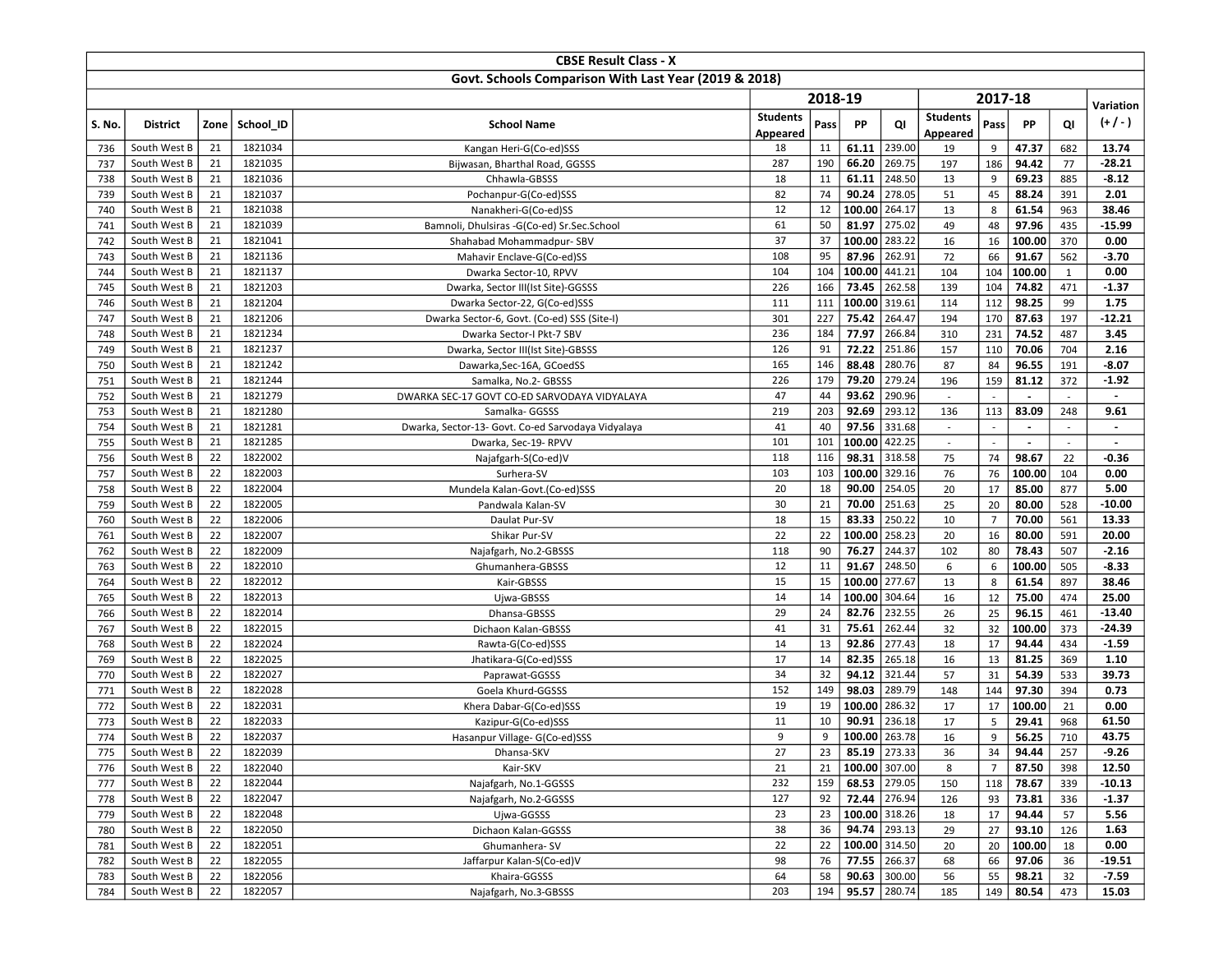|            |                 |          |                    | <b>CBSE Result Class - X</b>                                                    |                 |          |                |                  |                 |          |                |            |               |
|------------|-----------------|----------|--------------------|---------------------------------------------------------------------------------|-----------------|----------|----------------|------------------|-----------------|----------|----------------|------------|---------------|
|            |                 |          |                    | Govt. Schools Comparison With Last Year (2019 & 2018)                           |                 |          |                |                  |                 |          |                |            |               |
|            |                 |          |                    |                                                                                 |                 | 2018-19  |                |                  |                 | 2017-18  |                |            |               |
|            |                 |          |                    |                                                                                 | <b>Students</b> |          |                |                  | <b>Students</b> |          |                |            | Variation     |
| S. No.     | <b>District</b> | Zone     | School ID          | <b>School Name</b>                                                              | Appeared        | Pass     | PP             | QI               | Appeared        | Pass     | PP             | QI         | $(+/-)$       |
| 785        | South West B    | 22       | 1822058            | Pandawala Khurd-GGSSS                                                           | 18              | 13       | 72.22          | 290.22           | 24              | 18       | 75.00          | 536        | $-2.78$       |
| 786        | South West B    | 22       | 1822059            | Malikpur-G(Co-ed)SSS                                                            | 26              | 20       | 76.92          | 262.46           | 19              | 19       | 100.00         | 213        | $-23.08$      |
| 787        | South West B    | 22       | 1822060            | Najafgarh, No.3-GGSSS                                                           | 219             | 196      | 89.50          | 286.27           | 181             | 163      | 90.06          | 125        | $-0.56$       |
| 788        | South West B    | 22       | 1822061            | Najafgarh, Dharampura-SKV                                                       | 107             | 103      | 96.26          | 312.28           | 99              | 98       | 98.99          | 27         | $-2.73$       |
| 789        | South West B    | 22       | 1822063            | Najafgarh, No.1-GBSSS                                                           | 100             | 76       | 76.00          | 253.36           | 105             | 89       | 84.76          | 209        | $-8.76$       |
| 790        | South West B    | 22       | 1822064            | Khaira-GBSSS                                                                    | 53              | 45       | 84.91          | 278.06           | 38              | 32       | 84.21          | 469        | 0.70          |
| 791        | South West B    | 22       | 1822065            | Najafgarh, Jharoda Kalan-GBSSS                                                  | 114             | 100      | 87.72          | 268.13           | 106             | 99       | 93.40          | 523        | $-5.68$       |
| 792        | South West B    | 22       | 1822066            | Najafgarh, Jharoda Kalan-GGSSS                                                  | 93              | 91       | 97.85          | 319.91           | 73              | 72       | 98.63          | 83         | $-0.78$       |
| 793        | South West B    | 22       | 1822176            | Deendar Pur-Sarvodaya Kanya Vidalaya                                            | 105             | 85       | 80.95          | 320.30           | 93              | 90       | 96.77          | 48         | $-15.82$      |
| 794        | South West B    | 22       | 1822177            | Najafgarh Stadium-GGSSS                                                         | 175             | 132      | 75.43          | 280.39           | 178             | 163      | 91.57          | 192        | $-16.14$      |
| 795        | South West B    | 22       | 1822178            | Mitraon-G(Co-ed)SSS                                                             | 33              | 20       | 60.61          | 223.88           | 32              | 18       | 56.25          | 836        | 4.36          |
| 796        | South West B    | 22       | 1822245            | Nangli Sakrawati Village-GGSS                                                   | 329             | 267      | 81.16          | 272.32           | 290             | 231      | 79.66          | 437        | 1.50          |
| 797        | South West B    | 22       | 1822247            | Deendar Pur - SBV                                                               | 69              | 54       | 78.26          | 277.59           | 52              | 46       | 88.46          | 148        | $-10.20$      |
| 798        | South West B    | 22       | 1822249            | Najafgarh-GBSSS(Stadium)                                                        | 89              | 88       | 98.88          | 308.09           | 81              | 57       | 70.37          | 554        | 28.51         |
| 799        | South West B    | 22       | 1822257            | Goela Khurd-GBSSS                                                               | 151             | 109      | 72.19          | 252.85           | 128             | 98       | 76.56          | 549        | $-4.38$       |
| 800        | South West B    | 22       | 1822258            | Najafgarh, Dharampura-GBSSS                                                     | 138             | 111      | 80.43          | 257.91           | 101             | 73       | 72.28          | 439        | 8.16          |
| 801        | South West B    | 22       | 1822262            | Dichaon Kalan- G Coed SV                                                        | 94              | 86       | 91.49          | 310.27           | 51              | 48       | 94.12          | 34         | $-2.63$       |
| 802        | South West B    | 22       | 1822263            | Paprawat-GBSSS                                                                  | 46              | 37       | 80.43          | 246.85           | 38              | 29       | 76.32          | 431        | 4.12          |
| 803        | South           | 24       | 1923003            | Jonapur- Baba Neem Karoli, SKV                                                  | 95              | 62       | 65.26          | 261.08           | 92              | 80       | 86.96          | 430        | $-21.69$      |
| 804        | South           | 23       | 1923004            | Mehrauli Qutab, Sarvodaya Bal Sr. Sec. Vidyalaya                                | 39              | 38       | 97.44          | 301.97           | 40              | 29       | 72.50          | 665        | 24.94         |
| 805        | South           | 23       | 1923005            | Dr. Ambedkar Nagar, Sector IV, No.1- SBV (Yogi Arvind)                          | 217             | 161      | 74.19          | 260.90           | 162             | 126      | 77.78          | 315        | $-3.58$       |
| 806        | South           | 23       | 1923008            | Dr. Ambedkar Nagar, Sector IV, No.1-GBSSS                                       | 47              | 28       | 59.57          | 220.79           | 36              | 27       | 75.00          | 732        | $-15.43$      |
| 807        | South           | 23       | 1923009            | Dr. Ambedkar Nagar, Sector IV, No.2-GBSSS                                       | 42              | 32       | 76.19          | 258.55           | 31              | 16       | 51.61          | 712        | 24.58         |
| 808        | South           | 23       | 1923010            | Malviya Nagar-GBSSS                                                             | 161             | 78       | 48.45          | 223.22           | 124             | 63       | 50.81          | 876        | $-2.36$       |
| 809        | South           | 23       | 1923011            | Dr. Ambedkar Nagar, Sector V-GBSSS (Shaheed Anushuya Prasad)                    | 88              | 88       | 100.00         | 265.47           | 61              | 56       | 91.80          | 513        | 8.20          |
| 810        | South           | 23       | 1923012            | Chirag Delhi-GBSSS                                                              | 85              | 72       | 84.71          | 261.05           | 63              | 48       | 76.19          | 635        | 8.52          |
| 811        | South           | 23       | 1923013            | Begumpur-GBSSS                                                                  | 65              | 47       | 72.31          | 256.06           | 49              | 36       | 73.47          | 449        | $-1.16$       |
| 812        | South           | 24       | 1923014            | Fatehpur Beri-SBV                                                               | 179             | 74       | 41.34          | 208.97           | 139             | 75       | 53.96          | 823        | $-12.62$      |
| 813        | South           | 24       | 1923015            | Mehrauli, No.2-GBSSS                                                            | 64              | 30       | 46.88          | 240.33           | 95              | 54       | 56.84          | 852        | $-9.97$       |
| 814        | South           | 23       | 1923016            | Dr. Ambedkar Nagar, Sector V, No.1-GBSS                                         | 74              | 38       | 51.35          | 229.39           | 66              | 37       | 56.06          | 702        | $-4.71$       |
| 815        | South           | 23       | 1923017            | Dr. Ambedkar Nagar, Sector-1, Tigri- GBSSS                                      | 72              | 65       | 90.28          | 279.54           | 56              | 54       | 96.43          | 167        | $-6.15$       |
| 816        | South           | 24       | 1923018            | Deoli-GBSSS                                                                     | 275             | 233      | 84.73          | 276.09           | 199             | 163      | 81.91          | 155        | 2.82          |
| 817        | South           | 23<br>24 | 1923019            | Dr. Ambedkar Nagar, Sector IV-SBV                                               | 121             | 103      | 85.12          | 278.79           | 85              | 77       | 90.59          | 224        | $-5.46$       |
| 818        | South           |          | 1923020            | Khanpur, No.1-GBSSS                                                             | 200<br>48       | 90       | 45.00          | 229.37<br>256.79 | 108<br>36       | 72       | 66.67          | 640        | $-21.67$      |
| 819<br>820 | South<br>South  | 23<br>24 | 1923021<br>1923023 | Hauz Rani-GBSSS<br>Dera- GGSSS                                                  | 67              | 31<br>66 | 64.58<br>98.51 | 257.30           | 40              | 22<br>29 | 61.11<br>72.50 | 724<br>551 | 3.47<br>26.01 |
| 821        | South           | 24       | 1923026            | Bhatti Mines-G(Co-ed)SSS                                                        | 129             | 86       | 66.67          | 234.56           | 97              | 78       | 80.41          | 429        | $-13.75$      |
| 822        | South           | 24       | 1923027            | Sangam Vihar-GBSSS                                                              | 325             | 170      | 52.31          | 236.96           | 324             | 170      | 52.47          | 843        | $-0.16$       |
| 823        | South           | 24       | 1923031            | Neb Sarai-G(Co-ed)SS                                                            | 220             | 202      | 91.82          | 269.11           | 161             | 141      | 87.58          | 318        | 4.24          |
| 824        | South           | 24       | 1923033            |                                                                                 | 122             | 117      |                | 95.90 282.48     | 123             | 50       |                | 869        | 55.25         |
| 825        | South           | 23       | 1923036            | Maidan Garhi-G(Co-ed)SS<br>Ishani Govt. Sarvodaya Kanya Vidyalaya G-BLOCK SAKET | 271             | 186      |                | 68.63 261.38     | 243             | 163      | 40.65<br>67.08 | 328        | 1.56          |
| 826        | South           | 23       | 1923037            | Chirag Delhi-SKV                                                                | 122             | 115      |                | 94.26 294.00     | 88              | 88       | 100.00         | 44         | $-5.74$       |
| 827        | South           | 24       | 1923038            | Mehrauli Ramanujan-SKV                                                          | 180             | 164      |                | $91.11$ 304.76   | 106             | 104      | 98.11          | 33         | $-7.00$       |
| 828        | South           | 23       | 1923041            | Hauz Rani-Sr.Sec.SKV (Raja RamMohan Roy)                                        | 67              | 55       | 82.09          | 289.36           | 62              | 52       | 83.87          | 242        | $-1.78$       |
| 829        | South           | 24       | 1923042            | Deoli-SKV (Bachhan Prasad)                                                      | 622             | 383      |                | 61.58 244.07     | 420             | 295      | 70.24          | 316        | $-8.66$       |
| 830        | South           | 23       | 1923044            | Dr. Ambedkar Nagar, Sector IV, No.1-GGSSS                                       | 120             | 94       |                | 78.33 264.41     | 127             | 114      | 89.76          | 250        | $-11.43$      |
| 831        | South           | 23       | 1923045            | Dr. Ambedkar Nagar, Sector IV, No.2-GGSSS                                       | 148             | 118      | 79.73          | 245.22           | 103             | 62       | 60.19          | 840        | 19.54         |
| 832        | South           | 23       | 1923046            | Malviya Nagar-SKV                                                               | 214             | 117      |                | 54.67 244.52     | 180             | 126      | 70.00          | 404        | $-15.33$      |
| 833        | South           | 23       | 1923047            | Dr. Ambedkar Nagar, Sector V-GGSSS                                              | 152             | 111      |                | 73.03 257.59     | 93              | 77       | 82.80          | 450        | $-9.77$       |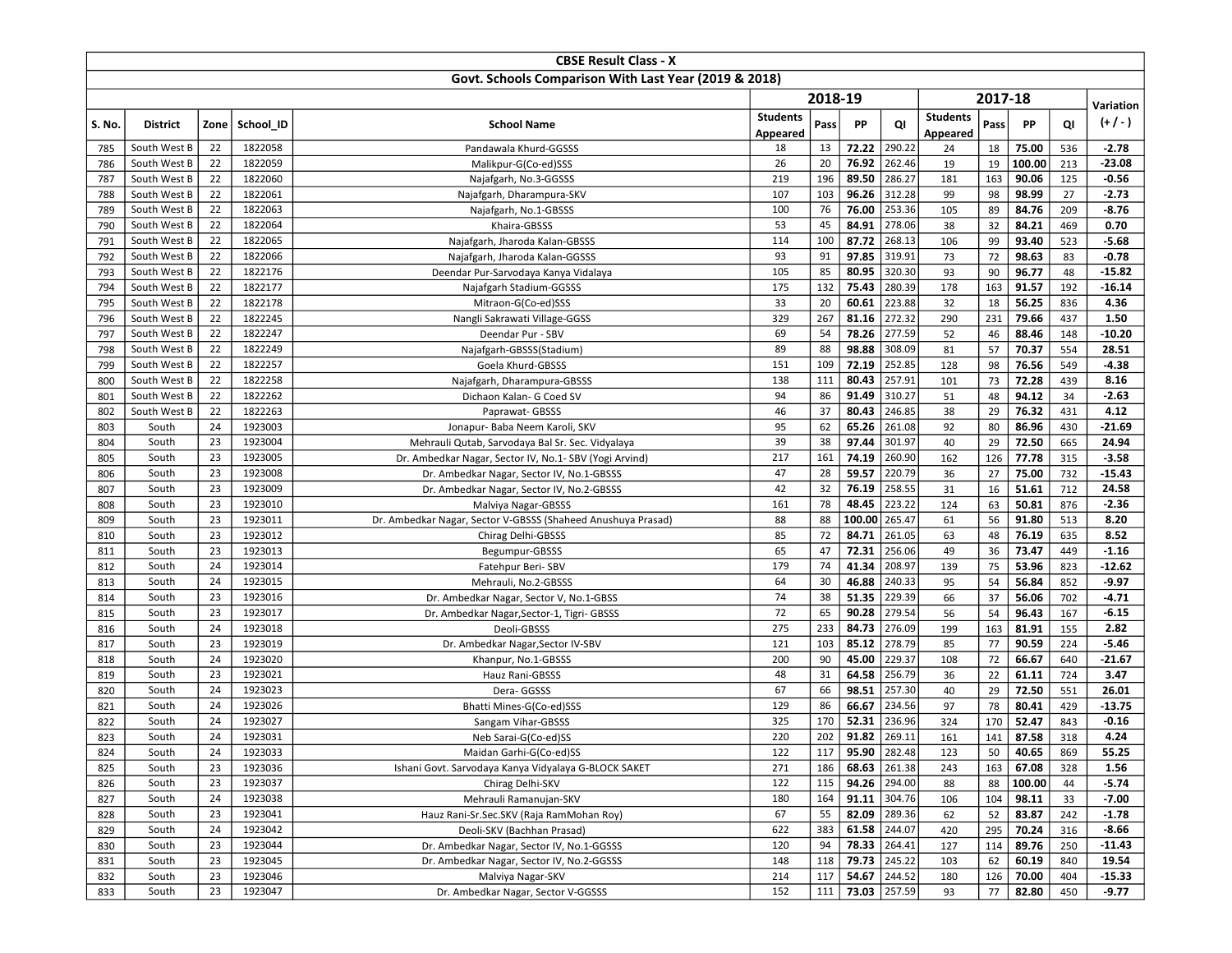|                                                       |                     |          |                    | <b>CBSE Result Class - X</b>                                             |                 |           |                |                  |                 |           |                |            |                      |
|-------------------------------------------------------|---------------------|----------|--------------------|--------------------------------------------------------------------------|-----------------|-----------|----------------|------------------|-----------------|-----------|----------------|------------|----------------------|
| Govt. Schools Comparison With Last Year (2019 & 2018) |                     |          |                    |                                                                          |                 |           |                |                  |                 |           |                |            |                      |
|                                                       |                     |          |                    |                                                                          |                 | 2018-19   |                |                  |                 | 2017-18   |                |            |                      |
|                                                       |                     |          |                    |                                                                          | <b>Students</b> |           |                |                  | <b>Students</b> |           |                |            | Variation            |
| S. No.                                                | <b>District</b>     | Zone     | School ID          | <b>School Name</b>                                                       | Appeared        | Pass      | PP             | QI               | Appeared        | Pass      | <b>PP</b>      | QI         | $(+/-)$              |
| 834                                                   | South               | 24       | 1923048            | Chattarpur-GGSSS                                                         | 345             | 275       | 79.71          | 271.72           | 329             | 315       | 95.74          | 239        | $-16.03$             |
| 835                                                   | South               | 23       | 1923050            | Dr. Ambedkar Nagar, Sector V, No.2-GGSSS                                 | 141             | 90        | 63.83          | 246.25           | 122             | 54        | 44.26          | 785        | 19.57                |
| 836                                                   | South               | 23       | 1923051            | Lado Sarai-GGSSS                                                         | 75              | 72        | 96.00          | 308.20           | 42              | 41        | 97.62          | 107        | $-1.62$              |
| 837                                                   | South               | 24       | 1923052            | Sangam Vihar-GGSSS                                                       | 703             | 468       | 66.57          | 254.05           | 814             | 348       | 42.75          | 826        | 23.82                |
| 838                                                   | South               | 23       | 1923055            | Pushp Vihar, M.B.Road-GGSSS                                              | 144             | 139       | 96.53          | 296.24           | 77              | 77        | 100.00         | 38         | $-3.47$              |
| 839                                                   | South               | 23       | 1923056            | Saket, Block J-SBV (Vir Chander Singh Garhwal)                           | 486             | 269       | 55.35          | 227.23           | 191             | 100       | 52.36          | 723        | 2.99                 |
| 840                                                   | South               | 23       | 1923057            | Begumpur, MMTC/STC Colony-SKV                                            | 46              | 39        | 84.78          | 276.72           | 37              | 37        | 100.00         | 45         | $-15.22$             |
| 841                                                   | South               | 23       | 1923058            | Pushp Vihar, M.B.Road-GBSSS                                              | 120             | 76        | 63.33          | 240.19           | 84              | 63        | 75.00          | 402        | $-11.67$             |
| 842                                                   | South               | 24       | 1923059            | Fatehpur Beri-SKV (Priya Darshani)                                       | 323             | 237       | 73.37          | 265.42           | 171             | 126       | 73.68          | 501        | $-0.31$              |
| 843                                                   | South               | 23       | 1923060            | Dr. Ambedkar Nagar, Sector IV, No.3-GGSSS                                | 179             | 102       | 56.98          | 227.27           | 183             | 70        | 38.25          | 910        | 18.73                |
| 844                                                   | South               | 24       | 1923061            | Sultanpur-SKV                                                            | 143             | 140       | 97.90          | 289.34           | 57              | 57        | 100.00         | 28         | $-2.10$              |
| 845                                                   | South               | 24       | 1923062            | Khanpur-SKV (Hakikat Rai)                                                | 151             | 105       | 69.54          | 265.57           | 140             | 63        | 45.00          | 782        | 24.54                |
| 846                                                   | South               | 24       | 1923063            | AYA NAGAR-SKV                                                            | 301             | 223       | 74.09          | 283.62           | 125             | 122       | 97.60          | 102        | $-23.51$             |
| 847                                                   | South               | 24       | 1923064            | Mandi Village - SKV                                                      | 61              | 61        | 100.00         | 270.33           | 39              | 39        | 100.00         | 281        | 0.00                 |
| 848                                                   | South               | 23       | 1923065            | Dr. Ambedkar Nagar, Sector IV, No.3-GBSSS                                | 105             | 46        | 43.81          | 205.90           | 51              | 31        | 60.78          | 741        | $-16.97$             |
| 849                                                   | South               | 23       | 1923066            | Dr. Ambedkar Nagar, Sector V, No.3-GBSSS                                 | 79              | 54        | 68.35          | 248.52           | 73              | 70        | 95.89          | 425        | $-27.54$             |
| 850                                                   | South               | 23       | 1923068            | Saket, Block G-GBSSS                                                     | 92              | 64        | 69.57          | 273.13           | 69              | 31        | 44.93          | 752        | 24.64                |
| 851                                                   | South               | 24       | 1923069            | Khanpur, No.2-GBSS                                                       | 237             | 152       | 64.14          | 237.54           | 140             | 51        | 36.43          | 912        | 27.71                |
| 852                                                   | South               | 24       | 1923070            | Mehrauli, No.3-GBSS                                                      | 83              | 74        | 89.16          | 276.35           | 74              | 47        | 63.51          | 784        | 25.64                |
| 853                                                   | South               | 23       | 1923071            | Pushp Vihar, M.B.Road-SKV                                                | 180             | 129       | 71.67          | 292.78           | 137             | 113       | 82.48          | 96         | $-10.82$             |
| 854                                                   | South               | 23       | 1923072            | Begumpur, MMTC/STC Colony-GGSS                                           | 25              | 22        | 88.00          | 278.12           | 24              | 15        | 62.50          | 477        | 25.50                |
| 855                                                   | South               | 23       | 1923078            | Dr. Ambedkar Nagar, Sector V, No.1-GGSS                                  | 98              | 49        | 50.00          | 242.54           | 84              | 56        | 66.67          | 438        | $-16.67$             |
| 856                                                   | South               | 24       | 1923079            | Mehrauli, No.2- SKV                                                      | 196             | 105       | 53.57          | 243.28           | 106             | 83        | 78.30          | 353        | $-24.73$             |
| 857                                                   | South               | 23       | 1923080            | Dr. Ambedkar Nagar, Tigri- GGSSS                                         | 150             | 140       | 93.33          | 279.10           | 112             | 98        | 87.50          | 293        | 5.83                 |
| 858                                                   | South               | 24       | 1923081            | Chattarpur, Acharya Tulsi SBV                                            | 345             | 287       | 83.19          | 265.34           | 135             | 135       | 100.00         | 37         | $-16.81$             |
| 859                                                   | South East          | 29       | 1923346            | Sangam Vihar, J-Block- SKV                                               | 615             | 370       | 60.16          | 245.13           | 428             | 199       | 46.50          | 835        | 13.67                |
| 860                                                   | South               | 23       | 1923351            | Dr. Ambedkar Nagar, Sector-V(Dashinpuri Extension)-SV                    | 121             | 98        | 80.99          | 277.56           | 139             | 137       | 98.56          | 222        | $-17.57$             |
| 861                                                   | South               | 24       | 1923354            | GBSSS, AYA NAGAR                                                         | 142             | 120       | 84.51          | 282.41           | 129             | 109       | 84.50          | 226        | 0.01                 |
| 862                                                   | South               | 24<br>29 | 1923355<br>1923357 | Sultanpur-GBSSS                                                          | 122             | 93<br>241 | 76.23<br>64.61 | 254.47<br>237.11 | 107             | 84        | 78.50          | 478        | $-2.28$              |
| 863                                                   | South East<br>South | 24       |                    | Sangam Vihar, J-Block - SBV                                              | 373<br>43       | 27        | 62.79          | 222.21           | 341             | 264<br>25 | 77.42<br>86.21 | 733        | $-12.81$<br>$-23.42$ |
| 864<br>865                                            | South               | 24       | 1923358<br>1923359 | Mandi Village- GBSSS                                                     | 86              | 54        | 62.79          | 240.77           | 29<br>59        | 59        | 100.00         | 480<br>229 | $-37.21$             |
| 866                                                   | South               | 24       | 1923360            | Jonapur - SBV<br>Dera-GBSSS                                              | 29              | 29        | 100.00         | 265.52           | 23              | 22        | 95.65          | 225        | 4.35                 |
| 867                                                   | South               | 23       | 1923393            | Dr. Ambedkar Nagar, Sector IV, No.2- SBV                                 | 52              | 46        | 88.46          | 290.88           | 42              | 41        | 97.62          | 307        | $-9.16$              |
| 868                                                   | South East          | 25       | 1924001            | Sriniwaspuri-SBV (Govind Ballabh Pant)                                   | 140             | 45        | 32.14          | 204.90           | 124             | 51        | 41.13          | 950        | $-8.99$              |
| 869                                                   | South East          | 25       | 1924003            | Ali Ganj-SV                                                              | 67              | 55        | 82.09          | 261.90           | 33              | 26        | 78.79          | 406        | 3.30                 |
| 870                                                   | South East          | 25       | 1924004            | Jangpura-GBSSS                                                           | 56              | 32        | 57.14          | 218.73           | 34              | 26        | 76.47          | 363        | $-19.33$             |
| 871                                                   | South East          | 25       | 1924005            | Hari Nagar Ashram-GBSSS                                                  | 51              | 48        | 94.12          | 266.96           | 43              | 23        | 53.49          | 896        | 40.63                |
| 872                                                   | South East          | 25       | 1924009            | Sadiq Nagar-SBV                                                          | 62              | 53        | 85.48          | 267.18           | 77              | 66        | 85.71          | 636        | $-0.23$              |
| 873                                                   | South East          | 25       | 1924014            | Defence Colony, Varun Marg-GBSSS                                         | 52              | 14        |                | $26.92$   193.17 | 33              | 17        | 51.52          | 903        | -24.59               |
| 874                                                   | South East          | 25       | 1924018            | Sarai Kale Khan-GBSS                                                     | 58              | 28        |                | 48.28 239.69     | 45              | 19        | 42.22          | 978        | 6.05                 |
| 875                                                   | South East          | 25       | 1924023            | GEORGI STOIKOV RAKOVSKI SARVODAYA KANYA VIDYALAYA C-BLOCK DEFENCE COLONY | 83              | 52        |                | 62.65 249.86     | 71              | 57        | 80.28          | 267        | $-17.63$             |
| 876                                                   | South East          | 25       | 1924025            | Defence Colony, Block A- SN SKV                                          | 132             | 74        |                | 56.06 246.78     | 126             | 94        | 74.60          | 385        | $-18.54$             |
| 877                                                   | South East          | 25       | 1924027            | East of Kailash, No.2-SKV                                                | 145             | 83        |                | 57.24 240.32     | 75              | 57        | 76.00          | 359        | $-18.76$             |
| 878                                                   | South East          | 25       | 1924031            | Sriniwaspuri-GGSSS                                                       | 124             | 95        |                | 76.61 257.12     | 124             | 79        | 63.71          | 592        | 12.90                |
| 879                                                   | South East          | 25       | 1924032            | East of Kailash, No.1-GGSSS                                              | 145             | 95        |                | 65.52 256.16     | 120             | 94        | 78.33          | 460        | -12.82               |
| 880                                                   | South East          | 25       | 1924033            | Andrews Ganj-SKV                                                         | 94              | 58        |                | 61.70 261.61     | 71              | 52        | 73.24          | 305        | $-11.54$             |
| 881                                                   | South East          | 25       | 1924037            | Jungpura-SKV (Kamla Nehru)                                               | 75              | 49        |                | 65.33 262.29     | 37              | 20        | 54.05          | 617        | 11.28                |
| 882                                                   | South East          | 25       | 1924038            | <b>INA Colony-RPVV</b>                                                   | 98              | 96        |                | 97.96 330.88     | 85              | 77        | 90.59          | 60         | 7.37                 |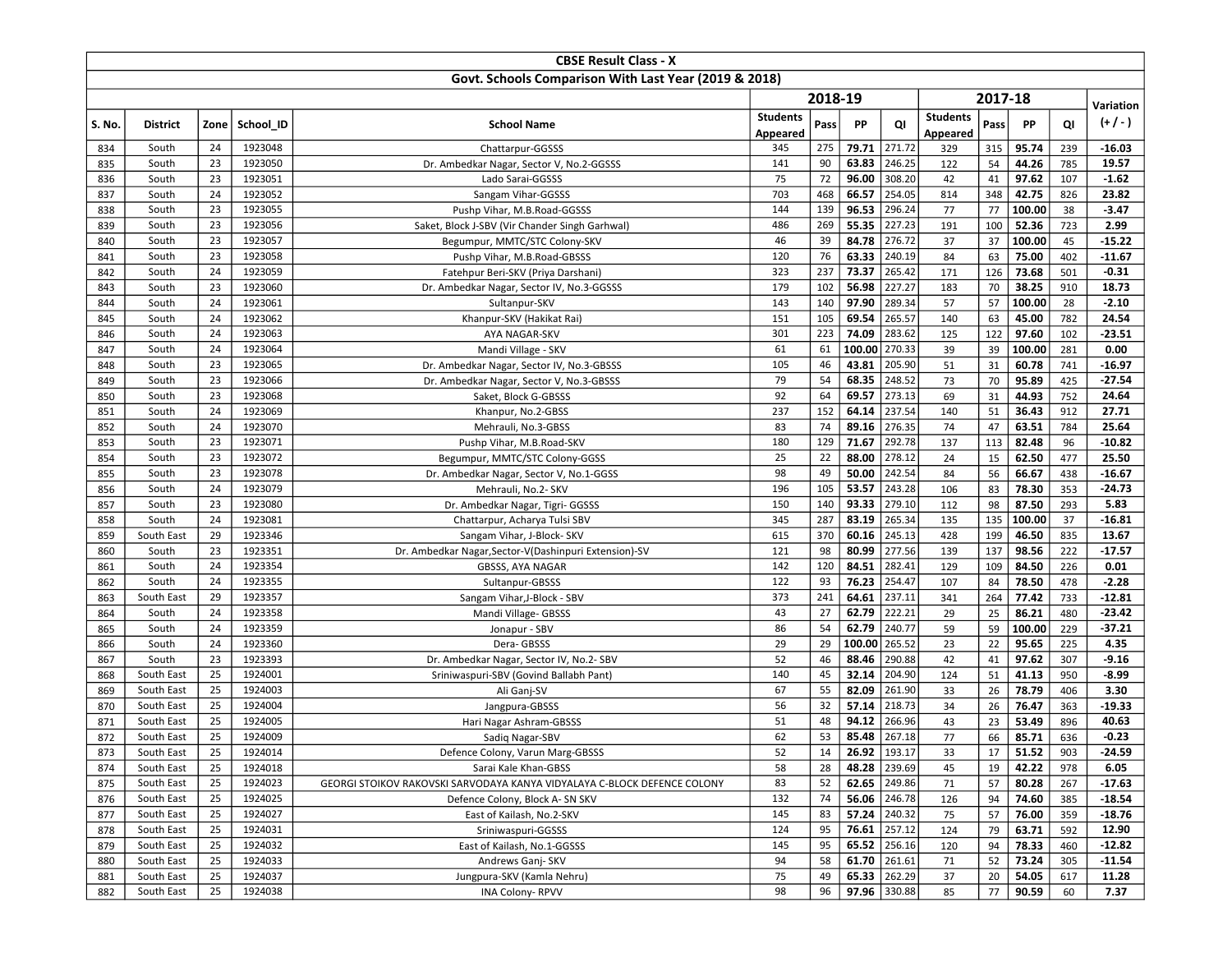|            |                          |          |                    | <b>CBSE Result Class - X</b>                          |                    |            |                |                  |                 |            |                |            |                    |  |  |
|------------|--------------------------|----------|--------------------|-------------------------------------------------------|--------------------|------------|----------------|------------------|-----------------|------------|----------------|------------|--------------------|--|--|
|            |                          |          |                    | Govt. Schools Comparison With Last Year (2019 & 2018) |                    |            |                |                  |                 |            |                |            |                    |  |  |
|            |                          |          |                    |                                                       | 2018-19<br>2017-18 |            |                |                  |                 |            |                |            |                    |  |  |
|            |                          |          |                    |                                                       | <b>Students</b>    |            |                |                  | <b>Students</b> |            |                |            | Variation          |  |  |
| S. No.     | <b>District</b>          | Zone     | School ID          | <b>School Name</b>                                    | Appeared           | Pass       | PP             | QI               | Appeared        | Pass       | PP             | QI         | $(+/-)$            |  |  |
| 883        | South East               | 25       | 1924039            | Kidwai Nagar- Sarvodaya Vidyalaya (Rani Durgawati)    | 134                | 66         | 49.25          | 253.99           | 120             | 65         | 54.17          | 684        | -4.91              |  |  |
| 884        | South East               | 25       | 1924041            | Nehru Nagar-G(Co-ed)SSS                               | 61                 | 55         | 90.16          | 243.84           | 69              | 65         | 94.20          | 689        | $-4.04$            |  |  |
| 885        | South East               | 25       | 1924042            | Garhi, Jharia Maria-GBSS                              | 98                 | 35         | 35.71          | 205.77           | 37              | 13         | 35.14          | 929        | 0.58               |  |  |
| 886        | South East               | 25       | 1924043            | Hari Nagar Ashram-SKV                                 | 108                | 78         | 72.22          | 280.65           | 66              | 47         | 71.21          | 517        | 1.01               |  |  |
| 887        | South East               | 25       | 1924044            | Jungpura-G(Co-ed)SS                                   | 51                 | 29         | 56.86          | 259.80           | 35              | 20         | 57.14          | 711        | $-0.28$            |  |  |
| 888        | South East               | 29       | 1925002            | Noor Nagar-SBV                                        | 257                | 173        | 67.32          | 253.40           | 252             | 119        | 47.22          | 860        | 20.09              |  |  |
| 889        | South East               | 25       | 1925003            | Chirag Enclave-SBV (Kautilya)                         | 211                | 139        | 65.88          | 255.82           | 164             | 137        | 83.54          | 265        | $-17.66$           |  |  |
| 890        | South East               | 25       | 1925005            | New Friends Colony-GBSSS (Chander Shekhar Azad)       | 178                | 131        | 73.60          | 255.73           | 145             | 85         | 58.62          | 774        | 14.97              |  |  |
| 891        | South East               | 29       | 1925006            | Madanpur Khadar- GBSSS (Rama Krishna)                 | 178                | 127        | 71.35          | 252.93           | 147             | 137        | 93.20          | 342        | $-21.85$           |  |  |
| 892        | South East               | 29       | 1925007            | Tuglakabad Extn.-SBV (Sardar Vallabhbhai Patel)       | 148                | 125        | 84.46          | 265.83           | 168             | 154        | 91.67          | 337        | $-7.21$            |  |  |
| 893        | South East               | 29       | 1925009            | Molar Band, No.1- SBV                                 | 606                | 559        | 92.24          | 276.65           | 491             | 460        | 93.69          | 357        | $-1.44$            |  |  |
| 894        | South East               | 29       | 1925011            | Kalkaji, No.2-GBSSS                                   | 162                | 66         | 40.74          | 220.86           | 121             | 56         | 46.28          | 884        | $-5.54$            |  |  |
| 895        | South East               | 29       | 1925012            | Kalkaji, Block G-GBSSS                                | 117                | 65         | 55.56          | 233.48           | 77              | 28         | 36.36          | 863        | 19.19              |  |  |
| 896        | South East               | 29       | 1925014            | Tuglakabad Village-GBSSS                              | 178                | 70         | 39.33          | 223.76           | 130             | 73         | 56.15          | 811        | $-16.83$           |  |  |
| 897        | South East               | 29       | 1925015            | Badarpur, No.1-GBSSS                                  | 232                | 152        | 65.52          | 260.56           | 254             | 142        | 55.91          | 729        | 9.61               |  |  |
| 898        | South East               | 29       | 1925016            | Kalkaji, DDA Flats, Phase II-GBSSS                    | 137                | 81         | 59.12          | 231.49           | 76              | 53         | 69.74          | 301        | $-10.61$           |  |  |
| 899        | South East               | 29       | 1925017            | Tuglakabad, Railway Colony- SBV                       | 521                | 261        | 50.10          | 221.58           | 337             | 215        | 63.80          | 754        | $-13.70$           |  |  |
| 900        | South East               | 29       | 1925020            | Tuglakabad Extn., No.2-GBSSS                          | 139                | 80         | 57.55          | 236.24           | 106             | 100        | 94.34          | 413        | $-36.79$           |  |  |
| 901        | South East               | 29       | 1925024            | Kalkaji, DDA Flats, Phase II-GBSS                     | 58                 | 31         | 53.45          | 219.16           | 64              | 21         | 32.81          | 960        | 20.64              |  |  |
| 902        | South East               | 29       | 1925027            | Tekhand - GGSSS                                       | 194                | 112        | 57.73          | 244.18           | 161             | 71         | 44.10          | 839        | 13.63              |  |  |
| 903        | South East               | 25       | 1925029            | Kalkaji, No.1-SKV (Veer Savarkar)                     | 244                | 220        | 90.16          | 305.36           | 254             | 219        | 86.22          | 235        | 3.94               |  |  |
| 904        | South East               | 29       | 1925031            | Tuglakabad, Railway Colony-SKV (Rani Jhansi)          | 385                | 350        | 90.91          | 298.69           | 333             | 277        | 83.18          | 203        | 7.73               |  |  |
| 905        | South                    | 23       | 1925032            | Green Park Extn.-SKV (Gargi)                          | 121                | 90         | 74.38<br>74.55 | 280.09<br>260.97 | 122             | 101        | 82.79          | 133        | $-8.41$<br>$-8.63$ |  |  |
| 906        | South East               | 25<br>29 | 1925033<br>1925035 | New Friends Colony-SKV                                | 224<br>269         | 167<br>240 | 89.22          | 284.22           | 113<br>271      | 94         | 83.19          | 436        |                    |  |  |
| 907<br>908 | South East<br>South East | 29       | 1925037            | Noor Nagar-SKV                                        | 741                | 541        | 73.01          | 287.47           | 638             | 149<br>474 | 54.98<br>74.29 | 697<br>211 | 34.24<br>$-1.29$   |  |  |
| 909        | South East               | 29       | 1925038            | Molar Band-SKV<br>Kalkaji, No.2-SKV                   | 106                | 87         | 82.08          | 285.31           | 102             | 70         | 68.63          | 379        | 13.45              |  |  |
| 910        | South East               | 29       | 1925039            | Kalkaji, No.3-GGSSS                                   | 173                | 147        | 84.97          | 264.15           | 168             | 145        | 86.31          | 516        | $-1.34$            |  |  |
| 911        | South East               | 29       | 1925040            | Tuglakabad Village-SKV                                | 229                | 168        | 73.36          | 265.28           | 202             | 151        | 74.75          | 671        | $-1.39$            |  |  |
| 912        | South East               | 29       | 1925041            | Kalkaji, DDA Flats, Phase II-GGSSS                    | 86                 | 62         | 72.09          | 262.17           | 73              | 42         | 57.53          | 638        | 14.56              |  |  |
| 913        | South East               | 29       | 1925042            | Badarpur, No.1-GGSSS                                  | 235                | 142        | 60.43          | 247.44           | 274             | 128        | 46.72          | 736        | 13.71              |  |  |
| 914        | South East               | 29       | 1925045            | Kalkaji, DDA Flats, Phase II-GGSS                     | 202                | 136        | 67.33          | 248.24           | 159             | 63         | 39.62          | 768        | 27.70              |  |  |
| 915        | South East               | 29       | 1925046            | Tuglakabad, Railway Colony, No.2-GGSSS                | 352                | 257        | 73.01          | 259.08           | 322             | 163        | 50.62          | 764        | 22.39              |  |  |
| 916        | South East               | 29       | 1925048            | Tuglakabad Extn.-GGSS                                 | 115                | 83         | 72.17          | 277.72           | 111             | 69         | 62.16          | 326        | 10.01              |  |  |
| 917        | South East               | 25       | 1925049            | Joga Bai-GGSSS                                        | 340                | 220        | 64.71          | 243.36           | 221             | 139        | 62.90          | 568        | 1.81               |  |  |
| 918        | South East               | 29       | 1925050            | Molar Band-GBSSS                                      | 256                | 193        | 75.39          | 259.10           | 195             | 104        | 53.33          | 683        | 22.06              |  |  |
| 919        | South East               | 29       | 1925051            | Badarpur, No.2-GBSSS                                  | 390                | 276        | 70.77          | 248.60           | 285             | 201        | 70.53          | 488        | 0.24               |  |  |
| 920        | South East               | 25       | 1925052            | Joga Bai-GBSSS                                        | 154                | 68         | 44.16          | 219.49           | 81              | 45         | 55.56          | 676        | $-11.40$           |  |  |
| 921        | South East               | 29       | 1925053            | Molar Band, No.2- GGSSS                               | 364                | 276        | 75.82          | 281.84           | 260             | 156        | 60.00          | 578        | 15.82              |  |  |
| 922        | South East               | 29       | 1925054            | Badarpur, No.2-GGSSS                                  | 135                | 128        |                | 94.81 290.96     | 160             | 147        | 91.88          | 303        | 2.94               |  |  |
| 923        | South East               | 29       | 1925055            | Chitranjan Park-GBSSS                                 | 152                | 69         |                | 45.39 228.76     | 117             | 69         | 58.97          | 771        | $-13.58$           |  |  |
| 924        | South East               | 29       | 1925056            | Tughlakabad Extn.-SBV                                 | 260                | 113        |                | 43.46 221.08     | 188             | 130        | 69.15          | 608        | $-25.69$           |  |  |
| 925        | South East               | 29       | 1925057            | Molar Band, No.2-GBSSS                                | 449                | 238        |                | 53.01 212.35     | 334             | 186        | 55.69          | 746        | $-2.68$            |  |  |
| 926        | South East               | 29       | 1925058            | Tughlakabad, Railway Colony, No.2-GBSSS               | 218                | 91         | 41.74          | 207.00           | 226             | 129        | 57.08          | 880        | $-15.34$           |  |  |
| 927        | South East               | 25       | 1925059            | Lajpat Nagar, Ring Road-SBV (Shaheed Hemu Kalani)     | 165                | 126        |                | 76.36 257.04     | 142             | 119        | 83.80          | 384        | $-7.44$            |  |  |
| 928        | South East               | 29       | 1925060            | Chitranjan Park-SKV (Shyama Prasad Mukherjee)         | 117                | 104        |                | 88.89 298.10     | 97              | 81         | 83.51          | 205        | 5.38               |  |  |
| 929        | South East               | 29       | 1925061            | Tughlakabad Extn., No.1-SKV (Aruna Asif Ali)          | 266                | 205        | 77.07          | 275.29           | 249             | 175        | 70.28          | 511        | 6.79               |  |  |
| 930        | South East               | 29       | 1925062            | Madanpur Khadar- SKV                                  | 473                | 293        |                | 61.95 260.01     | 432             | 315        | 72.92          | 348        | $-10.97$           |  |  |
| 931        | South East               | 29       | 1925190            | Molar Band-GGSSS No. 3                                | 337                | 253        |                | $75.07$ 276.33   | 285             | 196        | 68.77          | 300        | 6.30               |  |  |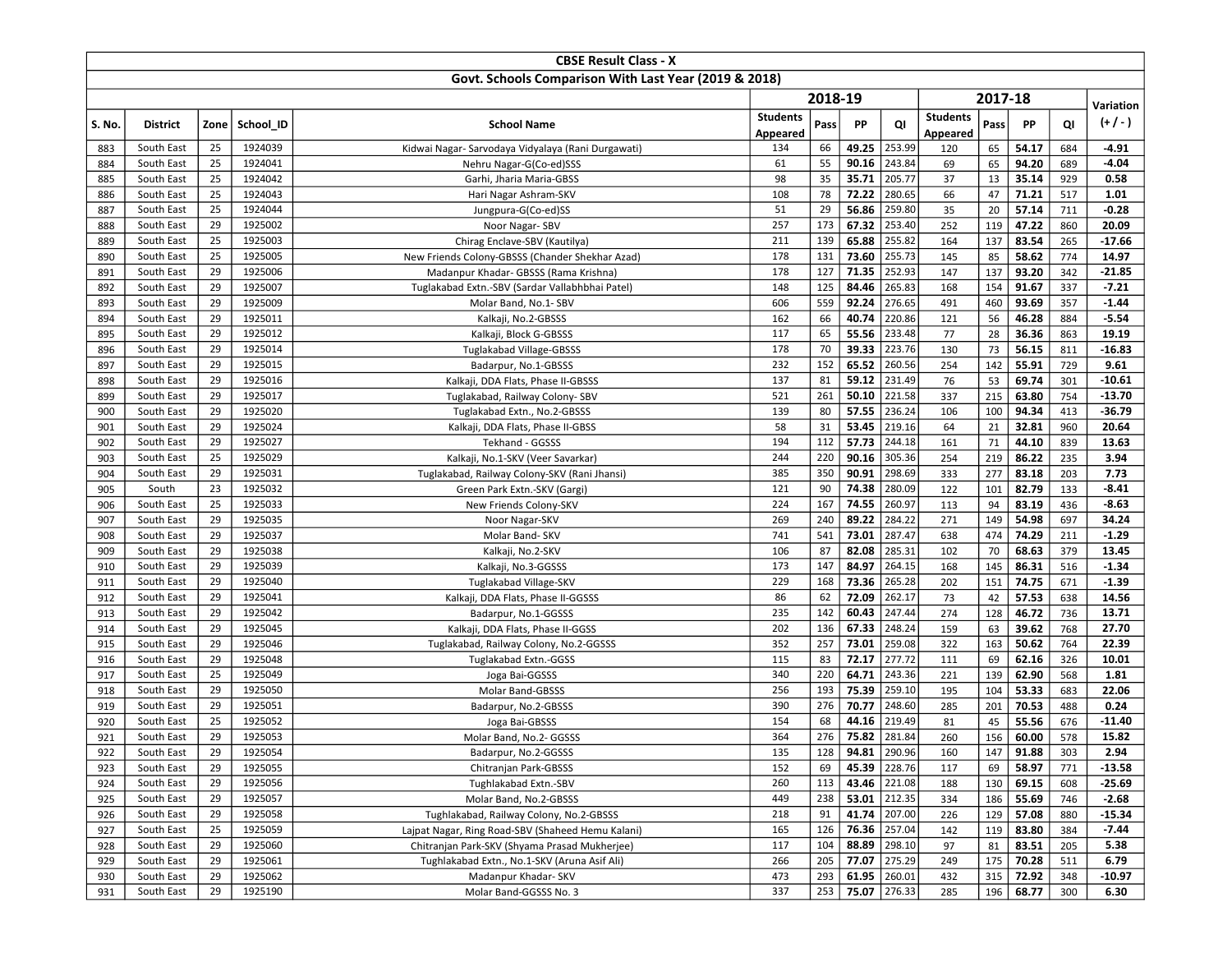|                                                       |                         |          |                    | <b>CBSE Result Class - X</b>              |                 |          |                 |                     |                 |          |                |            |                   |  |  |  |  |
|-------------------------------------------------------|-------------------------|----------|--------------------|-------------------------------------------|-----------------|----------|-----------------|---------------------|-----------------|----------|----------------|------------|-------------------|--|--|--|--|
| Govt. Schools Comparison With Last Year (2019 & 2018) |                         |          |                    |                                           |                 |          |                 |                     |                 |          |                |            |                   |  |  |  |  |
|                                                       |                         |          |                    |                                           |                 | 2018-19  |                 |                     |                 | 2017-18  |                |            |                   |  |  |  |  |
|                                                       |                         |          |                    |                                           | <b>Students</b> |          |                 |                     | <b>Students</b> |          |                |            | Variation         |  |  |  |  |
| S. No.                                                | <b>District</b>         | Zone     | School ID          | <b>School Name</b>                        | Appeared        | Pass     | PP              | QI                  | Appeared        | Pass     | PP             | QI         | $(+/-)$           |  |  |  |  |
| 932                                                   | South East              | 25       | 1925246            | Masjid Moth-Sarvodaya(Co-ed) Vidyalaya    | 73              | 44       | 60.27           | 262.63              | 34              | 28       | 82.35          | 375        | $-22.08$          |  |  |  |  |
| 933                                                   | South East              | 29       | 1925247            | Badarpur, No.3-GBSSS                      | 202             | 92       | 45.54           | 227.97              | 151             | 93       | 61.59          | 692        | $-16.04$          |  |  |  |  |
| 934                                                   | South East              | 29       | 1925248            | Badarpur, No.3-GGSSS                      | 203             | 185      | 91.13           | 312.68              | 271             | 210      | 77.49          | 268        | 13.64             |  |  |  |  |
| 935                                                   | South East              | 29       | 1925249            | Tughlakabad Extn.-GBSSS No.3              | 90              | 55       | 61.11           | 247.56              | 78              | 30       | 38.46          | 849        | 22.65             |  |  |  |  |
| 936                                                   | South East              | 29       | 1925250            | Tughlakabad Extn.-GGSSS No.2              | 152             | 90       | 59.21           | 253.77              | 184             | 76       | 41.30          | 769        | 17.91             |  |  |  |  |
| 937                                                   | South                   | 23       | 1925333            | Shahpur Jat-S(Co-Ed)V                     | 65              | 62       | 95.38           | 281.83              | 76              | 67       | 88.16          | 458        | 7.23              |  |  |  |  |
| 938                                                   | South East              | 25       | 1925334            | Lajpat Nagar-RPVV                         | 102             | 99       | 97.06           | 370.31              | 92              | 91       | 98.91          | 13         | $-1.85$           |  |  |  |  |
| 939                                                   | South East              | 25       | 1925335            | LAJPAT NAGAR GOVT.(CO.ED)S.S.S            | 80              | 52       | 65.00           | 252.75              | 89              | 57       | 64.04          | 484        | 0.96              |  |  |  |  |
| 940                                                   | South East              | 29       | 1925339            | Madanpur Khadar Extn. J.J.Colony GBSSS    | 227             | 116      | 51.10           | 223.37              | 293             | 49       | 16.72          | 988        | 34.38             |  |  |  |  |
| 941                                                   | South East              | 29       | 1925340            | Madanpur Khadar Extn. J.J.Colony GGSSS    | 331             | 266      | 80.36           | 266.53              | 325             | 111      | 34.15          | 958        | 46.21             |  |  |  |  |
| 942                                                   | South East              | 29       | 1925341            | <b>HARKESH NAGAR GGSSS</b>                | 287             | 177      | 61.67           | 246.85              | 199             | 123      | 61.81          | 762        | $-0.14$           |  |  |  |  |
| 943                                                   | South East              | 29       | 1925342            | <b>HARKESH NAGAR GBSSS</b>                | 372             | 123      | 33.06           | 198.72              | 224             | 118      | 52.68          | 805        | $-19.61$          |  |  |  |  |
| 944                                                   | South East              | 29       | 1925345            | Jasola Village, GGSSS                     | 209             | 161      | 77.03           | 269.12              | 207             | 102      | 49.28          | 707        | 27.76             |  |  |  |  |
| 945                                                   | South East              | 29       | 1925353            | Jasola Village, GBSSS                     | 285             | 147      | 31.58           | 205.80              | 166             | 76       | 45.78          | 890        | 5.80              |  |  |  |  |
| 946                                                   | South East              | 29       | 1925356            | Tekhand - GBSSS                           | 228             | 113      | 49.56           | 238.81              | 226             | 79       | 34.96          | 932        | 14.61             |  |  |  |  |
| 947                                                   | South East              | 29       | 1925359            | Badarpur, Tajpur Pahari - GGSSS           | 284             | 241      | 84.86           | 272.05              | 195             | 111      | 56.92          | 653        | 27.94             |  |  |  |  |
| 948                                                   | South East              | 29       | 1925360            | Badarpur, Tajpur Pahari - GBSSS           | 290             | 141      | 48.62           | 220.32              | 151             | 86       | 56.95          | 685        | $-8.33$           |  |  |  |  |
| 949                                                   | South East              | 29       | 1925399            | Molar Band, No.3- GBSSS                   | 298             | 165      | 55.37           | 234.35              | 211             | 116      | 54.98          | 801        | 0.39              |  |  |  |  |
| 950                                                   | South East              | 29       | 1925400            | Molar Band, No.4- GGSSS                   | 518             | 355      | 68.53           | 260.11              | 546             | 239      | 43.77          | 913        | 24.76             |  |  |  |  |
| 951                                                   | South East              | 29       | 1925401            | Molar Band, No.1- GGSSS                   | 454             | 266      | 58.59           | 246.26              | 363             | 224      | 61.71          | 688        | $-3.12$           |  |  |  |  |
| 952                                                   | South East              | 29       | 1925402            | Molar Band, No.2- SBV                     | 471             | 227      | 48.20           | 216.62              | 301             | 179      | 59.47          | 766        | $-11.27$          |  |  |  |  |
| 953                                                   | South East              | 29       | 1925403            | Madanpur Khadar- GBSSS                    | 103             | 54       | 52.43           | 228.43              | 92              | 57       | 61.96          | 844        | $-9.53$           |  |  |  |  |
| 954                                                   | South East              | 29       | 1925404            | Madanpur Khadar- GGSSS                    | 171             | 111      | 64.91           | 270.53              | 91              | 50       | 54.95          | 664        | 9.97              |  |  |  |  |
| 955                                                   | New Delhi               | 26       | 2026001            | President Estate-SV (Dr. Rajinder Prasad) | 70              | 63       | 90.00           | 288.77              | 51              | 41       | 80.39          | 309        | 9.61              |  |  |  |  |
| 956                                                   | New Delhi               | 26       | 2026002            | Kitchner Road-SV                          | 39              | 33       | 84.62           | 262.36              | 35              | 29       | 82.86          | 411        | 1.76              |  |  |  |  |
| 957                                                   | New Delhi               | 26<br>26 | 2026003<br>2026004 | Pandara Road-GBSSS                        | 31<br>41        | 31<br>37 | 100.00<br>90.24 | 296.35<br>273.12    | 32              | 20<br>34 | 62.50<br>68.00 | 831        | 37.50<br>22.24    |  |  |  |  |
| 958                                                   | New Delhi<br>South East | 25       | 2026005            | Pandara Road-SKV                          | 78              | 53       | 67.95           | 265.55              | 50<br>58        | 48       |                | 358<br>321 |                   |  |  |  |  |
| 959<br>960                                            | Central                 | 27       | 2127001            | Jor Bagh-SV<br>Rouse Avenue-SBV           | 81              | 70       | 86.42           | 283.78              | 60              | 44       | 82.76<br>73.33 | 579        | $-14.81$<br>13.09 |  |  |  |  |
| 961                                                   | Central                 | 27       | 2127002            | Jama Masjid, No.1(Urdu Medium)-SBV        | 70              | 61       | 87.14           | 260.36              | 24              | 23       | 95.83          | 285        | $-8.69$           |  |  |  |  |
| 962                                                   | Central                 | 27       | 2127003            | Darya Ganj, Pataudi House-SBV             | 53              | 19       | 35.85           | 210.79              | 57              | 37       | 64.91          | 787        | -29.06            |  |  |  |  |
| 963                                                   | Central                 | 27       | 2127004            | Kamla Market, Zeenat Mahal-GBSSS          | 30              | 21       | 70.00           | 242.70              | 18              | 14       | 77.78          | 654        | $-7.78$           |  |  |  |  |
| 964                                                   | Central                 | 27       | 2127005            | Mata Sundri Road-GBSSS                    | 22              | 15       | 68.18           | 227.73              | 24              | 22       | 91.67          | 614        | $-23.48$          |  |  |  |  |
| 965                                                   | Central                 | 27       | 2127006            | Jama Masjid, No.2-GBSS                    | 25              | 13       | 52.00           | 219.68              | 19              | 5        | 26.32          | 981        | 25.68             |  |  |  |  |
| 966                                                   | Central                 | 27       | 2127007            | <b>Bela Road-GBSSS</b>                    | 29              | 16       | 55.17           | 252.72              | 38              | 15       | 39.47          | 920        | 15.70             |  |  |  |  |
| 967                                                   | Central                 | 27       | 2127014            | Kamla Market, Zeenat Mahal-SKV No.1       | 76              | 46       | 60.53           | 240.75              | 43              | 19       | 44.19          | 812        | 16.34             |  |  |  |  |
| 968                                                   | Central                 | 27       | 2127015            | Mata Sundri Road-SKV                      | 47              | 36       | 76.60           | 266.28              | 63              | 50       | 79.37          | 557        | $-2.77$           |  |  |  |  |
| 969                                                   | Central                 | 27       | 2127016            | Dayanand Road-SKV                         | 53              | 47       | 88.68           | 252.28              | 57              | 44       | 77.19          | 371        | 11.49             |  |  |  |  |
| 970                                                   | Central                 | 27       | 2127017            | Jama Masjid, No.2-SKV                     | 73              | 73       | 100.00          | 320.77              | 49              | 45       | 91.84          | 132        | 8.16              |  |  |  |  |
| 971                                                   | Central                 | 27       | 2127018            | Ram Nagar, No.1-GGSSS                     | 83              | 60       |                 | <b>72.29</b> 282.12 | 68              | 64       | 94.12          | 214        | -21.83            |  |  |  |  |
| 972                                                   | Central                 | 27       | 2127020            | Darya Ganj, Pataudi House-GGSSS           | 50              | 27       |                 | 54.00 240.36        | 32              | 16       | 50.00          | 829        | 4.00              |  |  |  |  |
| 973                                                   | Central                 | 27       | 2127021            | Bulbuli Khana-SKV                         | 105             | 66       |                 | 62.86 249.22        | 92              | 64       | 69.57          | 796        | $-6.71$           |  |  |  |  |
| 974                                                   | Central                 | 27       | 2127023            | Jama Masjid, Panama Building-GGSSS        | 20              | 19       |                 | 95.00 296.70        | 20              | 12       | 60.00          | 414        | 35.00             |  |  |  |  |
| 975                                                   | Central                 | 27       | 2127024            | Jama Masjid, No.1(Hindi Medium)-SKV       | 62              | 62       | 100.00 271.40   |                     | 29              | 29       | 100.00         | 123        | 0.00              |  |  |  |  |
| 976                                                   | Central                 | 27       | 2127025            | Chashma Building(Urdu Medium)-GGSSS       | 45              | 43       |                 | 95.56 298.47        | 43              | 41       | 95.35          | 298        | 0.21              |  |  |  |  |
| 977                                                   | Central                 | 27       | 2127026            | Bela Road-GGSSS                           | 33              | 24       |                 | 72.73 261.36        | 21              | 21       | 100.00         | 581        | $-27.27$          |  |  |  |  |
| 978                                                   | Central                 | 27       | 2127027            | Kalan Mahal-GGSSS                         | 29              | 28       | 96.55           | 300.62              | 27              | 26       | 96.30          | 386        | 0.26              |  |  |  |  |
| 979                                                   | Central                 | 27       | 2127031            | Lambi Gali- GGSS                          | 56              | 25       |                 | 44.64 264.45        | 44              | 29       | 65.91          | 201        | $-21.27$          |  |  |  |  |
| 980                                                   | Central                 | 27       | 2127179            | Lal Kuan, Zeenat Mahal, No.2-SKV          | 28              | 28       | 100.00 321.04   |                     | 20              |          | 20 100.00      | 17         | 0.00              |  |  |  |  |